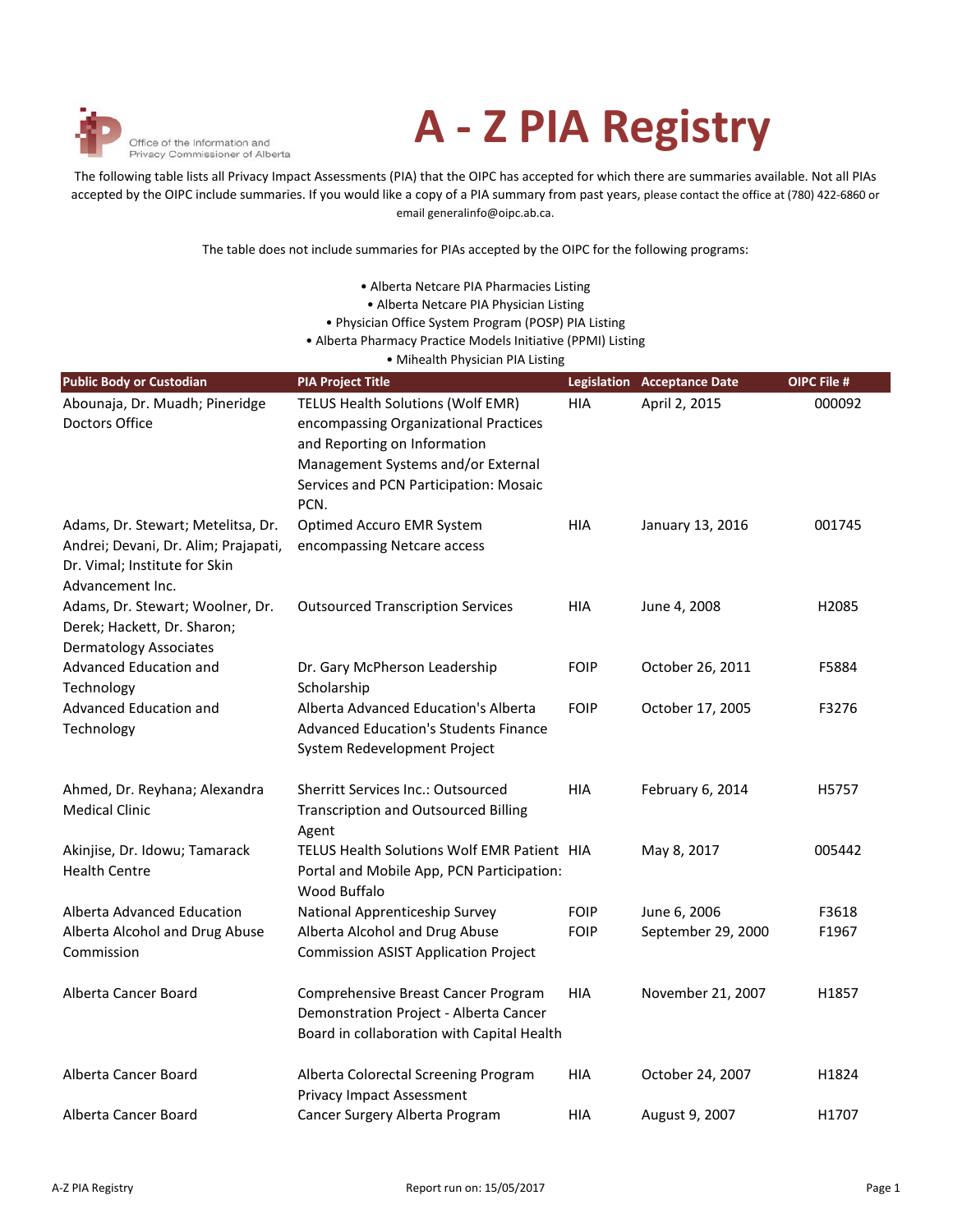| <b>Public Body or Custodian</b> | <b>PIA Project Title</b>                                                 |            | <b>Legislation Acceptance Date</b>  | OIPC File # |
|---------------------------------|--------------------------------------------------------------------------|------------|-------------------------------------|-------------|
| Alberta Cancer Board            | Enterprise Business Intelligence Program                                 | <b>HIA</b> | June 29, 2007                       | H1622       |
|                                 | <b>Privacy Impact Assessment</b>                                         |            |                                     |             |
| Alberta Cancer Board            | Canadian Breast Cancer Foundation -                                      | <b>HIA</b> | May 18, 2007                        | H1583       |
|                                 | Alberta/NWT Chapter - Alberta Research                                   |            |                                     |             |
|                                 | <b>Tumor Bank</b>                                                        |            |                                     |             |
| Alberta Cancer Board            | Amendment - Part B Cancer Surgery                                        | <b>HIA</b> | February 21, 2007                   | H1494       |
|                                 | <b>Working Group</b>                                                     |            |                                     |             |
| Alberta Cancer Board            | Alberta Cancer Board's Alberta Breast                                    | HIA        | November 8, 2006                    | H1313       |
|                                 | Cancer Screening Program (ABSCP)                                         |            |                                     |             |
| Alberta Cancer Board            | Alberta Cancer Board's Risk Identification HIA                           |            | July 28, 2006                       | H1174       |
|                                 | System - Risk MonitorPro                                                 |            |                                     |             |
| Alberta Cancer Board            | Off-Site Storage of Health Records                                       | <b>HIA</b> | July 12, 2006                       | H191        |
| Alberta Cancer Board            | Amendment - Part B Electronic Transfer                                   | <b>HIA</b> | June 19, 2006                       | H1017       |
|                                 | of Digital Images between the Calgary                                    |            |                                     |             |
|                                 | Health Region and the Alberta Cancer                                     |            |                                     |             |
|                                 | Board, Tom Baker Cancer Centre: An                                       |            |                                     |             |
|                                 | Amendment                                                                |            |                                     |             |
| Alberta Cancer Board            | VARis/Vision Integrated Treatment<br><b>Information System</b>           | <b>HIA</b> | May 16, 2006                        | H1193       |
| Alberta Cancer Board            | Psychosocial Distress Screening Program                                  | HIA        | May 8, 2006                         | H1050       |
| Alberta Cancer Board            |                                                                          | <b>HIA</b> |                                     | H0837       |
| Alberta Cancer Board            | Quadrant HR (QHR)<br>Alberta Cancer Board's Outsourcing                  | <b>HIA</b> | October 17, 2005<br>October 4, 2005 | H0897       |
|                                 | <b>Remote Transcription Services</b>                                     |            |                                     |             |
| Alberta Cancer Board            | Cancer Registry and Department of                                        | <b>HIA</b> | October 3, 2005                     | H0802       |
|                                 | Patient Information Microfilming Project                                 |            |                                     |             |
|                                 |                                                                          |            |                                     |             |
| Alberta Cancer Board            | Alberta Cancer Board Gateway Service                                     | <b>HIA</b> | August 4, 2005                      | H0841       |
| Alberta Cancer Board            | Radiosurgery Centre (ARC)                                                | <b>HIA</b> | May 12, 2005                        | H0567       |
| Alberta Cancer Board            | Radiology Information Systems (RIS)                                      | HIA        | March 10, 2005                      | H0566       |
| Alberta Cancer Board            | Supplemental Information to the Cervical HIA                             |            | May 21, 2004                        | H0447       |
|                                 | Cancer Screening (CCS) Application                                       |            |                                     |             |
| Alberta Cancer Board            | New Provincial Dictation System                                          | <b>HIA</b> | April 6, 2004                       | H0343       |
| Alberta Cancer Board            | Telehealth                                                               | <b>HIA</b> | October 9, 2003                     | H0168       |
| Alberta Cancer Board            | Alberta Cancer Board's Alberta Cervical                                  | HIA        | September 23, 2003                  | H0275       |
|                                 | Cancer Screening Program (ACCSP)                                         |            |                                     |             |
|                                 | Alberta Colposcopy Database                                              |            |                                     |             |
| Alberta Cancer Board            | Children's Outpatient Cancer Program                                     | HIA        | September 9, 2003                   | H0217       |
|                                 | Transfer                                                                 |            |                                     |             |
| Alberta Cancer Board            | Alberta Cancer Board's Electronic Medical HIA                            |            | August 20, 2003                     | H0123       |
|                                 | Record (EMR) Integrated Cancer Care                                      |            |                                     |             |
|                                 | Network (ICCN)                                                           |            |                                     |             |
| Alberta Cancer Board            | <b>Electronic Transfer of Digital Images</b>                             | HIA        | May 1, 2003                         | H0136       |
|                                 | between the ACB/Tom Baker Cancer<br>Centre and the Calgary Health Region |            |                                     |             |
|                                 |                                                                          |            |                                     |             |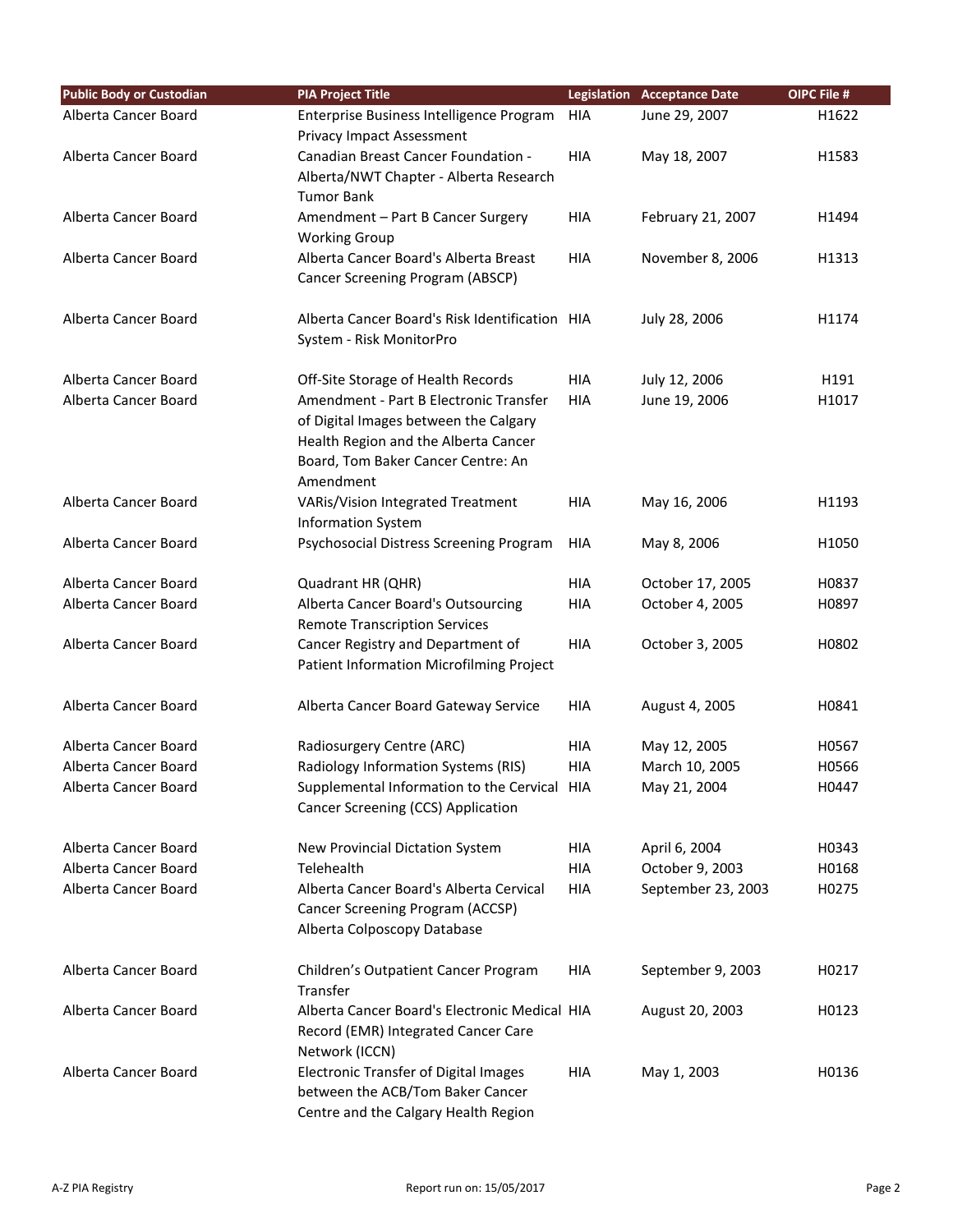| <b>Public Body or Custodian</b>                                  | <b>PIA Project Title</b>                                                                                                 |             | <b>Legislation Acceptance Date</b> | OIPC File # |
|------------------------------------------------------------------|--------------------------------------------------------------------------------------------------------------------------|-------------|------------------------------------|-------------|
| Alberta Cancer Board                                             | Alberta Surgical Oncology                                                                                                | HIA         | March 27, 2003                     | H0041       |
|                                                                  | Program/Cancer Surgery Working Group<br>Database                                                                         |             |                                    |             |
| Alberta Cancer Board                                             | <b>Electronic Transfer of Digital Images</b><br>(Cross Cancer Institute - Edmonton)                                      | <b>HIA</b>  | June 26, 2002                      | H0084       |
| Alberta Cancer Board and Alberta                                 | Alberta Cancer Board (ACB) and Alberta                                                                                   | HIA         | September 23, 2003                 | H0260       |
| Health & Wellness                                                | Health and Wellness' (AHW) joint PIA for<br>Cervical Cancer Screening (CCS)                                              |             |                                    |             |
| Alberta Cancer Board and Alberta<br><b>Health &amp; Wellness</b> | Alberta Cancer Board (ACB) and Alberta<br>Health and Wellness'<br>(AHW) joint PIA for Cervical Cancer<br>Screening (CCS) | HIA         | September 23, 2003                 | H0260       |
| Alberta Cancer Board and Alberta<br>Health & Wellness            | Alberta Cancer Board and Alberta Health HIA<br>& Wellness' Alberta Cervical Cancer<br><b>Screening Program (ACCSP)</b>   |             | September 23, 2003                 | H0260       |
| Alberta Children and Youth Services Special Case Review Reports  |                                                                                                                          | <b>FOIP</b> | January 6, 2010                    | F5191       |
|                                                                  | Alberta Children and Youth Services High School Child Care Career Scholarship FOIP<br>Program                            |             | October 23, 2009                   | F5140       |
| Alberta Children's Services                                      | Alberta Children's Services Children's<br>Services Special Case Review Database                                          | <b>FOIP</b> | May 23, 2008                       | F4349       |
| Alberta Children's Services                                      | Criminal Record Check for Child Care<br>Certification                                                                    | <b>FOIP</b> | July 31, 2007                      | F4169       |
| Alberta Children's Services                                      | Legal Representation For Children and<br>Youth                                                                           | <b>FOIP</b> | July 4, 2007                       | F4128       |
| Alberta Children's Services                                      | Advancing Futures Bursary Program                                                                                        | <b>FOIP</b> | February 9, 2007                   | F3880       |
| Alberta Children's Services                                      | Casework Process to Support Differential<br>Response                                                                     | <b>FOIP</b> | July 6, 2005                       | F3323       |
| Alberta Children's Services                                      | Drug-endangered Children Act (DECA)                                                                                      | <b>FOIP</b> | July 10, 2007                      | F4144       |
| Alberta Children's Services                                      | Supports to the Matching Process for<br>Adoptions                                                                        | <b>FOIP</b> | December 14, 2006                  | F3837       |
| Alberta Children's Services                                      | Stay-At-Home Subsidy Program                                                                                             | <b>FOIP</b> | July 17, 2006                      | F3744       |
| Alberta Children's Services                                      | Family Support for Children with<br>Disabilities Information System (FSCDIS)                                             | <b>FOIP</b> | December 8, 2004                   | F3155       |
| Alberta Children's Services                                      | Children and Youth with Complex Needs<br><b>Tracking System</b>                                                          | <b>FOIP</b> | May 27, 2004                       | F2992       |
| Alberta Children's Services                                      | <b>Contract Management Administration</b><br>System                                                                      | <b>FOIP</b> | March 31, 2004                     | F2918       |
| Alberta Children's Services                                      | Child Care Subsidy On-line Application<br>System                                                                         | <b>FOIP</b> | February 12, 2004                  | F2887       |
| Alberta Children's Services                                      | Women's Shelter Information System                                                                                       | <b>FOIP</b> | October 6, 2003                    | F2773       |
| Alberta Children's Services                                      | Human Resources Strategic Information<br><b>Services</b>                                                                 | <b>FOIP</b> | July 17, 2002                      | F2472       |
| Alberta Economic Development                                     | Provincial Nominee Program                                                                                               | <b>FOIP</b> | September 25, 2002                 | F2364       |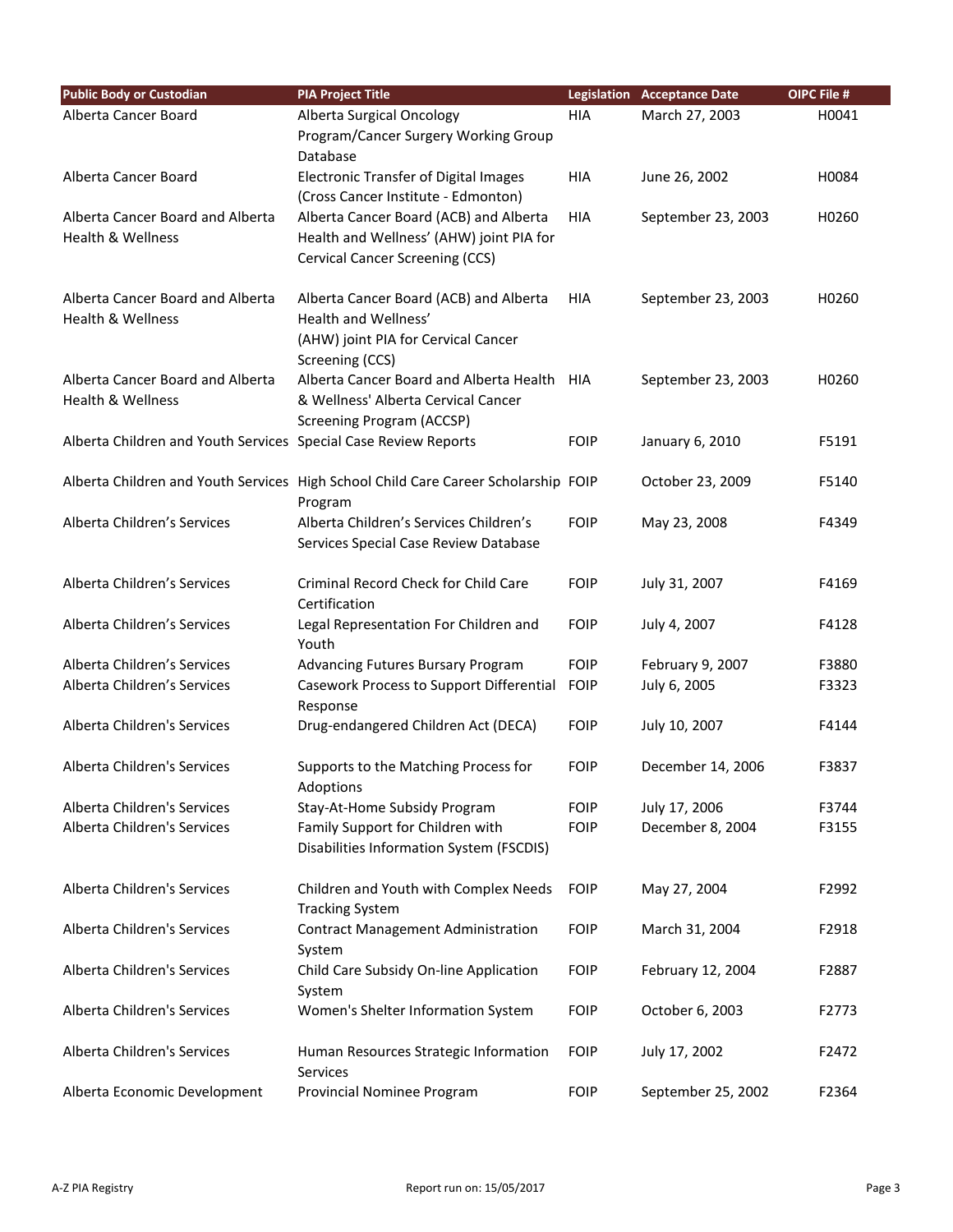| <b>Public Body or Custodian</b>    | <b>PIA Project Title</b>                                   |             | <b>Legislation</b> Acceptance Date | OIPC File # |
|------------------------------------|------------------------------------------------------------|-------------|------------------------------------|-------------|
| Alberta Economic Development       | Economic Immigration Information                           | <b>FOIP</b> | September 28, 2001                 | F2262       |
| Authority                          | Management System Privacy Impact                           |             |                                    |             |
|                                    | Assessment                                                 |             |                                    |             |
| Alberta Education                  | <b>PASI Course Marks Functions Addendum</b><br>to the PASI | <b>FOIP</b> | November 12, 2012                  | F6282       |
| Alberta Education                  | Provincial Approach to Student                             | <b>FOIP</b> | June 28, 2010                      | F5304       |
|                                    | Information (PASI)                                         |             |                                    |             |
| Alberta Education                  | PASIPREP AND PASI ENROLMENT                                | <b>FOIP</b> | June 28, 2010                      | F5361       |
|                                    | <b>FUNCTIONS</b>                                           |             |                                    |             |
| Alberta Education and Alberta      | Family Support for Children with                           | <b>FOIP</b> | October 20, 2011                   | F5767       |
| Children and Youth Services (now   | Disabilities and Program Unit Funding                      |             |                                    |             |
| Alberta Human Services)            | Pilot Project                                              |             |                                    |             |
| Alberta Employment and             | Surveillance Cameras - Labour Market                       | <b>FOIP</b> | March 4, 2010                      | F5267       |
| Immigration                        | Information Centre (LMIC)                                  |             |                                    |             |
| Alberta Employment and             | Industry Training Tracking System (ITTS)                   | <b>FOIP</b> | September 16, 2009                 | F5080       |
| Immigration                        |                                                            |             |                                    |             |
| Alberta Employment and             | Alberta Works Enterprise Solution Project FOIP             |             | June 19, 2009                      | F4932       |
| Immigration                        | - MOBIUS                                                   |             |                                    |             |
| Alberta Employment and             | CURAM for the Alberta Works Enterprise                     | <b>FOIP</b> | June 18, 2009                      | F4931       |
| Immigration                        | Solution Program                                           |             |                                    |             |
| Alberta Employment and             | <b>Contract Management Administration</b>                  | <b>FOIP</b> | November 18, 2008                  | F4689       |
| Immigration                        | System (CMAS)                                              |             |                                    |             |
| Alberta Employment, Immigration    | Remote Contact Centre Advisor (RCCA)                       | <b>FOIP</b> | September 30, 2008                 | F4364       |
| and Industry                       | Initiative                                                 |             |                                    |             |
| Alberta Employment, Immigration    | Safety Checklist for Adolescent                            | <b>FOIP</b> | May 13, 2008                       | F4453       |
| and Industry                       | Employment in Restaurant and Food<br>Services              |             |                                    |             |
| Alberta Employment, Immigration    | Surveillance Camera - Bow Corridor                         | <b>FOIP</b> | March 14, 2008                     | F4366       |
| and Industry                       | Office, Canmore                                            |             |                                    |             |
| Alberta Employment, Immigration    | Surveillance Camera - Calgary                              | <b>FOIP</b> | March 10, 2008                     | F4370       |
| and Industry                       |                                                            |             |                                    |             |
| Alberta Employment, Immigration    | Information Sharing Training Initiative                    | <b>FOIP</b> | September 17, 2007                 | F4151       |
| and Industry                       |                                                            | <b>FOIP</b> |                                    | F2831       |
| Alberta Energy and Utilities Board | <b>Security Screening Directive</b>                        |             | October 27, 2003                   |             |
| Alberta Enterprise and Advanced    | Alberta Immigrant Nominee Program                          | <b>FOIP</b> | October 1, 2013                    | F6519       |
| Education                          | (AINP)                                                     |             |                                    |             |
| Alberta Finance and Enterprise     | Alberta Finance and Enterprise's                           | <b>FOIP</b> | September 3, 2008                  | F4597       |
|                                    | <b>Unclaimed Personal Property Vested</b>                  |             |                                    |             |
|                                    | Property Act (UPPVPA)                                      |             |                                    |             |
| Alberta Gaming and Liquor          | Anti-Money Laundering (AML)                                | HIA         | July 8, 2015                       | 000978      |
| Commission                         |                                                            |             |                                    |             |
| <b>Alberta Government Services</b> | Alberta Government Services' National                      | <b>FOIP</b> | November 30, 2005                  | F3456       |
|                                    | Routing System                                             |             |                                    |             |
| Alberta Government Services        | Alberta Government Services' FOIP Net                      | <b>FOIP</b> | August 31, 2005                    | F3356       |
| Alberta Government Services        | SPIN 2 (Phase 2) Intelligent Documents                     | <b>FOIP</b> | January 17, 2005                   | F3138       |
|                                    | Project                                                    |             |                                    |             |
| Alberta Government Services        | Internet Fines Payment System                              | <b>FOIP</b> | July 30, 2004                      | F3015       |
| Alberta Government Services        | Operator's License Design and Card                         | <b>FOIP</b> | March 3, 2004                      | F2690       |
|                                    | <b>Production Services Project</b>                         |             |                                    |             |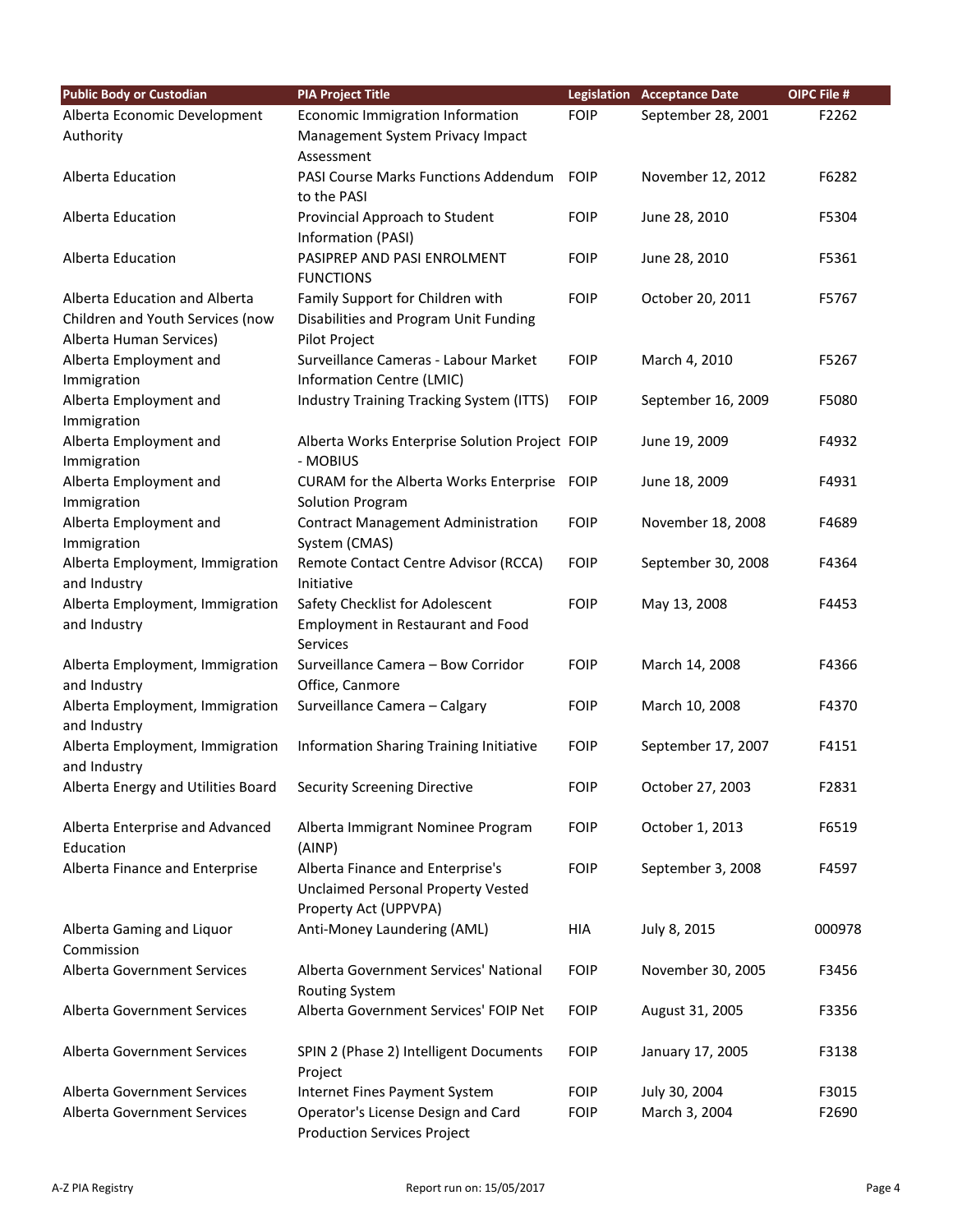| <b>Public Body or Custodian</b> | <b>PIA Project Title</b>                                                                                                            |                 | <b>Legislation Acceptance Date</b> | <b>OIPC File #</b> |
|---------------------------------|-------------------------------------------------------------------------------------------------------------------------------------|-----------------|------------------------------------|--------------------|
| Alberta Government Services     | Alberta Government Services Facial                                                                                                  | <b>FOIP</b>     | March 3, 2004                      | F2886              |
|                                 | Recognition Software for Alberta's                                                                                                  |                 |                                    |                    |
|                                 | Operator's License                                                                                                                  |                 |                                    |                    |
| Alberta Government Services     | Personal Property Registry (PPR)                                                                                                    | <b>FOIP</b>     | February 20, 2004                  | F2913              |
| Alberta Government Services     | SPIN 2 (Phase 1) Intelligent Documents                                                                                              | <b>FOIP</b>     | June 18, 2003                      | F2648              |
|                                 | Project                                                                                                                             |                 |                                    |                    |
| Alberta Government Services     | Registries Internet Services Evaluation<br>(RISE)                                                                                   | <b>FOIP</b>     | February 26, 2003                  | F2497              |
| Alberta Health                  | Public Health Surveillance Addendum 11: HIA<br>Personal Health Number file to Alberta<br><b>Health Services</b>                     |                 | September 14, 2016                 | 002652             |
| Alberta Health                  | Alberta Netcare Portal (ANP) PIA<br>Addendum 3 - Update to Provincial<br><b>Organizational Readiness Assessment</b><br>(pORA)       | HIA             | August 29, 2016                    | 001800             |
| Alberta Health                  | Alberta Netcare Portal (ANP) Addendum<br>5 - New Authorized Custodians and the<br><b>Expedited PIA Process</b>                      | HIA             | August 15, 2016                    | 003083             |
| Alberta Health                  | Multi-Lateral Information Sharing<br>Agreement (MLISA)                                                                              | <b>HIA</b>      | July 4, 2016                       | 002141             |
| Alberta Health                  | Alberta Netcare Portal (ANP) PIA-<br>Addendum 1: Lloydminster Hospital                                                              | HIA             | November 3, 2015                   | 000040             |
| Alberta Health                  | <b>Public Health Surveillance</b>                                                                                                   | <b>HIA</b>      | August 28, 2013                    | H5485              |
| Alberta Health                  | Alberta Netcare Portal (ANP)                                                                                                        | <b>HIA</b>      | March 18, 2013                     | H3879              |
| Alberta Health                  | National Physician Database (NPDB)                                                                                                  | HIA             | February 19, 2013                  | H5252              |
| Alberta Health                  | Communicable Diseases - Outbreak<br>Management (CD/OM)- Data Transfer to<br>Alberta Health                                          | <b>HIA</b>      | February 12, 2013                  | H5297              |
| Alberta Health                  | Alberta Cancer Registry - Data Transfer<br>Addendum 1 - Alberta Cancer Registry -<br>ACR Data Sharing and Interim Access<br>Process | <b>HIA</b>      | February 19, 2012                  | H4955, H5358       |
| Alberta Health                  | Communicable Disease Reporting System FOIP<br><b>STD Case Management Module</b>                                                     |                 | November 2, 2000                   | F1626              |
| Alberta Health                  | Alberta Blue Cross MS Drug Coverage                                                                                                 | <b>FOIP</b>     | August 20, 1999                    | F1573              |
| Alberta Health and Wellness     | Alberta Pharmaceutical Strategy (APS) -<br>Seniors Income Data Exchange                                                             | <b>HIA/FOIP</b> | June 2, 2011                       | H4191 & F5769      |
| Alberta Health and Wellness     | 3rd Addendum - Business Intelligence<br>Environment (BIE)                                                                           | HIA             | April 11, 2011                     | H3824              |
| Alberta Health and Wellness     | Métis Nations of Alberta Public Health<br>Surveillance Program                                                                      | <b>HIA</b>      | March 4, 2011                      | H4008              |
| Alberta Health and Wellness     | Second Addendum to the<br>Immunization/Adverse Event (Imm/ARI)                                                                      | HIA             | January 4, 2011                    | H3889              |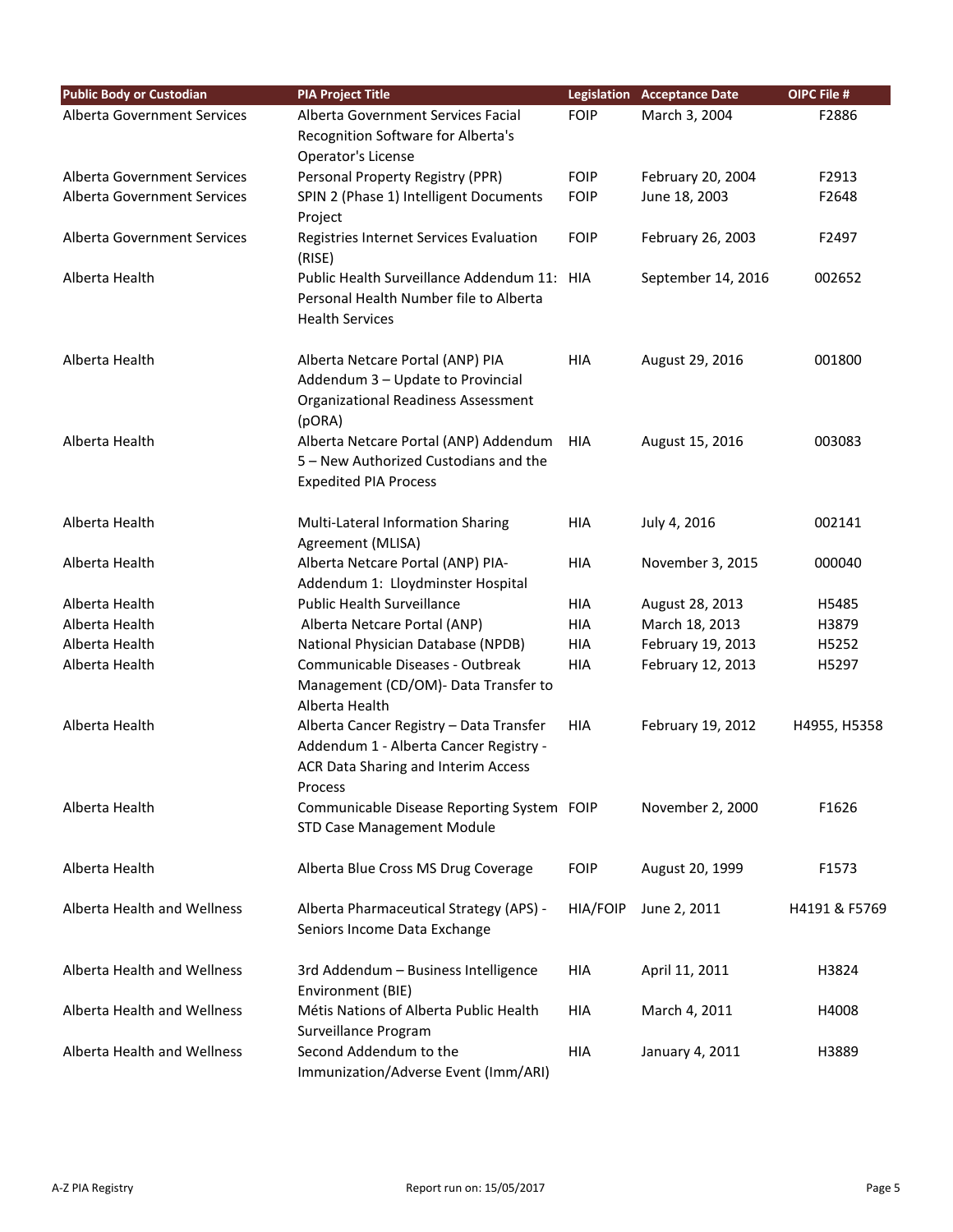| <b>Public Body or Custodian</b> | <b>PIA Project Title</b>                                                                                                                |             | <b>Legislation Acceptance Date</b> | OIPC File # |
|---------------------------------|-----------------------------------------------------------------------------------------------------------------------------------------|-------------|------------------------------------|-------------|
| Alberta Health and Wellness     | Blue Cross (ABC) Non-Group Coverage<br>Billing Transfer from Alberta Health and<br>Wellness (AHW) to ABC                                | <b>HIA</b>  | November 16, 2010                  | H3762       |
| Alberta Health and Wellness     | Brogan                                                                                                                                  | <b>HIA</b>  | October 28, 2010                   | H3697       |
| Alberta Health and Wellness     | Alberta Waitlist Registry (AWR)                                                                                                         | <b>HIA</b>  | September 28, 2010                 | H3696       |
| Alberta Health and Wellness     | <b>Business Intelligence Environment (BIE)</b><br>Second Addendum                                                                       | <b>HIA</b>  | July 30, 2010                      | H3613       |
| Alberta Health and Wellness     | <b>Enterprise Information Management</b><br>(EIM) Initiative                                                                            | <b>FOIP</b> | April 8, 2010                      | F5260       |
| Alberta Health and Wellness     | Newborn Metabolic Screening System                                                                                                      | <b>HIA</b>  | August 1, 2008                     | H1635       |
| Alberta Health and Wellness     | Fourth Addendum to the Pharmaceutical<br><b>Information Network</b>                                                                     | HIA         | May 16, 2008                       | H1755       |
| Alberta Health and Wellness     | Management of Duplicative Claims<br>Submitted to the Workers Compensation<br>Board and Alberta Health and Wellness                      | <b>HIA</b>  | August 28, 2007                    | H1700       |
| Alberta Health and Wellness     | Alberta Justice - Maintenance<br><b>Enforcement Program</b>                                                                             | <b>FOIP</b> | April 16, 2007                     | F4000       |
| Alberta Health and Wellness     | Alberta Justice - Claims and Recovery                                                                                                   | <b>FOIP</b> | April 16, 2007                     | F3952       |
| Alberta Health and Wellness     | Alberta Continuing Care Information<br>System                                                                                           | <b>HIA</b>  | March 21, 2007                     | H1493       |
| Alberta Health and Wellness     | <b>Elections Alberta</b>                                                                                                                | <b>HIA</b>  | December 12, 2006                  | H1472       |
| Alberta Health and Wellness     | Alberta Health and Wellness' Elections<br>Alberta                                                                                       | <b>FOIP</b> | December 12, 2006                  | F3851       |
| Alberta Health and Wellness     | <b>Access to Services</b>                                                                                                               | <b>HIA</b>  | October 19, 2006                   | H1396       |
| Alberta Health and Wellness     | TIP-Line (TIPS)                                                                                                                         | <b>HIA</b>  | July 10, 2006                      | H1114       |
| Alberta Health and Wellness     | Arthroplasty Simulation Modeling -<br>Second Addendum to the Hip and Knee<br>Replacement Project (Arthroplasty Pilot<br>Project)        | <b>HIA</b>  | May 15, 2006                       | H1181       |
| Alberta Health and Wellness     | Provincial Outbreak Investigation<br>Protocol                                                                                           | <b>HIA</b>  | May 15, 2006                       | H1202       |
| Alberta Health and Wellness     | Third Addendum to the<br>Immunization/Adverse Reaction to<br>Immunization                                                               | <b>HIA</b>  | February 22, 2006                  | H1100       |
| Alberta Health and Wellness     | <b>Electronic Health Record</b>                                                                                                         | <b>HIA</b>  | January 11, 2006                   | H0222       |
| Alberta Health and Wellness     | Alberta Hip and Knee Replacement<br>Project (Arthroplasty Pilot Project) -<br>Addendum: Alberta Health and Wellness<br>(AHW) Evaluation | <b>HIA</b>  | November 25, 2005                  | H0993       |
| Alberta Health and Wellness     | Bone Mineral Density (BMD) Project                                                                                                      | <b>HIA</b>  | November 2, 2005                   | H0942       |
| Alberta Health and Wellness     | Third Addendum to the Alberta Person<br>Directory                                                                                       | <b>HIA</b>  | October 28, 2005                   | H0935       |
| Alberta Health and Wellness     | <b>Outsourced Overdue Premium Collection</b>                                                                                            | HIA         | September 22, 2005                 | H0869       |
| Alberta Health and Wellness     | Alberta Hip and Knee Replacement<br>Project (Arthroplasty Pilot Project)                                                                | HIA         | August 23, 2005                    | H0781       |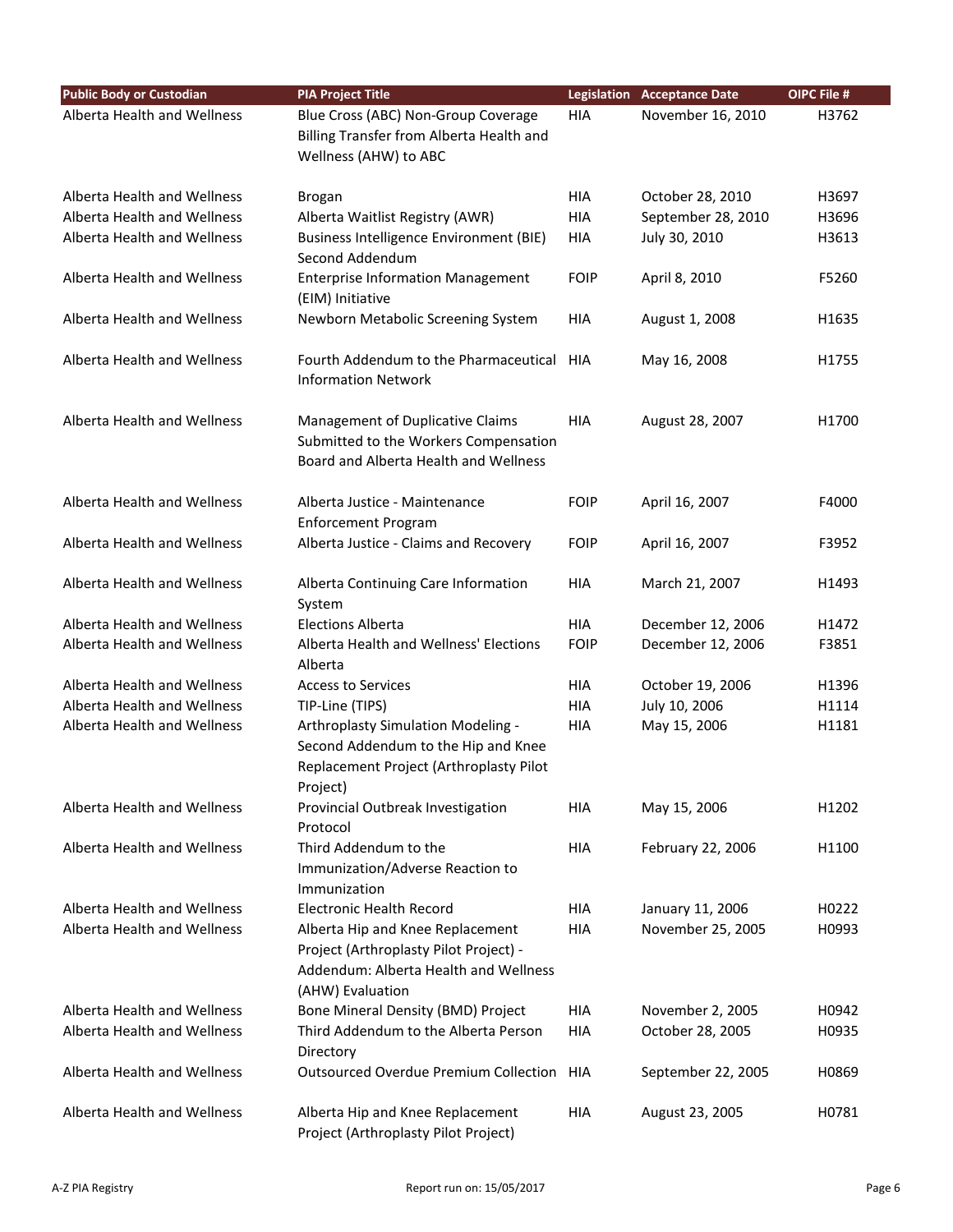| <b>Public Body or Custodian</b> | <b>PIA Project Title</b>                         |            | <b>Legislation Acceptance Date</b> | OIPC File # |
|---------------------------------|--------------------------------------------------|------------|------------------------------------|-------------|
| Alberta Health and Wellness     | First Addendum to the Adverse Reaction           | HIA        | August 22, 2005                    | H0884       |
|                                 | to Blood Products                                |            |                                    |             |
| Alberta Health and Wellness     | First Addendum to the Gateway Services           | HIA        | August 8, 2005                     | H0699       |
|                                 | Privacy Impact Assessment                        |            |                                    |             |
| Alberta Health and Wellness     | First Addendum to the Morbidity and              | HIA        | August 4, 2005                     | H0883       |
|                                 | <b>Ambulatory Care Abstract Reporting</b>        |            |                                    |             |
|                                 | (MACAR) Project                                  |            |                                    |             |
| Alberta Health and Wellness     | Prescription Drug Costs for Residents of         | <b>HIA</b> | July 15, 2005                      | H0838       |
|                                 | Supportive Living (PDCRSL)                       |            |                                    |             |
|                                 |                                                  |            |                                    |             |
| Alberta Health and Wellness     | H-Link Redevelopment Project                     | <b>HIA</b> | May 4, 2005                        | H0681       |
| Alberta Health and Wellness     | Health Link Survey (HLS) Project                 | HIA        | May 4, 2005                        | H0686       |
| Alberta Health and Wellness     | National Prescription Drug Utilization           | HIA        | April 5, 2005                      | H074        |
|                                 | Information System (NPDUIS)                      |            |                                    |             |
| Alberta Health and Wellness     | <b>Contracted Mental Health Services -</b>       | HIA        | March 23, 2005                     | H0721       |
|                                 | Minimum Dataset (CMHS-MD) Project                |            |                                    |             |
|                                 |                                                  |            |                                    |             |
| Alberta Health and Wellness     | Alberta Ambulance Information                    | <b>HIA</b> | March 10, 2005                     | H0563       |
|                                 | Management System (AAIMS)                        |            |                                    |             |
| Alberta Health and Wellness     | Mobile Diabetes Screening Initiative             | HIA        | March 10, 2005                     | H0468       |
|                                 | (MDSI)                                           |            |                                    |             |
| Alberta Health and Wellness     | Fine Needle Aspiration Biopsy (FNAB)             | HIA        | February 8, 2005                   | H0533       |
|                                 |                                                  |            |                                    |             |
| Alberta Health and Wellness     | Second Addendum to the Provincial                | <b>HIA</b> | January 12, 2005                   | H0565       |
|                                 | Personal Health Identifier/ Person               |            |                                    |             |
|                                 | Directory                                        |            |                                    |             |
| Alberta Health and Wellness     | Program Enrolment and Services (PES)             | <b>HIA</b> | January 11, 2005                   | H0564       |
|                                 | Project                                          |            |                                    |             |
| Alberta Health and Wellness     | Primary Care Initiative and the Primary          | <b>HIA</b> | December 15, 2004                  | H0600       |
|                                 | Care Claims Assessment (CLASS)                   |            |                                    |             |
| Alberta Health and Wellness     | <b>Enhancement Project</b><br>TB Case Management | <b>HIA</b> | December 13, 2004                  | H0550       |
| Alberta Health and Wellness     | <b>Business Intelligence Environment (BIE)</b>   | HIA        | November 22, 2004                  | H0315       |
|                                 |                                                  |            |                                    |             |
| Alberta Health and Wellness     | <b>STD Case Management Amendment</b>             | HIA        | September 13, 2004                 | H0529       |
| Alberta Health and Wellness     | Wellnet Application Implementation               | <b>HIA</b> | April 16, 2004                     | H0396       |
|                                 | Database                                         |            |                                    |             |
| Alberta Health and Wellness     | Alberta Provider Directory (Phase 1)             | HIA        | March 31, 2004                     | H0229       |
| Alberta Health and Wellness     | Alberta Waitlist Registry                        | <b>HIA</b> | March 31, 2004                     | H0223       |
| Alberta Health and Wellness     | Alberta Monitoring For Health (AMFH)             | HIA        | March 3, 2004                      | H0332       |
|                                 | <b>Claims Adjudication Application</b>           |            |                                    |             |
|                                 |                                                  |            |                                    |             |
| Alberta Health and Wellness     | Notifiable Disease Report Form                   | HIA        | September 4, 2003                  | H0246       |
| Alberta Health and Wellness     | <b>Adverse Reaction to Blood Products</b>        | <b>HIA</b> | August 14, 2003                    | H0261       |
| Alberta Health and Wellness     | Premium Subsidy Income Verification              | HIA        | August 13, 2003                    | H0254       |
|                                 | Program                                          |            |                                    |             |
| Alberta Health and Wellness     | System Enhancements and Online                   | <b>HIA</b> | June 17, 2003                      | H0225       |
|                                 | Services for Alternate Payment Plans             |            |                                    |             |
|                                 |                                                  |            |                                    |             |
| Alberta Health and Wellness     | <b>STD File Extract</b>                          | HIA        | June 12, 2003                      | H0230       |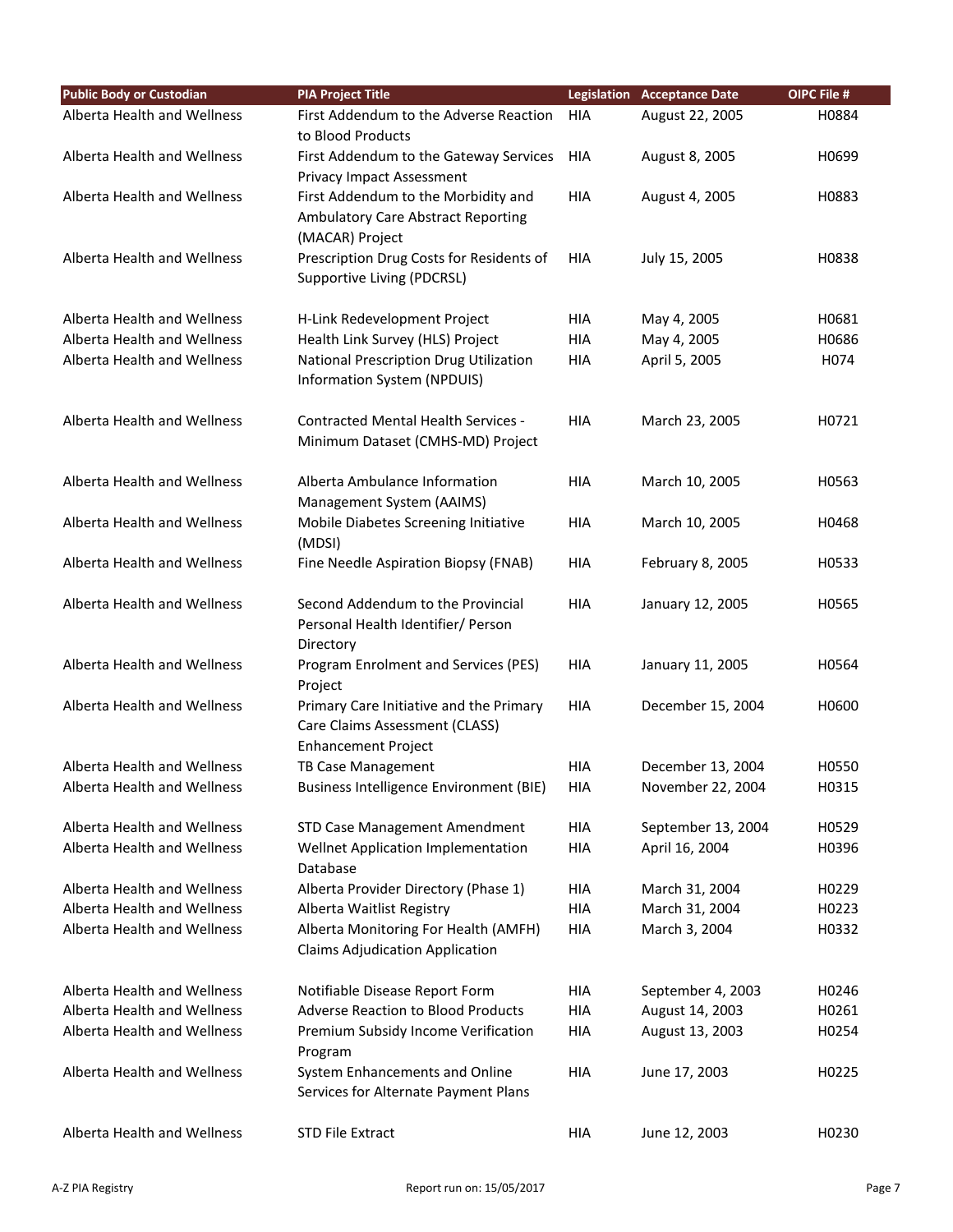| <b>Public Body or Custodian</b>                                        | <b>PIA Project Title</b>                                                                                                                            |             | <b>Legislation Acceptance Date</b> | OIPC File #            |
|------------------------------------------------------------------------|-----------------------------------------------------------------------------------------------------------------------------------------------------|-------------|------------------------------------|------------------------|
| Alberta Health and Wellness                                            | Relating Income and Health Services                                                                                                                 | HIA         | May 5, 2003                        | H0154                  |
| Alberta Health and Wellness                                            | Canadian Agricultural Injury Surveillance                                                                                                           | <b>HIA</b>  | April 10, 2003                     | H0224                  |
|                                                                        | Program (CAISP)                                                                                                                                     |             |                                    |                        |
| Alberta Health and Wellness                                            | Physician Notice of Birth Form                                                                                                                      | <b>HIA</b>  | February 3, 2003                   | H0313                  |
| Alberta Health and Wellness                                            | Morbidity and Ambulatory Care Abstract<br><b>Reporting Application (MACAR)</b>                                                                      | HIA         | December 9, 2002                   | H0039                  |
| Alberta Health and Wellness                                            | Alternate Practitioner ID Program                                                                                                                   | <b>HIA</b>  | July 26, 2002                      | H0086                  |
| Alberta Health and Wellness                                            | Archival Blood Record Review Project -<br>Amendment                                                                                                 | <b>HIA</b>  | July 17, 2002                      | H0104                  |
| Alberta Health and Wellness                                            | Alberta Health and Wellness' Continuing<br>Care Information and Accountability<br><b>Demonstration Project</b>                                      | <b>FOIP</b> | April 30, 2001                     | F1987                  |
| Alberta Health and Wellness                                            | Addendum 1: Primary Care Initiative (PCI) HIA<br>- Performance and Diligence Indicators<br>(PDI)                                                    |             | January 4, 2001                    | H3930                  |
| Alberta Health and Wellness                                            | Pre-authorized Payment Plan                                                                                                                         | <b>FOIP</b> | November 17, 2000                  | F1988                  |
| Alberta Health and Wellness                                            | Collection of Treaty Status Flag Initiative                                                                                                         | <b>FOIP</b> | November 9, 2000                   | F2012                  |
| Alberta Health and Wellness                                            | Archival Blood Record Review Project                                                                                                                | <b>FOIP</b> | October 6, 2000                    | F1986                  |
| Alberta Health and Wellness                                            | Interactive Voice Response (IVR) - Claims, FOIP<br>Customer Service and Registration (CS&R)<br>and Alberta Aids to Daily Living IVR<br>Applications |             | July 27, 2000                      | F1955                  |
| Calgary Health Region (CHR) and<br>Calgary Laboratory Services (CLS)   | Alberta Health and Wellness (AHW), Laboratory Services (CLS) Joint Laboratory HIA<br>Clinical Data Repository (LCDR)                                |             | January 19, 2005                   | H0321, H0322,<br>H0323 |
| Alberta Health and Wellness (in<br>conjunction<br>with Capital Health) | Laboratory Test Results History                                                                                                                     | HIA         | October 22, 2003                   | H0226                  |
| Alberta Health Services                                                | Surfacing PPIH Data for Action                                                                                                                      | HIA         | May 11, 2017                       | 005296                 |
| Alberta Health Services                                                | Telus Health Wolf EMR - High Prairie<br>Community Health & Wellness Clinic<br>(CHWC)                                                                | <b>HIA</b>  | May 8, 2017                        | 005449                 |
| <b>Alberta Health Services</b>                                         | Alberta Breast Cancer Screening Program HIA<br>(ABCSP)-Amendment                                                                                    |             | April 27, 2017                     | 005155                 |
| <b>Alberta Health Services</b>                                         | Simulation Information Management<br>System - Amendment                                                                                             | <b>FOIP</b> | April 24, 2017                     | 005349                 |
| Alberta Health Services                                                | <b>EMS Dispatch Integrating Reporting</b><br>System Amendment                                                                                       | HIA         | April 6, 2017                      | 005292                 |
| Alberta Health Services                                                | MEND - Weight Management Program -<br><b>Contracted Services</b>                                                                                    | HIA         | November 17, 2016                  | 003439                 |
| Alberta Health Services                                                | ConsultDerm - Dermatology Referral<br>Program                                                                                                       | HIA         | October 25, 2016                   | 003223                 |
| Alberta Health Services                                                | Patient Panel Data Analysis - A Data<br>Matching Project - Amendment #2                                                                             | HIA         | June 30, 2016                      | 000466                 |
| Alberta Health Services                                                | Data Matching Between PCNs and DIMR                                                                                                                 | HIA         | June 16, 2016                      | 002405                 |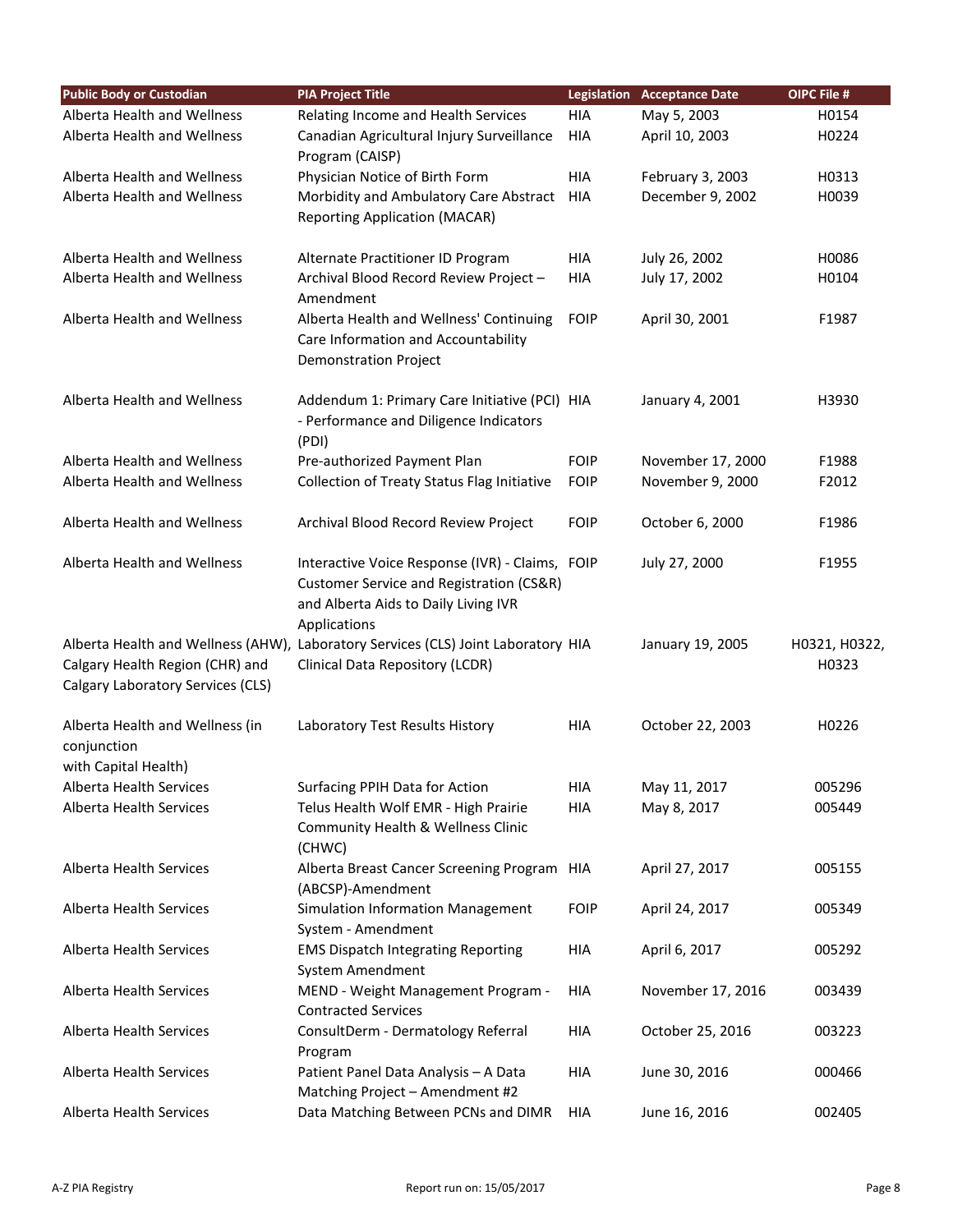| <b>Public Body or Custodian</b> | <b>PIA Project Title</b>                                              | <b>Legislation</b> | <b>Acceptance Date</b> | OIPC File # |
|---------------------------------|-----------------------------------------------------------------------|--------------------|------------------------|-------------|
| Alberta Health Services         | eClinician - Addendum                                                 | <b>HIA</b>         | April 28, 2016         | 001866      |
| <b>Alberta Health Services</b>  | Alberta Bone Marrow Transplant Program HIA                            |                    | March 21, 2016         | H6297       |
|                                 |                                                                       |                    |                        |             |
| Alberta Health Services         | Adult Inpatient Hospital Experience                                   | <b>HIA</b>         | March 10, 2016         | 001656      |
| <b>Alberta Health Services</b>  | Amendment to Alberta Breast Cancer                                    | <b>HIA</b>         | February 23, 2016      | 001618      |
|                                 | <b>Screening Program (ABCSP)</b>                                      |                    |                        |             |
| <b>Alberta Health Services</b>  | Meditech Electronic Repository                                        | <b>HIA</b>         | January 5, 2016        | 000904      |
| Alberta Health Services         | Tableau Business Intelligence Software                                | <b>HIA</b>         | November 9, 2015       | H6370       |
|                                 |                                                                       |                    |                        |             |
| <b>Alberta Health Services</b>  | <b>Computer Assisted Telephone</b><br>Interviewing (CATI) Survey Tool | <b>HIA</b>         | October 27, 2015       | 001489      |
| Alberta Health Services         | eReferral Management System                                           | <b>HIA</b>         | March 21, 2014         | H5856       |
| Alberta Health Services         | <b>Feedback Concerns Tracking (FACT)</b>                              | <b>HIA</b>         | February 5, 2014       | H5759       |
| Alberta Health Services         | Transition of Alberta Aids to Daily Living                            | <b>HIA</b>         | January 30, 2014       | H5817       |
|                                 | Respiratory Benefits Program from                                     |                    |                        |             |
|                                 | Alberta Health to Alberta Health Services                             |                    |                        |             |
|                                 |                                                                       |                    |                        |             |
| Alberta Health Services         | Transition of Alberta Aids to Daily Living                            | <b>HIA</b>         | January 30, 2014       | H5817       |
|                                 | Respiratory Benefits Program from                                     |                    |                        |             |
|                                 | Alberta Health to Alberta Health Services.                            |                    |                        |             |
|                                 |                                                                       |                    |                        |             |
|                                 |                                                                       |                    |                        |             |
| <b>Alberta Health Services</b>  | <b>Provincial Telehealth</b>                                          | HIA                | December 19, 2013      | H5668       |
| Alberta Health Services         | Bone & Joint Replacement Operating                                    | <b>HIA</b>         | December 11, 2013      | H5565       |
| Alberta Health Services         | Room Reporting System<br>AP Specimen Tracking System                  | <b>HIA</b>         | December 11, 2013      | H5766       |
| Alberta Health Services         | Chronic Obstructive Pulmonary Disease                                 | <b>HIA</b>         | December 9, 2013       | H5691       |
|                                 | Self Initiative (CSI) Database                                        |                    |                        |             |
| Alberta Health Services         | nSight Pulmonary Diagnostics                                          | <b>HIA</b>         | November 21, 2013      | H5658       |
| <b>Alberta Health Services</b>  | Amendment to Enterprise Business                                      | <b>HIA</b>         | October 3, 2013        | H5436       |
|                                 | Intelligence (EBI) Program                                            |                    |                        |             |
| <b>Alberta Health Services</b>  | Pulmonary Function Testing Patient Data                               | <b>HIA</b>         | September 30, 2013     | H5583       |
|                                 | Repository (PFTPDR) to Netcare Project                                |                    |                        |             |
|                                 |                                                                       |                    |                        |             |
| <b>Alberta Health Services</b>  | Calgary Firefighters' Burn Treatment                                  | HIA                | September 25, 2013     | H5528       |
|                                 | Centre Burn Registry                                                  |                    |                        |             |
| <b>Alberta Health Services</b>  | Carelink Remote Monitoring System                                     | <b>HIA</b>         | September 12, 2013     | H5484       |
| Alberta Health Services         | Sexually Transmitted Infections (STI)                                 | <b>HIA</b>         | September 3, 2013      | H5566       |
|                                 | <b>Centralized Services Database</b>                                  |                    |                        |             |
| Alberta Health Services         | Reporting and Learning System (RLS)                                   | <b>HIA</b>         | August 28, 2013        | H5495       |
| Alberta Health Services         | Alberta Health Services Cancer in Youth                               | <b>HIA</b>         | June 5, 2013           | H4913       |
| <b>Alberta Health Services</b>  | Canada (CYP-C)                                                        | <b>HIA</b>         |                        | H4245       |
|                                 | <b>Community Care Local Database</b><br>Amendment #5                  |                    | May 24, 2013           |             |
| <b>Alberta Health Services</b>  | MEDITECH Integrated Health Information HIA                            |                    | May 24, 2013           | H4566       |
|                                 | <b>Management Complex</b>                                             |                    |                        |             |
| Alberta Health Services         | EMS Community Paramedic Program -                                     | <b>HIA</b>         | May 7, 2013            | H5425       |
|                                 | Calgary Zone                                                          |                    |                        |             |
| Alberta Health Services         | Alberta Health Services Provincial                                    | <b>HIA</b>         | May 6, 2013            | H5004       |
|                                 | Diagnostic Imaging (DI) Picture Archiving                             |                    |                        |             |
|                                 | and Communication                                                     |                    |                        |             |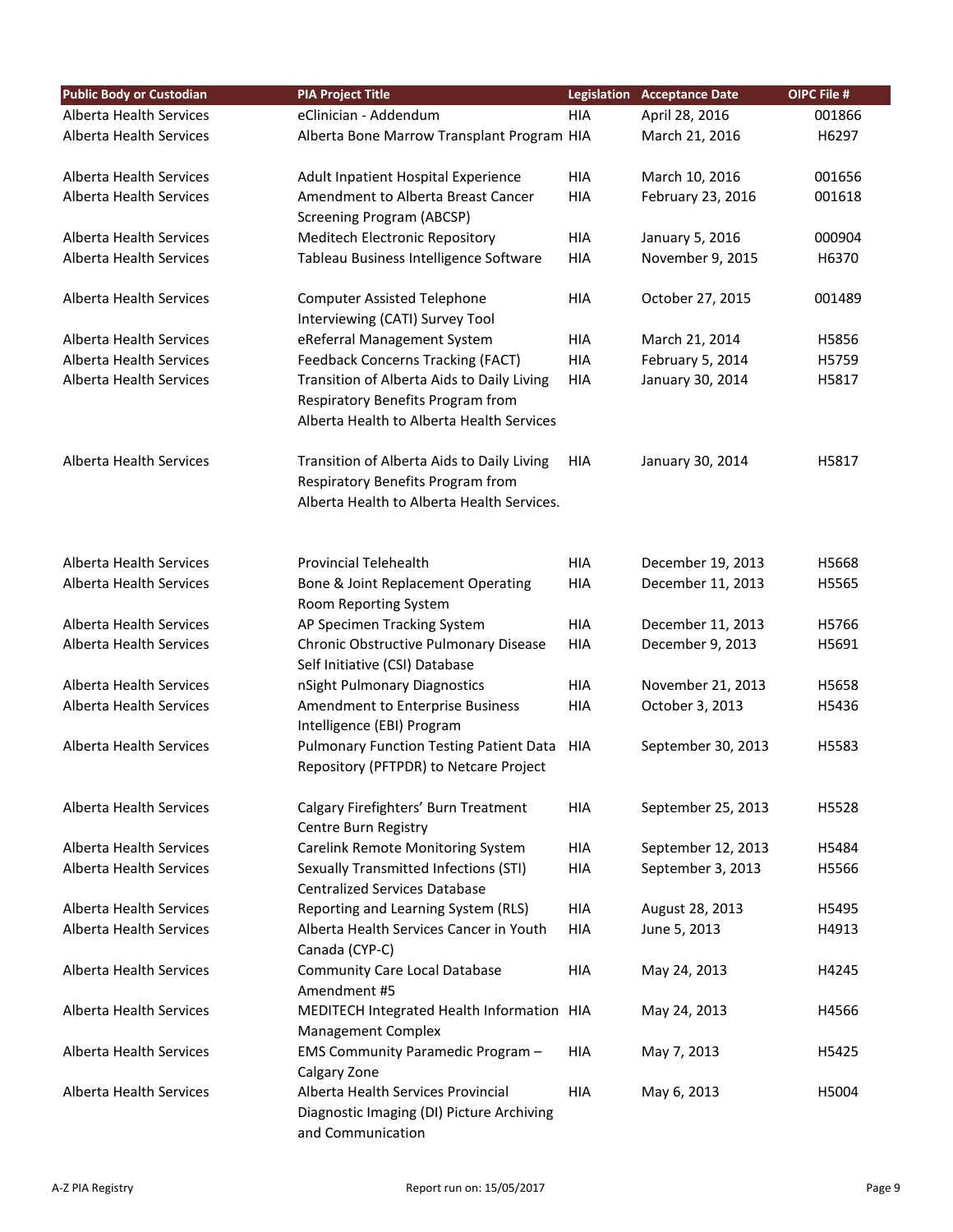| <b>Public Body or Custodian</b> | <b>PIA Project Title</b>                                                                               |             | <b>Legislation Acceptance Date</b> | OIPC File #  |
|---------------------------------|--------------------------------------------------------------------------------------------------------|-------------|------------------------------------|--------------|
| Alberta Health Services         | Provincial Health Information Exchange<br>(PHIE)                                                       | <b>HIA</b>  | February 17, 2013                  | H5173        |
| <b>Alberta Health Services</b>  | Provincial Stroke Strategy Amendment                                                                   | <b>HIA</b>  | February 13, 2013                  | H5305        |
| Alberta Health Services         | <b>Netcare Clinical Repository Project</b>                                                             | <b>HIA</b>  | January 31, 2013                   | H4859        |
| Alberta Health Services         | Communicable Disease and Outbreak<br>Management                                                        | <b>FOIP</b> | December 20, 2012                  | F5160        |
| Alberta Health Services         | <b>TopCon Synergy</b>                                                                                  | <b>HIA</b>  | December 14, 2012                  | H4739        |
| Alberta Health Services         | Alberta Health Services' Pharmacy System HIA<br>- Edmonton Zone                                        |             | November 2, 2012                   | H4804        |
| Alberta Health Services         | EndoWorks (Edmonton Zone)                                                                              | <b>HIA</b>  | October 23, 2012                   | H4870        |
| Alberta Health Services         | Corrections Health Services - Health<br>Record Privacy Impact Assessment                               | <b>HIA</b>  | October 11, 2012                   | H4567        |
| Alberta Health Services         | <b>EMS Integrated Reporting Information</b><br>System - H5045                                          | <b>HIA</b>  | October 10, 2012                   | H5045        |
| <b>Alberta Health Services</b>  | Alberta Cancer Registry                                                                                | <b>HIA</b>  | October 3, 2012                    | H4526        |
| <b>Alberta Health Services</b>  | Alberta Breast Cancer Screening Program<br>- Amendment #1 - Social Marketing<br>Project - H4897        | <b>HIA</b>  | September 21, 2012                 | H4897        |
| <b>Alberta Health Services</b>  | Alberta Cervical Screening Program -<br>Amendment #1 - Social Marketing<br>Project - H4898             | <b>HIA</b>  | September 21, 2012                 | H4898        |
| Alberta Health Services         | Northern Alberta Children's Cancer<br>Program Database                                                 | <b>HIA</b>  | August 14, 2012                    | H4926        |
| Alberta Health Services         | Alberta Breast Cancer Screening Program<br>(ABCSP)                                                     | HIA         | July 19, 2012                      | H4681        |
| Alberta Health Services         | RAAPID North Coordination and Referral<br>Information System (CRIS)                                    | <b>HIA</b>  | July 6, 2012                       | H4482        |
| Alberta Health Services         | QA Database for Vascular Interventions<br>(Vascubase)                                                  | <b>HIA</b>  | May 23, 2012                       | H4762, H4763 |
| <b>Alberta Health Services</b>  | Clinic Reporting Service Provision System<br>(CRPSP)                                                   | HIA         | April 24, 2012                     | H4525        |
| <b>Alberta Health Services</b>  | Provisory (formerly known as Antibiotic<br>Resistant Information System - ARIS)                        | <b>HIA</b>  | April 24, 2012                     | H4527        |
| Alberta Health Services         | Exposure Investigations (EI) System                                                                    | <b>HIA</b>  | April 24, 2012                     | H4395        |
| Alberta Health Services         | <b>Expedited Management of Lung Cancer</b><br>Program Interim Performance<br><b>Measurement System</b> | <b>HIA</b>  | April 18, 2012                     | H4664        |
| <b>Alberta Health Services</b>  | Amendment #2, Real-Time Emergency<br>Patient Access and Coordination Program<br>(REPAC)                | <b>HIA</b>  | April 17, 2012                     | H4564        |
| Alberta Health Services         | Community Care Information System<br>(CCIS) - Calgary Zone                                             | <b>HIA</b>  | April 17, 2012                     | H4569        |
| Alberta Health Services         | Provincial EMS Computer Aided Dispatch HIA<br>(CAD) System Project                                     |             | April 5, 2012                      | H4128        |
| Alberta Health Services         | Alberta Health Services' Compliance with HIA<br>HIA Requirement to Establish Policies                  |             | March 30, 2012                     | H4631        |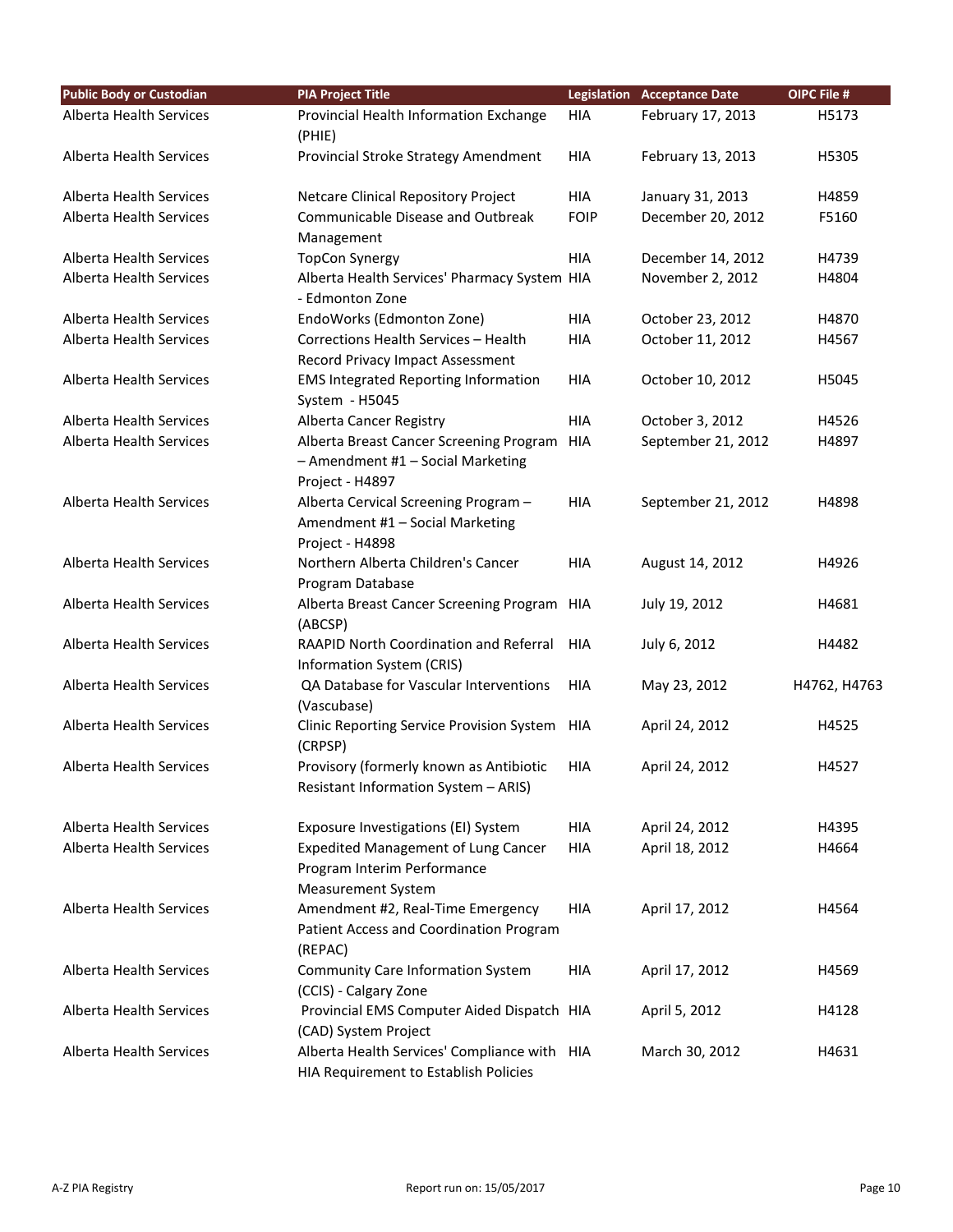| <b>Public Body or Custodian</b> | <b>PIA Project Title</b>                               |             | <b>Legislation Acceptance Date</b> | OIPC File # |
|---------------------------------|--------------------------------------------------------|-------------|------------------------------------|-------------|
| Alberta Health Services         | Amendment #1 - Real-Time Emergency                     | <b>HIA</b>  | May 16, 2011                       | H4213       |
|                                 | Patient Access and Coordinator Program                 |             |                                    |             |
|                                 | (REPAC)                                                |             |                                    |             |
| <b>Alberta Health Services</b>  | Real-Time Emergency Patient Access and                 | <b>HIA</b>  | April 7, 2011                      | H4151       |
|                                 | Coordination (REPAC) Program                           |             |                                    |             |
| Alberta Health Services         | Amendment to the FACT - Feedback and                   | <b>HIA</b>  | February 17, 2011                  | H3897       |
|                                 | <b>Concerns Tracking System (Pilot)</b>                |             |                                    |             |
| <b>Alberta Health Services</b>  | Sunrise Clinical Manager Phase 2                       | <b>HIA</b>  | February 8, 2011                   | H3094       |
| <b>Alberta Health Services</b>  | Sunrise Clinical Manager Phase 2                       | <b>HIA</b>  | February 8, 2011                   | H3133       |
| Alberta Health Services         | Sunrise Clinical Manager Phase 2                       | <b>HIA</b>  | February 8, 2011                   | H3673       |
| Alberta Health Services         | Sunrise Clinical Manager Phase 2                       | <b>HIA</b>  | February 8, 2011                   | H3036       |
| Alberta Health Services         | Provider Registry                                      | <b>FOIP</b> | February 7, 2011                   | F5603       |
| Alberta Health Services         | Implementation of the Pentax' endoPRO<br>GI Management | <b>HIA</b>  | January 24, 2011                   | H3574       |
|                                 | System in Grande Prairie and Fort                      |             |                                    |             |
|                                 | McMurray in conjunction with Cancer                    |             |                                    |             |
|                                 | Care's Colorectal Cancer Screening                     |             |                                    |             |
|                                 | Program                                                |             |                                    |             |
| <b>Alberta Health Services</b>  | Sunquest Laboratory Information System HIA             |             | January 21, 2011                   | H3766       |
|                                 | and Cross Cancer Institute (CCI) Lab                   |             |                                    |             |
|                                 | Transition                                             |             |                                    |             |
| <b>Alberta Health Services</b>  | <b>Transition of Sexually Transmitted</b>              | <b>HIA</b>  | January 4, 2011                    | H3941       |
|                                 | Infections and Tuberculosis Applications               |             |                                    |             |
|                                 | from Alberta Health & Wellness to                      |             |                                    |             |
|                                 | Alberta Health Services                                |             |                                    |             |
| <b>Alberta Health Services</b>  | Syncrude Centre for Motion and Balance HIA             |             | December 8, 2010                   | H3730       |
|                                 | (SCMB) - Gait Analysis Clinical Database               |             |                                    |             |
| Alberta Health Services         | Comprehensive Tissue Centre (CTC)                      | <b>HIA</b>  | December 1, 2010                   | H3731       |
|                                 | Database                                               |             |                                    |             |
| <b>Alberta Health Services</b>  | Emergency Medical Services IT Transition HIA           |             | October 5, 2010                    | H3723       |
| Alberta Health Services         | <b>Conscious Sedation Database for</b>                 | <b>HIA</b>  | September 15, 2010                 | H3514       |
|                                 | <b>Pediatric Patients</b>                              |             |                                    |             |
| Alberta Health Services         | Amendment to the Calgary Rural<br>MediPatient          | <b>HIA</b>  | September 9, 2010                  | H3674       |
| Alberta Health Services         | Amendment to the Calgary Health                        | HIA         | September 7, 2010                  | H3650       |
|                                 | <b>Regional Mediscribe</b>                             |             |                                    |             |
| Alberta Health Services         | Amendment to the former ACB Alberta                    | HIA         | August 25, 2010                    | H3676       |
|                                 | <b>Colorectal Cancer Screening Program</b>             |             |                                    |             |
|                                 | (ACRCSP)                                               |             |                                    |             |
| <b>Alberta Health Services</b>  | Olympus' Endoscopy Information                         | <b>HIA</b>  | August 16, 2010                    | H3543       |
|                                 | Management Solution - EndoWorks®                       |             |                                    |             |
|                                 | Image Manager Software - South                         |             |                                    |             |
|                                 | Zone in conjunction with Cancer Care's                 |             |                                    |             |
|                                 | <b>Colorectal Cancer Screening</b>                     |             |                                    |             |
|                                 | Program                                                |             |                                    |             |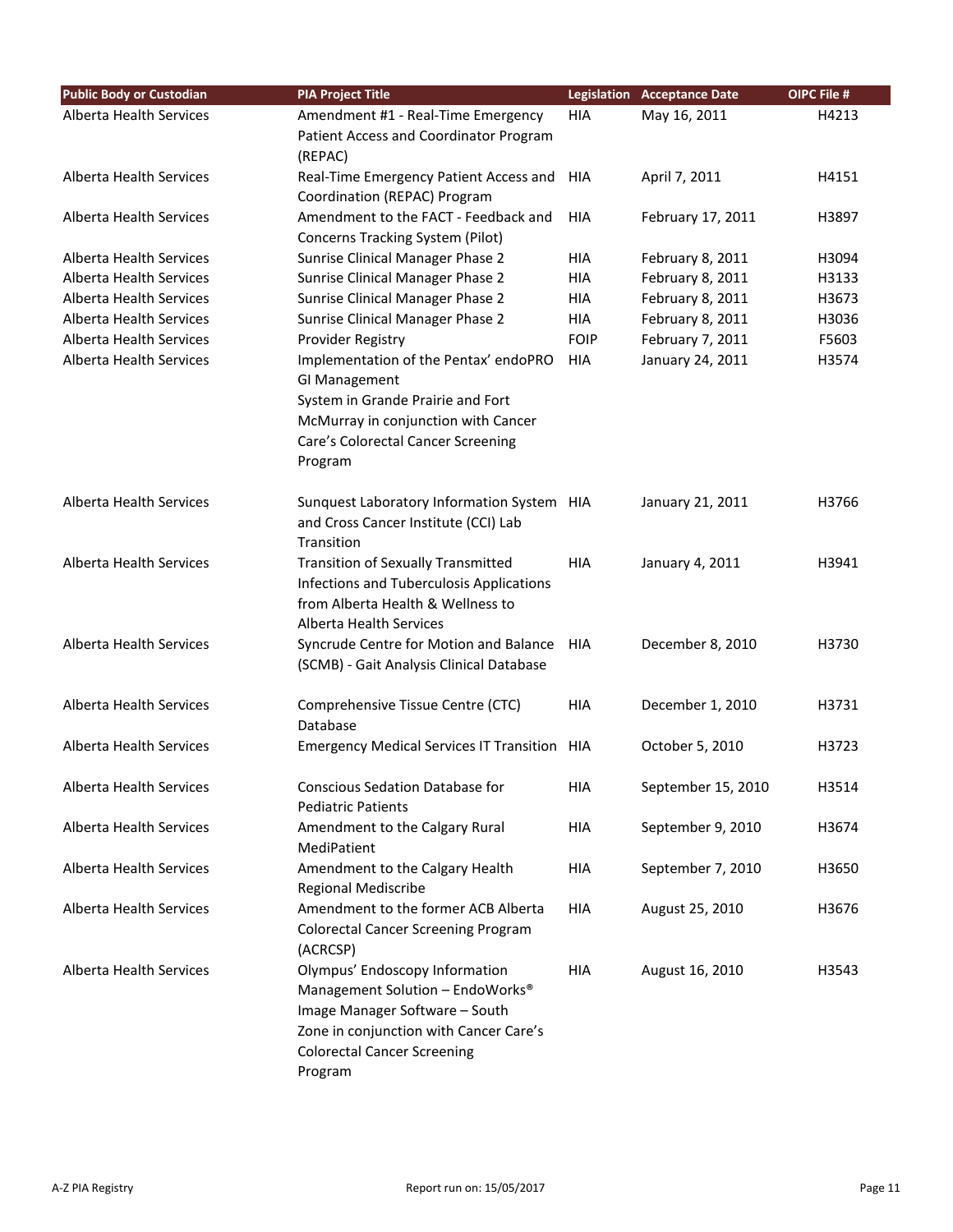| <b>Public Body or Custodian</b>                         | <b>PIA Project Title</b>                                                                                                                          |                 | <b>Legislation Acceptance Date</b> | OIPC File #           |
|---------------------------------------------------------|---------------------------------------------------------------------------------------------------------------------------------------------------|-----------------|------------------------------------|-----------------------|
| <b>Alberta Health Services</b>                          | Alberta Health Services' Data Matching<br>Project between AHS Screening<br>Programs, Physicians and/or PCN and<br>Alberta Health and Wellness     | <b>HIA</b>      | August 16, 2010                    | H3538                 |
| Alberta Health Services<br>Alberta Health Services      | AHS Reporting and Learning (RLS)<br>Simulation Information Management<br>System                                                                   | HIA<br>FOIP/HIA | August 6, 2010<br>July 20, 2010    | H3453<br>F5455, H3573 |
| Alberta Health Services                                 | Amendment to the former ACB and<br>AHW's Joint PIA for the Alberta Cervical<br><b>Cancer Screening Program</b>                                    | HIA             | July 14, 2010                      | H3547                 |
| Alberta Health Services                                 | Alberta Health Services and Alberta<br>Health and Wellness' Mental Health<br>Reporting - Inpatient Interval Reporting<br>(MHR-IIR) Project        | HIA             | June 9, 2010                       | H3476                 |
| <b>Alberta Health Services</b>                          | F.A.C.T. Feedback and Concerns Tracking HIA<br>System - Pilot                                                                                     |                 | May 14, 2010                       | H3454                 |
| Alberta Health Services                                 | Xanantec Outpatient Geriatrics Database HIA                                                                                                       |                 | May 10, 2010                       | H3379                 |
| Alberta Health Services                                 | Alberta Health Services' Chinook's<br>Implementation of Vista EasyLink in<br>Laboratory Services                                                  | <b>HIA</b>      | May 4, 2010                        | H3231                 |
| <b>Alberta Health Services</b>                          | Alberta Trauma Registry                                                                                                                           | <b>HIA</b>      | March 31, 2010                     | H3056                 |
| Alberta Health Services                                 | <b>HONOS Measurement of Outcomes</b><br>Database                                                                                                  | HIA             | March 24, 2010                     | H3093                 |
| Alberta Health Services                                 | Coordination and Referral Information<br>System (CRIS)                                                                                            | HIA             | February 16, 2010                  | H3290                 |
| Alberta Health Services                                 | ConfidenceLine                                                                                                                                    | FOIP/HIA        | February 9, 2010                   | H3260, F5224          |
| <b>Alberta Health Services</b>                          | e-Partners                                                                                                                                        | <b>FOIP</b>     | January 4, 2010                    | F5213                 |
| Alberta Health Services                                 | Picture Archival & Communication<br>System (PACS) Implementation of iSite<br>Enterprise in AHS Chinook/Palliser                                   | <b>HIA</b>      | November 30, 2009                  | H3055                 |
| Alberta Health Services                                 | Occupational Health and Safety Medgate HIA<br>Software System                                                                                     |                 | October 9, 2009                    | H2553                 |
| Alberta Health Services                                 | Chronic Disease Management Quality of<br>Life Measurement Tool                                                                                    | HIA             | October 9, 2009                    | H2463                 |
| <b>Alberta Health Services</b>                          | PaceArt                                                                                                                                           | HIA             | August 19, 2009                    | H2686                 |
| <b>Alberta Health Services</b>                          | Patient Panel Data Analysis - a Data<br>Matching Project between Chinook<br>Health, Family Practice Physicians and<br>Alberta Health and Wellness | HIA             | June 8, 2009                       | H2534                 |
| <b>Alberta Health Services</b>                          | Family & Community Resource Centre<br>Family eForums Project (FCRC)                                                                               | HIA             | June 1, 2009                       | H2629                 |
| Alberta Health Services                                 | Antibiotic Resistant Information System<br>(ARIS)                                                                                                 | <b>HIA</b>      | June 1, 2009                       | H2630                 |
| Alberta Health Services                                 | <b>Provincial Telehealth</b>                                                                                                                      | <b>HIA</b>      | December 19, 2003                  | H5668                 |
| Alberta Health Services, Alberta<br>Mental Health Board | Provincial Diversion Program                                                                                                                      | FOIP/HIA        | May 29, 2009                       | H2391, F4755          |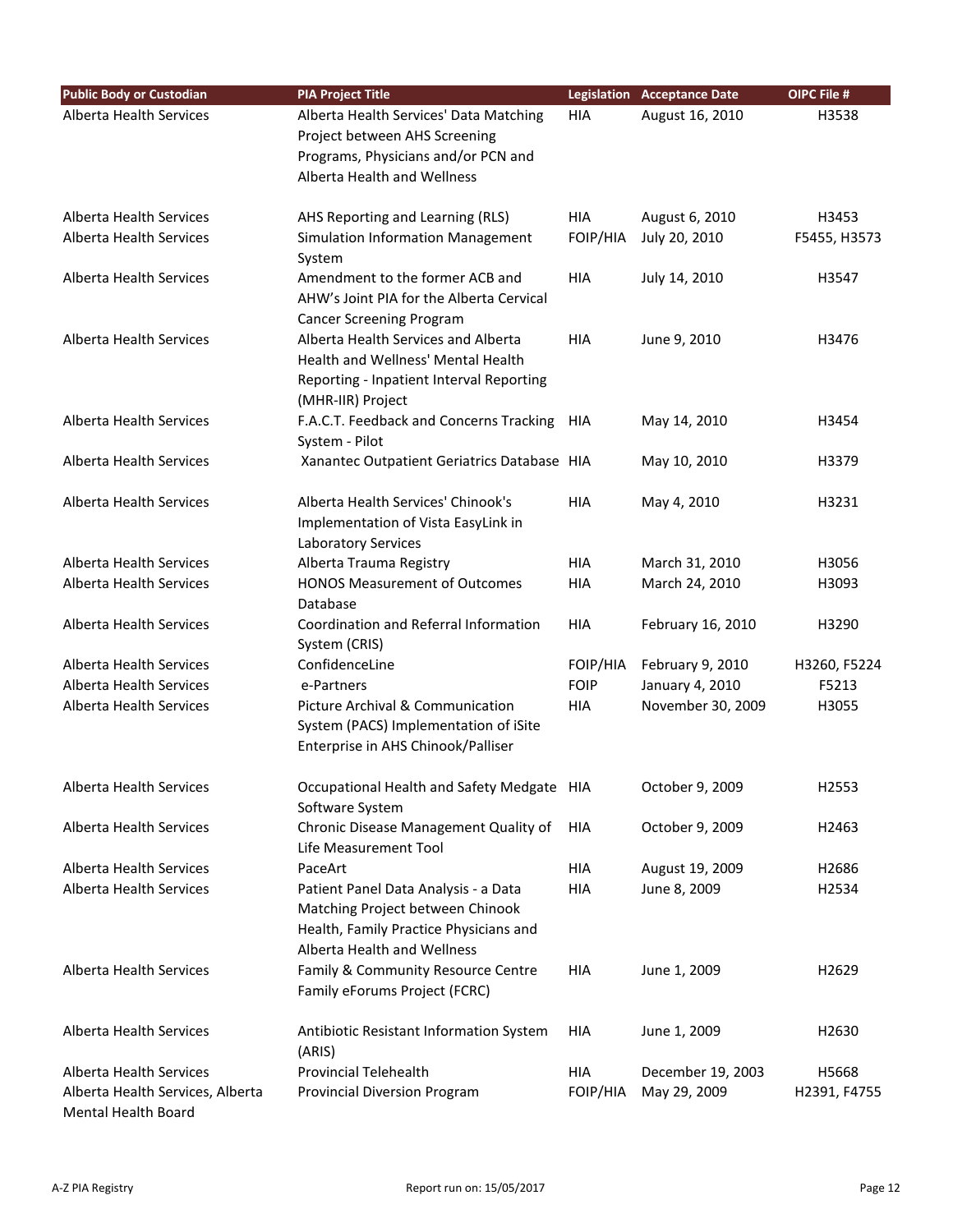| <b>Public Body or Custodian</b>   | <b>PIA Project Title</b>                    |             | <b>Legislation Acceptance Date</b> | OIPC File #  |
|-----------------------------------|---------------------------------------------|-------------|------------------------------------|--------------|
| Alberta Health Services, Alberta  | Provincial Family Violence Treatment        | FOIP/HIA    | November 26, 2008                  | H2150, F4535 |
| <b>Mental Health Board</b>        | Program                                     |             |                                    |              |
| Alberta Health Services, South    | Low Risk Maternity Clinic                   | <b>HIA</b>  | November 20, 2009                  | H3081        |
| Calgary PCN                       |                                             |             |                                    |              |
| Alberta Health Services/Calgary   | Millennium LIS/RIS/ESM                      | <b>HIA</b>  | October 14, 2009                   | H2310        |
| <b>Health Region</b>              |                                             |             |                                    |              |
| Alberta Health Services/Calgary   | Millennium LIS/RIS/ESM                      | <b>HIA</b>  | October 14, 2009                   | H2310        |
| <b>Health Region</b>              |                                             |             |                                    |              |
| Alberta Health Services/Calgary   | Amendment Millennium                        | <b>HIA</b>  | October 14, 2009                   | H3043        |
| <b>Health Region</b>              |                                             |             |                                    |              |
| Alberta Heartland Primary Care    | Alberta Heartland Primary Care Network      | HIA         | July 23, 2010                      | H3646        |
| Network                           |                                             |             |                                    |              |
| Alberta Housing and Urban Affairs | Homeless Information Management<br>Database | <b>FOIP</b> | October 19, 2010                   | F5514        |
| Alberta Human Resources and       | Child Support Services Program              | <b>FOIP</b> | October 12, 2006                   | F3789        |
| Employment                        |                                             |             |                                    |              |
| Alberta Human Resources and       | Privacy Management Framework                | <b>FOIP</b> | September 11, 2006                 | F3768        |
| Employment                        |                                             |             |                                    |              |
| Alberta Human Resources and       | Use of the Action Request Tracking          | <b>FOIP</b> | August 24, 2006                    | F3679        |
| Employment                        | System: Best Practices Review               |             |                                    |              |
| Alberta Human Resources and       | Alberta Child Health Benefit                | <b>FOIP</b> | August 11, 2006                    | F3759        |
| Employment                        |                                             |             |                                    |              |
| Alberta Human Resources and       | Proof of Concept: Automated Reporting       | <b>FOIP</b> | June 13, 2006                      | F3643        |
| Employment                        | For Clients (ARC)                           |             |                                    |              |
| Alberta Human Resources and       | Electronic Benefit Card Pilot Project       | <b>FOIP</b> | November 23, 2005                  | F3427        |
| Employment                        |                                             |             |                                    |              |
| Alberta Human Resources and       | Income Support - Learner (Non-              | <b>FOIP</b> | July 6, 2005                       | F3287        |
| Employment                        | Employment Insurance)                       |             |                                    |              |
| Alberta Human Resources and       | Income Verification Exchange Program        | <b>FOIP</b> | November 23, 2004                  | F3120        |
| Employment                        |                                             |             |                                    |              |
| Alberta Human Resources and       | <b>Appeals Information Management</b>       | <b>FOIP</b> | January 30, 2004                   | F2878        |
| Employment                        | System (AIMS)                               |             |                                    |              |
| Alberta Human Resources and       | Expenditure Officer System                  | <b>FOIP</b> | July 10, 2003                      | F2754        |
| Employment                        |                                             |             |                                    |              |
| Alberta Human Resources and       | Human Resources and Employment              | <b>FOIP</b> | February 3, 2003                   | F2611        |
| Employment                        | <b>Contract Management Administration</b>   |             |                                    |              |
|                                   | System                                      |             |                                    |              |
| Alberta Human Resources and       | Alberta Human Resources and                 | <b>FOIP</b> | January 3, 2003                    | F2604        |
| Employment                        | <b>Employment DNA Testing Services</b>      |             |                                    |              |
| Alberta Human Resources and       | Alberta Human Resources and                 | <b>FOIP</b> | October 24, 2002                   | F2566        |
| Employment                        | <b>Employment Recoveries System</b>         |             |                                    |              |
| Alberta Human Resources and       | Alberta Human Resources and                 | <b>FOIP</b> | August 1, 2002                     | F2504        |
| Employment                        | <b>Employment Worksite Inspection</b>       |             |                                    |              |
|                                   | <b>Tracking System</b>                      |             |                                    |              |
| Alberta Human Resources and       | Client, Program and Service Data Mart       | <b>FOIP</b> | April 24, 2002                     | F2374        |
| Employment                        |                                             |             |                                    |              |
| Alberta Human Resources and       | Alberta Human Resources and                 | <b>FOIP</b> | April 24, 2002                     | F2340        |
| Employment                        | Employment Office of the Public             |             |                                    |              |
|                                   | Guardian (OPG) Information System           |             |                                    |              |
| Alberta Human Services            | NE Scanning SharePoint Pilot                | <b>FOIP</b> | January 16, 2013                   | F6361        |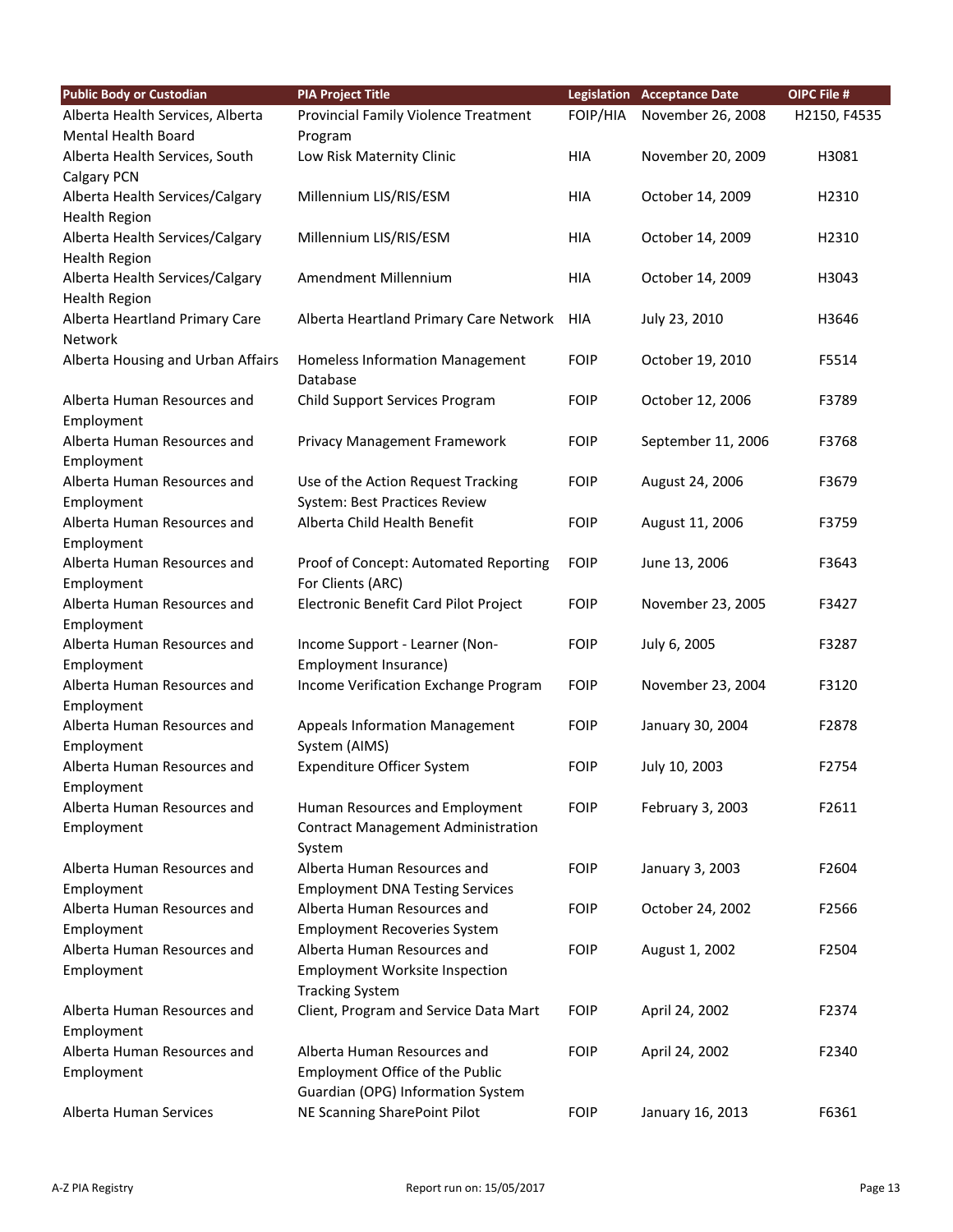| <b>Public Body or Custodian</b>                                     | <b>PIA Project Title</b>                                                                                               |             | <b>Legislation Acceptance Date</b> | OIPC File # |
|---------------------------------------------------------------------|------------------------------------------------------------------------------------------------------------------------|-------------|------------------------------------|-------------|
| Alberta Human Services                                              | Alberta Learning Information Services<br>(ALIS) CAREERinsite Enhancement                                               | <b>FOIP</b> | August 29, 2012                    | F6166       |
| Alberta Human Services                                              | Automated Reporting for Clients (ARC)<br><b>Biometric Authentication and Web Portal</b>                                | <b>FOIP</b> | August 7, 2012                     | F6300       |
| Alberta Human Services                                              | Intervention Services Information System FOIP<br>(ISIS)                                                                |             | March 1, 2012                      | F6007       |
| Alberta Innovates - Bio Solutions                                   | <b>BioLINK</b>                                                                                                         | <b>FOIP</b> | May 28, 2012                       | F6116       |
| Alberta Justice                                                     | Maintenance Enforcement Program -<br>Help Us Find Web Site                                                             | <b>FOIP</b> | November 4, 2004                   | F2952       |
| Alberta Justice                                                     | MEP Account Internet Access Project                                                                                    | <b>FOIP</b> | September 28, 2000                 | F2019       |
| Alberta Learning                                                    | Pilot Project on Priority Processing of<br>International Students to Designated<br>Alberta Post-Secondary Institutions | <b>FOIP</b> | October 27, 2004                   | F3068       |
| Alberta Learning                                                    | Aboriginal Learner Data Collection<br>Initiative                                                                       | <b>FOIP</b> | December 12, 2003                  | F2818       |
| Alberta Learning                                                    | Interprovincial Computerized<br><b>Examination Management System</b>                                                   | <b>FOIP</b> | July 8, 2003                       | F2469       |
| Alberta Medical Association (CMA                                    | AMA Physician Locum Services Billing                                                                                   | HIA         | June 8, 2012                       | H4687       |
| Alberta House)                                                      | Service Implementation                                                                                                 |             |                                    |             |
| Alberta Mental Health Board                                         | Intensive Rehabilitation Custody and<br>Supervision (IRCS) Sentence: Province of<br>Alberta Process                    | HIA         | December 6, 2005                   | H0885       |
| Alberta Mental Health Board                                         | Children's Mental Health Wait Time Pilot<br>Project - Data Collection                                                  | HIA         | April 29, 2004                     | H0422       |
| Alberta Mental Health Board                                         | <b>Telemental Health Service</b>                                                                                       | <b>FOIP</b> | June 22, 2000                      | F1874       |
| Alberta Mental Health Board                                         | Alberta Mental Health Board's Regional<br>Mental Health Information System<br>(ARMHIS)                                 | <b>FOIP</b> | May 17, 2000                       | F1618       |
| Alberta Post-secondary Application<br>System Society (ApplyAlberta) | Alberta Advanced Education &<br>Technology's Alberta Post-Secondary<br><b>Application System (APAS)</b>                | <b>FOIP</b> | February 6, 2009                   | F4770       |
| Alberta Research Council                                            | <b>Security Screening Directive</b>                                                                                    | <b>FOIP</b> | July 26, 2004                      | F3021       |
| Alberta Revenue                                                     | National Hockey League Players Tax                                                                                     | <b>FOIP</b> | July 22, 2003                      | F2565       |
| Alberta Revenue                                                     | Tax Exempt Fuel Sales System (TEFS)                                                                                    | <b>FOIP</b> | July 3, 2003                       | F2763       |
| Alberta Seniors                                                     | ADDENDUM - Alberta Seniors Benefit<br>Program                                                                          | <b>FOIP</b> | March 3, 2003                      | F2630       |
| Alberta Solicitor General and Public<br>Security                    | Iris Scan Project                                                                                                      | <b>FOIP</b> | March 18, 2009                     | F4796       |
| Alberta Transportation                                              | e-Collision Project                                                                                                    | <b>FOIP</b> | July 28, 2011                      | F5864       |
| Alberta Transportation                                              | <b>Commercial Driver Abstract</b>                                                                                      | <b>FOIP</b> | January 19, 2011                   | F5519       |
| Alberta Transportation                                              | Alberta Assigned Vehicle Identification<br>Number Program                                                              | <b>FOIP</b> | March 12, 2004                     | F2934       |
|                                                                     | Alberta Treasury Board and Finance Statistical Review of Albertans Injured in<br>an Automobile Collision               | <b>FOIP</b> | January 21, 2013                   | F6568       |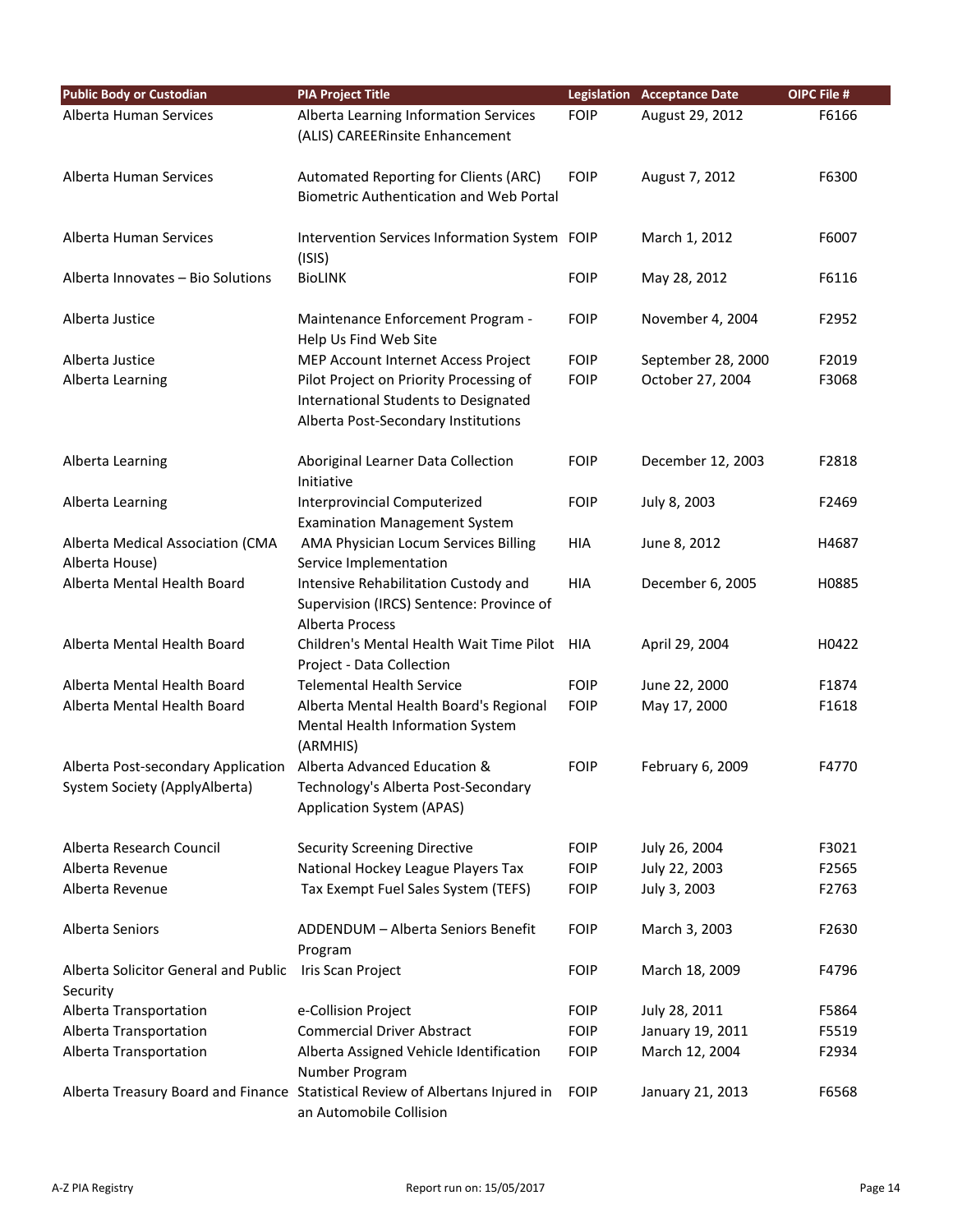| <b>Public Body or Custodian</b>                                                                                               | <b>PIA Project Title</b>                                                                                                                           |             | <b>Legislation Acceptance Date</b> | OIPC File #     |
|-------------------------------------------------------------------------------------------------------------------------------|----------------------------------------------------------------------------------------------------------------------------------------------------|-------------|------------------------------------|-----------------|
| Alberta Wellnet                                                                                                               | <b>Pharmaceutical Information Network</b>                                                                                                          | <b>HIA</b>  | July 26, 2002                      | H <sub>23</sub> |
|                                                                                                                               | (PIN)                                                                                                                                              |             |                                    |                 |
| Alberta Wellnet                                                                                                               | Provincial Personal Health Identifier                                                                                                              | HIA         | July 5, 2002                       | H51             |
|                                                                                                                               | Release 1                                                                                                                                          |             |                                    |                 |
| Alberta Wellnet                                                                                                               | Alberta Wellnet Gateway Service                                                                                                                    | HIA         | April 8, 2002                      | H35             |
| Alberta Wellnet                                                                                                               | Newborn Metabolic Screening System                                                                                                                 | <b>FOIP</b> | March 21, 2001                     | F2071           |
| Alberta Wellnet                                                                                                               | Alberta Wellnet's Community-based<br>Physicians Addendum to the<br><b>Pharmaceutical Information Network's</b><br>(PIN) Seniors Drug Profile       | <b>FOIP</b> | August 3, 2000                     | F198            |
| Alberta Wellnet                                                                                                               | Alberta Wellnet's Spatial Public Health<br>Information Exchange - Alberta Pilot<br>Project (SPHINX-APP)                                            | <b>FOIP</b> | July 4, 2000                       | F1893           |
| Alberta Wellnet                                                                                                               | Proposed Population Health Screening<br>System                                                                                                     | <b>FOIP</b> | June 22, 2000                      | F1877           |
| Alberta Wellnet                                                                                                               | Non Real Time Services Addendum<br>Information and Accountability<br><b>Demonstration Project</b>                                                  | <b>FOIP</b> | May 16, 2000                       | F1869           |
| Alberta Wellnet                                                                                                               | Alberta Pilot Project (SPHINX-APP)                                                                                                                 | <b>FOIP</b> | February 4, 2000                   | F1709           |
| Alberta Wellnet                                                                                                               | Seniors Drug Profile                                                                                                                               | <b>FOIP</b> | January 27, 2000                   | F1764           |
| Alberta Wellnet                                                                                                               | Tri-Region Health Authority<br><b>Administrative Systems</b>                                                                                       | <b>FOIP</b> | January 27, 2000                   | F1775           |
| Al-Hajjaj, Dr. Hajjaj S.                                                                                                      | EMR with Dentrix PIS and Alberta Netcare HIA                                                                                                       |             | January 18, 2013                   | H5247           |
| Allen Gray Continuing Care Centre                                                                                             | Continuing Care Centre's Continuing Care HIA<br><b>Systems Project</b>                                                                             |             | December 3, 2007                   | H1513           |
| Allstate Insurance Company                                                                                                    | Allstate Insurance Company of Canada<br>usage-based insurance (UBI) Program                                                                        | <b>PIPA</b> | March 23, 2015                     | P2905           |
| Alpine Value Drug Mart; Anderson,<br>Mr. Grant                                                                                | <b>WAN Project</b>                                                                                                                                 | HIA         | May 25, 2007                       | H1285           |
| Amenity Health Care                                                                                                           | Kroll Pharmacy Practice Management<br>System and Real-Time Integration with<br>PIN                                                                 | HIA         | April 26, 2017                     | 004554          |
| Amien, Dr. Ahmed Amien; Curtis,<br>Dr. Lara, Hassan; Lewicke, Dr.<br>Shannon Marie; Windermere Plaza<br><b>Medical Clinic</b> | Telus Health Services Med Access (THS<br>Med Access) encompassing, new clinic<br>implementing QSP ASP hosted solution,<br>Physician Netcare Access | HIA         | September 24, 2015                 | 001517          |
| Apple Drugs Vermillion; Brown,<br>Craig                                                                                       | <b>WAN Project</b>                                                                                                                                 | HIA         | May 23, 2007                       | H1267           |
| Apple Drugs; Mr. Scott McLeod                                                                                                 | Apple Drugs' WAN Project                                                                                                                           | HIA         | May 24, 2007                       | H1336           |
| Appleton, Dr. Erin; Lethbridge<br><b>Breast Feeding Medicine Clinic</b>                                                       | Organizational Practices and Reporting on HIA<br><b>Information Management Systems</b><br>and/or External Services and Access to<br>Netcare        |             | May 4, 2016                        | 002650          |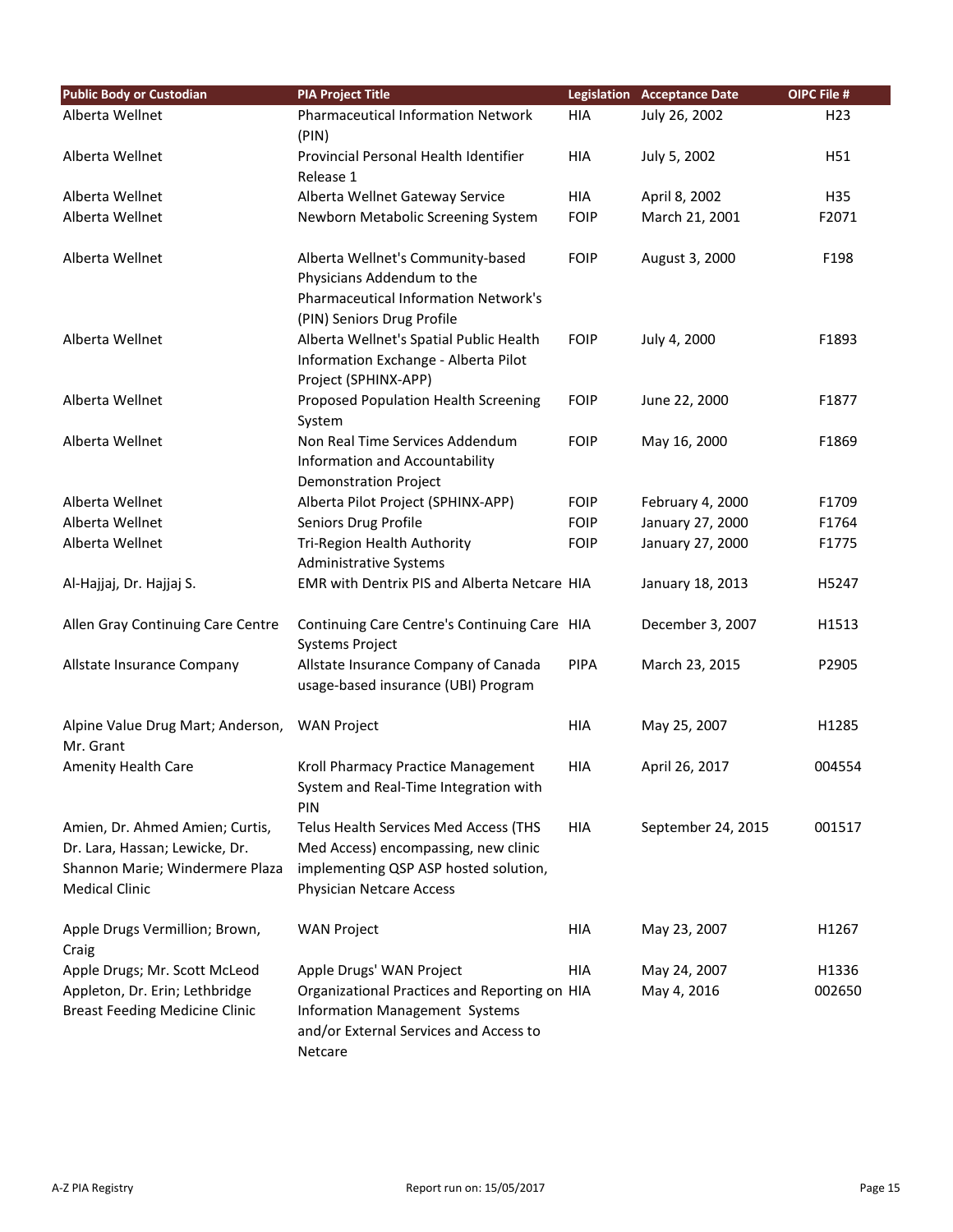| <b>Public Body or Custodian</b>                 | <b>PIA Project Title</b>                                         |             | <b>Legislation Acceptance Date</b> | OIPC File # |
|-------------------------------------------------|------------------------------------------------------------------|-------------|------------------------------------|-------------|
| Ashenhurst, Dr. Michael E.                      | TELUS Health Solutions (Wolf EMR)                                | HIA         | December 9, 2014                   | H6368       |
|                                                 | encompassing Organizational Practices                            |             |                                    |             |
|                                                 | and Reporting on Information                                     |             |                                    |             |
|                                                 | Management Systems and/or External                               |             |                                    |             |
|                                                 | <b>Services</b>                                                  |             |                                    |             |
| Ashenhurst, Dr. Michael E.; Hill, Dr.           | Microquest Healthquest Electronic                                | HIA         | January 13, 2016                   | 000464      |
| Vivian; Eye Associates                          | <b>Medical Record</b>                                            |             |                                    |             |
| Aspen Regional Health Authority                 | Children's Rural Mental Health Wait Time HIA                     |             | October 17, 2008                   | H2255       |
| Aspen Regional Health Authority                 | Addendum to Aspen Regional Health<br><b>PACS</b>                 | HIA         | August 8, 2008                     | H2186       |
| Aspen Regional Health Authority                 | Telehealth Project                                               | HIA         | January 3, 2008                    | H1716       |
| Aspen Regional Health Authority                 | Web-based Multi-User Exercise                                    | HIA         | January 3, 2008                    | H1646       |
|                                                 | <b>Prescription Program</b>                                      |             |                                    |             |
| Aspen Regional Health Authority                 | <b>Cardiac Event Monitoring</b>                                  | <b>HIA</b>  | June 7, 2007                       | H1386       |
| Aspen Regional Health Authority                 | <b>Primary Care Network</b>                                      | HIA         | May 14, 2007                       | H1603       |
| Aspen Regional Health Authority                 | <b>Picture Archival and Communications</b>                       | HIA         | February 8, 2007                   | H1120       |
|                                                 | System (PACS)                                                    |             |                                    |             |
| Aspen Regional Health Authority                 | Safety Incident Reporting System                                 | HIA         | October 17, 2006                   | H1121       |
| Aspen Regional Health Authority                 | Teleultrasound                                                   | <b>FOIP</b> | December 13, 2000                  | F1947       |
| <b>ATB Financial</b>                            | Google G Suite                                                   | <b>PIPA</b> | March 17, 2017                     | 005243      |
| Athabasca University                            | <b>HRSmart</b>                                                   | <b>FOIP</b> | May 8, 2008                        | F4431       |
| Athabasca University                            | Athabasca University's Turnitin Pilot                            | <b>FOIP</b> | February 27, 2007                  | F3943       |
| Athabasca University                            | Newton System (New Platform)                                     | <b>FOIP</b> | August 22, 2006                    | F3625       |
| Athabasca University                            | uPortal and CMS Project                                          | <b>FOIP</b> | April 21, 2005                     | F3145       |
| Athabasca Value Drug Mart;<br>Cameron, Mr. Neil | <b>WAN Project</b>                                               | HIA         | May 23, 2007                       | H1250       |
| AuCoin, Dr. Richard; Radiology                  | Radiology Associates Incorporated EMR                            | <b>HIA</b>  | April 5, 2011                      | H3496       |
| Associates Incorporated                         | (RIS) Project                                                    |             |                                    |             |
| Aujla, Dr. Kanwerit Singh; Temple               | Optimed Accuro EMR and updated                                   | HIA         | March 4, 2016                      | 001889      |
| Family Medical Clinic / Total Health            | privacy and security policies and                                |             |                                    |             |
| Solutions                                       | procedure                                                        |             |                                    |             |
| Ault, Mr. Michael E.                            | Access to Provincial and Regional EHR<br>Systems                 | HIA         | October 13, 2006                   | H1407       |
| Azer, Dr. Sam; Ross Creek Medical<br>Clinic     | <b>TELUS Patient Portal</b>                                      | HIA         | July 11, 2016                      | 000643      |
| Bailey, Dr. Allan; Westgrove Clinic             | dr2dr Secure Messaging System                                    | HIA         | November 29, 2016                  | 003801      |
| <b>Spruce Grove</b>                             | Amendment                                                        |             |                                    |             |
| Bailey, Dr. Allan; Westgrove Spruce<br>Grove    | Telin systems Patient Portal                                     | HIA         | June 16, 2016                      | 002778      |
| Bajwa, Dr. Sameena; Lakeview                    | Accuro ASP EMR encompassing PCN                                  | HIA         | May 13, 2015                       | 000298      |
| <b>Family Doctors</b>                           | Participation: Calgary Mosaic and Calgary<br><b>West Central</b> |             |                                    |             |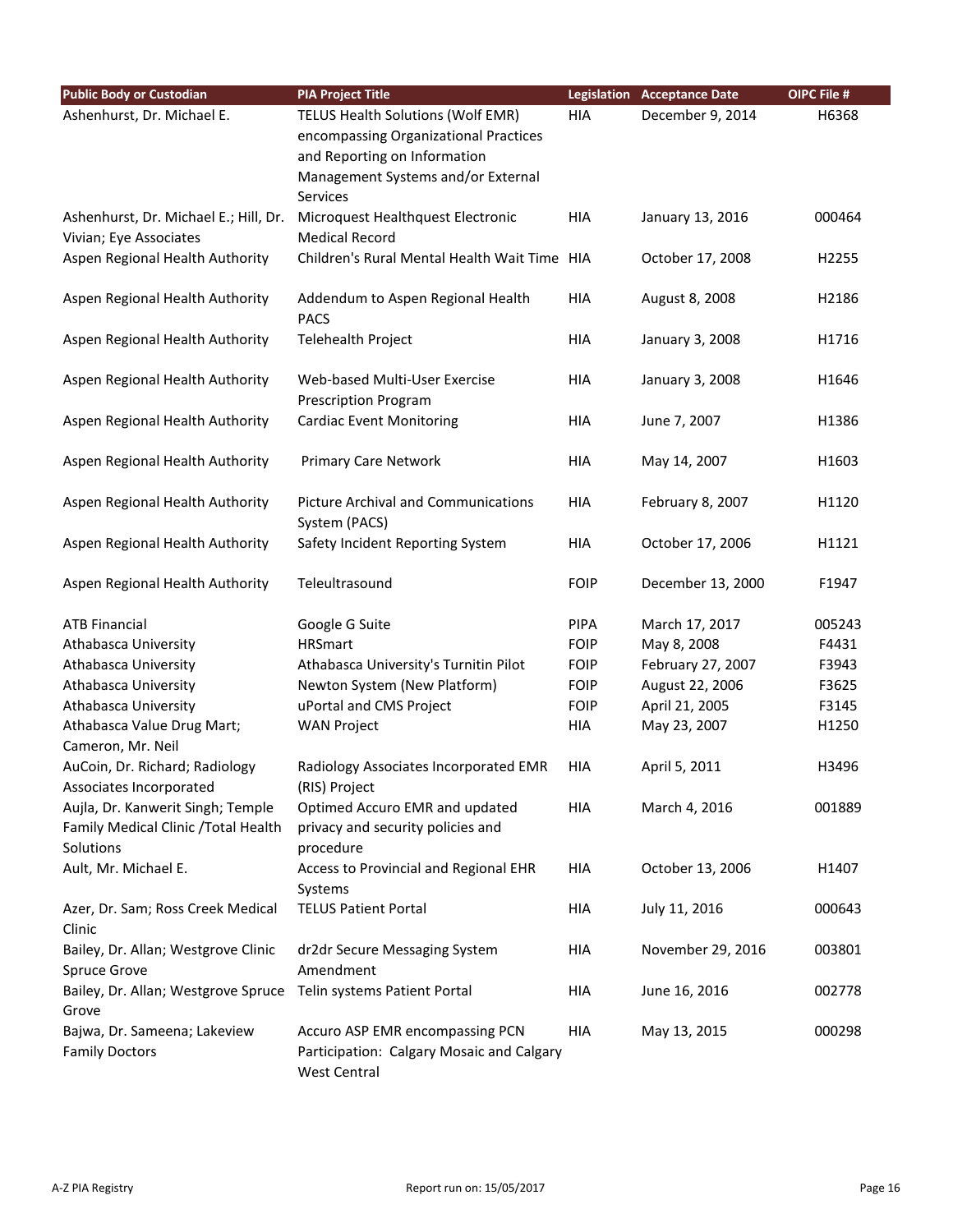| <b>Public Body or Custodian</b>                                 | <b>PIA Project Title</b>                                                         |             | <b>Legislation Acceptance Date</b> | OIPC File # |
|-----------------------------------------------------------------|----------------------------------------------------------------------------------|-------------|------------------------------------|-------------|
| Baker, Dr. James; Baker Family                                  | Chiro Touch Electronic Patient Record                                            | <b>HIA</b>  | July 28, 2015                      | H6380       |
| <b>Chiropractic and Wellness Centre</b>                         | System                                                                           |             |                                    |             |
|                                                                 |                                                                                  |             |                                    |             |
| Barr, Dr. George; Hardin, Dr. Barry                             | Dr. Barr and Dr. Hardin's Office/Clinic                                          | <b>HIA</b>  | August 22, 2005                    | H0859       |
|                                                                 | National Home Care and                                                           |             |                                    |             |
|                                                                 | Primary Health Care Partnership Project                                          |             |                                    |             |
| Baynes, Dr. Bretton                                             | <b>EMR Implementation</b>                                                        | <b>HIA</b>  | December 24, 2013                  | H5822       |
| Bector, Dr. Neeraj; West Ed Medical MD DataBank's eHealth Vault |                                                                                  | <b>HIA</b>  | February 2, 2014                   | H5781       |
| & Esthetics                                                     | Implementation                                                                   |             |                                    |             |
| Bell, Dr. Jim; St. Alberta and                                  | PHARMFILE                                                                        | <b>HIA</b>  | April 4, 2008                      | H1976       |
| Sturgeon PCN                                                    |                                                                                  |             |                                    |             |
| Benwell, Ms. Karen, (RN)                                        | Community Health and Immunization                                                | <b>HIA</b>  | January 2, 2014                    | H5725       |
|                                                                 | Program (CHIP)                                                                   |             |                                    |             |
| Best, Ms. Holly (RN); Woodland                                  | First Nations & Inuit Health (FNIH), AB                                          | <b>HIA</b>  | June 18, 2012                      | H4599       |
| <b>Cree Health Services</b>                                     | Region Home Care Reporting System                                                |             |                                    |             |
|                                                                 | (HRCS) Implementation Project                                                    |             |                                    |             |
|                                                                 |                                                                                  |             |                                    |             |
| <b>Bethany Care Society</b>                                     | Minimum Data Set (MDS) 2.0                                                       | <b>HIA</b>  | November 22, 2007                  | H1469       |
| <b>Bhargava Medical Clinic</b>                                  | <b>Electronic Medical Record</b>                                                 | <b>HIA</b>  | November 5, 2003                   | H0298       |
|                                                                 | <b>Implementation Project</b>                                                    |             |                                    |             |
| Boridy, Dr. Illya                                               | Update to PIA for Radiology Consultants                                          | <b>HIA</b>  | May 18, 2016                       | 002875      |
|                                                                 | Association                                                                      |             |                                    |             |
| Bourque, Ms. Iola (RN); Atikameg                                | Atikameg Health Centre Electronic                                                | <b>HIA</b>  | November 9, 2012                   | H5022       |
| <b>Health Centre</b>                                            | <b>Community Health Information</b>                                              |             |                                    |             |
| Boyle Value Drug Mart; Chan, Mr.                                | <b>WAN Project</b>                                                               | <b>HIA</b>  | May 24, 2007                       | H1268       |
| Kenneth                                                         |                                                                                  |             |                                    |             |
| Brandwein, Dr. Joseph; Division of<br>Hematology, Department of | Myeloid Neoplasms Patient Registry of<br>Northern Alberta, University of Alberta | <b>HIA</b>  | January 26, 2017                   | 003667      |
| Medicine, University of Alberta                                 |                                                                                  |             |                                    |             |
| Hospital                                                        | Hospital                                                                         |             |                                    |             |
| Brar-Hayer, Dr. Madhu; Crash                                    | Cliniko Application Program, Organization HIA                                    |             | December 1, 2016                   | 003594      |
| Performance and Health                                          | and Information Management                                                       |             |                                    |             |
|                                                                 |                                                                                  |             |                                    |             |
| Brenda Strafford Foundation Ltd.                                | <b>Brenda Strafford Foundation Ltd.'s</b>                                        | <b>HIA</b>  | September 11, 2006                 | H1347       |
|                                                                 | <b>Organizational Privacy Management</b>                                         |             |                                    |             |
| Brenda Strafford Foundation Ltd.                                | MDS 2.0 - PointClickCare Subscription                                            | HIA         | September 11, 2006                 | H1348       |
|                                                                 |                                                                                  |             |                                    |             |
| Brooks, Dr. Trevor; Mohawk                                      | QHR Technologies Accuro EMR                                                      | <b>HIA</b>  | May 25, 2016                       | 002828      |
| <b>Medical Arts Centre</b>                                      | implementation                                                                   |             |                                    |             |
| Burnham, Dr. Robert                                             | Optimed Accuro V3                                                                | <b>HIA</b>  | November 12, 2015                  | 000605      |
| Butcher, Dr. Shaun                                              | TELUS Health Solutions Med Access EMR,                                           |             | May 1, 2017                        | 004694      |
|                                                                 | Organizational and Information                                                   |             |                                    |             |
|                                                                 | Management, and Alberta Netcare, PCN                                             |             |                                    |             |
|                                                                 | Participation: Peace River                                                       |             |                                    |             |
| Butler, Dr. Ken (Chiropractor)                                  | <b>Electronic Medical Record and</b>                                             | <b>HIA</b>  | May 2, 2016                        | 002461      |
|                                                                 | Organization and Information                                                     |             |                                    |             |
|                                                                 | Management                                                                       | <b>FOIP</b> |                                    | F6285       |
| Calgary Board of Education                                      | Google Apps for Education, Gmail                                                 |             | December 21, 2015                  |             |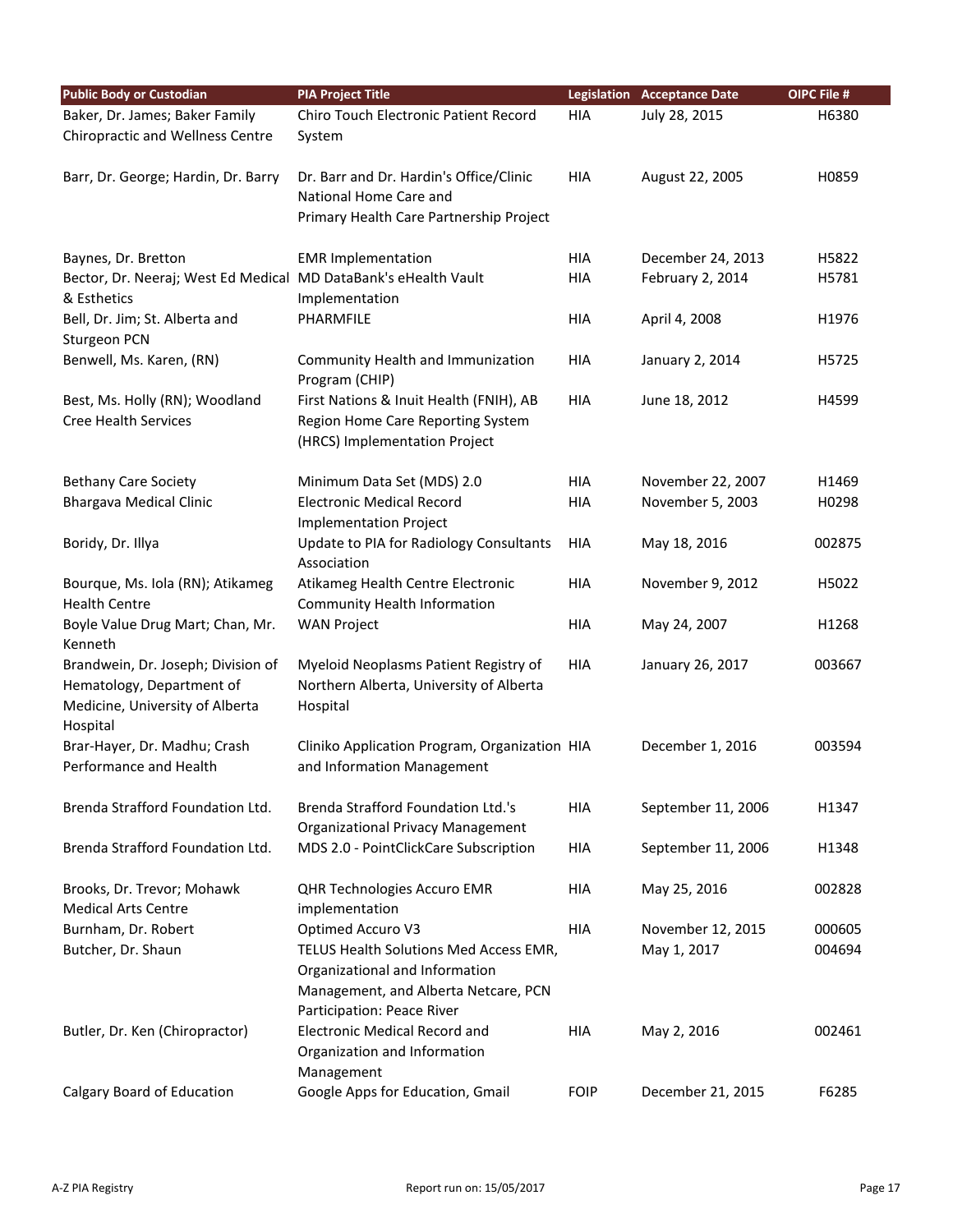| <b>Public Body or Custodian</b>                                            | <b>PIA Project Title</b>                                                                                                                                 |            | <b>Legislation Acceptance Date</b> | OIPC File # |
|----------------------------------------------------------------------------|----------------------------------------------------------------------------------------------------------------------------------------------------------|------------|------------------------------------|-------------|
| Calgary Foothills Primary Care<br>Network                                  | PIA Amendment for use of e-Fax<br>capability with TELUS Health Solutions -<br>Practice Solutions ASP Hosted EMR                                          | HIA        | July 26, 2016                      | 003294      |
| <b>Calgary Foothills Primary Care</b><br><b>Network</b>                    | PIA Amendment for use of e-Fax<br>capability with TELUS Health Solutions -<br>Practice Solutions ASP Hosted EMR -<br><b>Cochrane Primary Care Centre</b> | HIA        | July 26, 2016                      | 003297      |
| Calgary Foothills Primary Care<br><b>Network</b>                           | PIA Amendment for use of e-Fax<br>capability with TELUS Health Solutions -<br>Practice Solutions ASP Hosted EMR -<br><b>Crowfoot Primary Care Centre</b> | <b>HIA</b> | July 26, 2016                      | 003298      |
| Calgary Foothills Primary Care<br>Network                                  | PIA Amendment for use of e-Fax<br>capability with TELUS Health Solutions<br>-Practice Solutions ASP Hosted EMR-<br><b>Foothills Primary Care Centre</b>  | <b>HIA</b> | July 26, 2016                      | 003299      |
| Calgary Foothills Primary Care<br><b>Network</b>                           | PIA Amendment for use of e-Fax<br>capability with TELUS Health Solutions -<br>Practice Solutions ASP Hosted EMR -<br>Riley Park Maternity Clinic         | <b>HIA</b> | July 26, 2016                      | 003300      |
| Calgary Foothills Primary Care<br><b>Network</b>                           | PIA Amendment for use of e-Fax<br>capability with TELUS Health Solutions -<br>Practice Solutions ASP Hosted EMR -<br>Riley Park Primary Care Centre      | <b>HIA</b> | July 26, 2016                      | 003301      |
| Calgary Foothills Primary Care<br><b>Network</b>                           | Unattached Patient Web Registry                                                                                                                          | <b>HIA</b> | February 9, 2011                   | H3878       |
| Calgary Foothills Primary Care<br><b>Network</b>                           | <b>CFPCN Riley Park Family Medical Clinic</b>                                                                                                            | <b>HIA</b> | July 23, 2010                      | H3612       |
| <b>Calgary Foothills Primary Care</b><br>Network                           | Expansion of CFPCN Unattached Patient<br>Web Registry                                                                                                    | HIA        | July 21, 2010                      | H3582       |
| Calgary Foothills Primary Care<br>Network (PCN)                            | Health Home Community (HHC) Initiative HIA                                                                                                               |            | March 9, 2016                      | 002474      |
| <b>Calgary Foothills Primary Care</b><br>Network (PCN) - Access 365 Clinic | PIA Amendment for use of e-Fax<br>capability with TELUS Health Solutions -<br>Practice Solutions ASP Hosted EMR                                          | HIA        | July 26, 2016                      | 003296      |
| Calgary Health Region                                                      | Amendment (PACS) - Picture Archiving<br>and Communication System                                                                                         | HIA        | March 2, 2009                      | H2423       |
| Calgary Health Region                                                      | Perinatal Online Registration Program<br>(PORP)                                                                                                          | HIA        | February 3, 2009                   | H2380       |
| Calgary Health Region                                                      | Bow Valley PCN's Bow Valley Chronic<br>Disease Management and Prevention<br>Program                                                                      | HIA        | November 21, 2008                  | H2336       |
| Calgary Health Region                                                      | South Calgary PCN - Organizational<br>Management Amendment                                                                                               | HIA        | November 19, 2008                  | H2289       |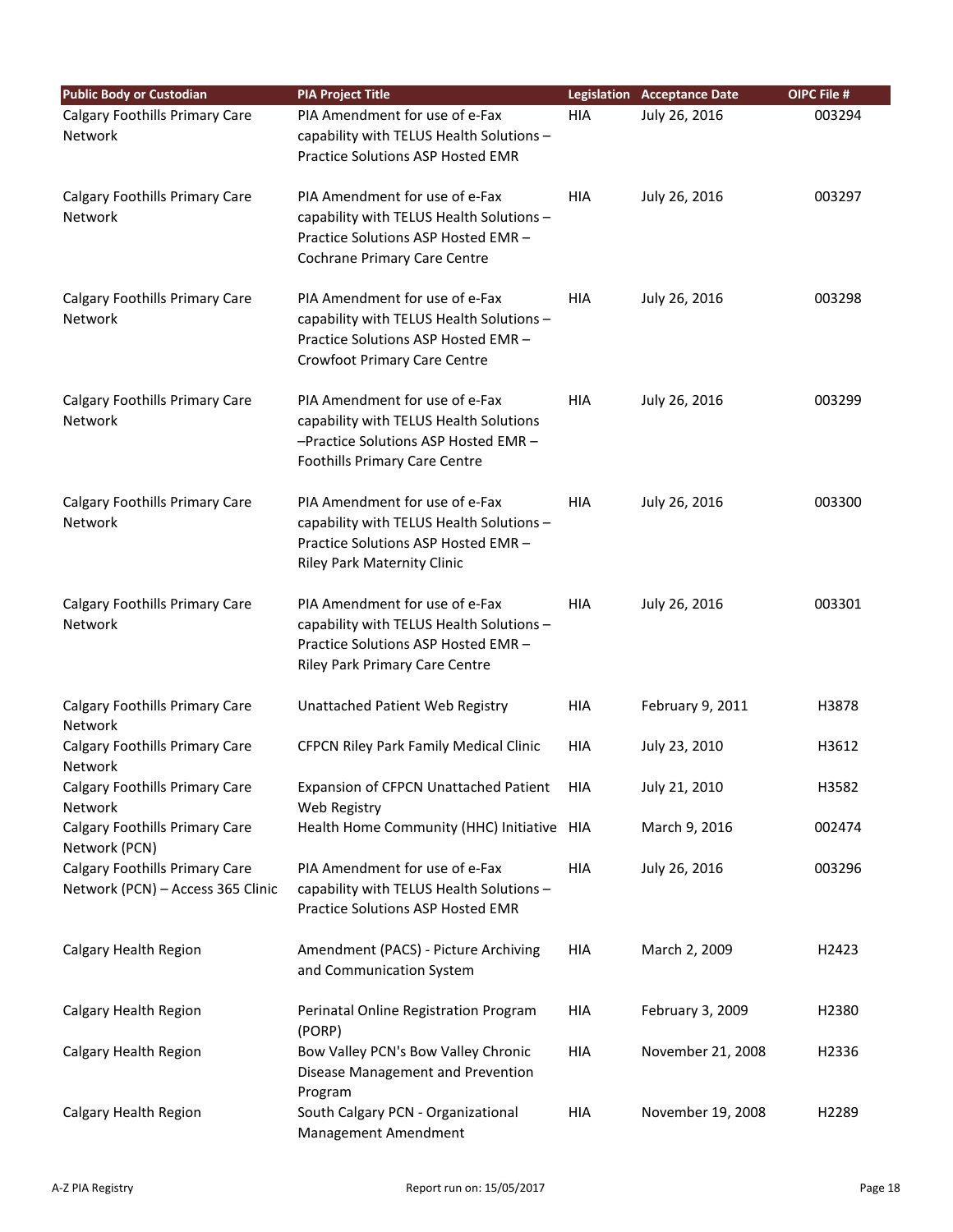| <b>Public Body or Custodian</b> | <b>PIA Project Title</b>                       |             | <b>Legislation Acceptance Date</b> | OIPC File #  |
|---------------------------------|------------------------------------------------|-------------|------------------------------------|--------------|
| Calgary Health Region           | Amendment to Privacy Assessment,               | <b>FOIP</b> | November 18, 2008                  | F4667        |
|                                 | <b>HRMS Peoplesoft</b>                         |             |                                    |              |
| Calgary Health Region           | Amendment to Privacy Assessment -              | HIA         | November 18, 2008                  | H2283        |
|                                 | <b>REPAC</b>                                   |             |                                    |              |
| Calgary Health Region           | Mosaic PCN                                     | HIA         | November 3, 2008                   | H2225        |
| Calgary Health Region           | <b>Organizational Privacy Management -</b>     | HIA         | August 13, 2008                    | H1996        |
|                                 | update 2008" Amendment                         |             |                                    |              |
| Calgary Health Region           | <b>Blue 360</b>                                | HIA         | August 8, 2008                     | H4584        |
| Calgary Health Region           | MediScribe                                     | HIA         | July 21, 2008                      | H2183        |
| Calgary Health Region           | <b>Medical Access</b>                          | <b>HIA</b>  | July 17, 2008                      | H2109        |
| Calgary Health Region           | Chronic Disease Management                     | HIA         | July 10, 2008                      | H2122        |
|                                 | Information System (CDMIS) Phase 2C            |             |                                    |              |
| Calgary Health Region           | Breast Health Wait Time Management             | <b>HIA</b>  | June 30, 2008                      | H2111        |
|                                 | Program                                        |             |                                    |              |
| Calgary Health Region           | Alberta Perinatal Health Program               | HIA         | April 15, 2008                     | H1933        |
| Calgary Health Region           | <b>Community Care Information System</b>       | HIA         | April 4, 2008                      | H1991        |
|                                 | (CCIS) - Phase 2c - Amendment                  |             |                                    |              |
| Calgary Health Region           | GRIDLOCC" (Getting Rid of Inappropriate        | <b>HIA</b>  | March 10, 2008                     | H1954        |
|                                 | Delays that Limit Our Capacity to Care)        |             |                                    |              |
|                                 |                                                |             |                                    |              |
| Calgary Health Region           | <b>ZEAG Parking Management Solution</b>        | HIA         | January 23, 2008                   | H4264        |
| Calgary Health Region           | ProLaw                                         | FOIP/HIA    | December 18, 2007                  | H1838, F4256 |
| Calgary Health Region           | Regional Emergency Patient Access and          | HIA         | November 30, 2007                  | H1850        |
|                                 | Coordination (REPAC)                           |             |                                    |              |
| Calgary Health Region           | <b>Community Care Information System</b>       | HIA         | October 10, 2007                   | H1813        |
|                                 | (CCIS) Phase 2c - Amendment                    |             |                                    |              |
| Calgary Health Region           | Website Summary - CCIS Phase 2a - 2b           | HIA         | October 10, 2007                   | H1754        |
|                                 |                                                |             |                                    |              |
| Calgary Health Region           | <b>Enterprise Data Warehouse</b>               | <b>HIA</b>  | October 2, 2007                    | H1631        |
| Calgary Health Region           | Calgary West Central Primary Care              | HIA         | September 11, 2007                 | H1717        |
|                                 | Network                                        |             |                                    |              |
| Calgary Health Region           | Safety Learning Reporting System               | HIA         | September 11, 2007                 | H1706        |
| Calgary Health Region           | <b>Clinical Activity Reporting Application</b> | <b>HIA</b>  | August 16, 2007                    | H1704        |
|                                 | (CARA)                                         |             |                                    |              |
| Calgary Health Region           | Regional Accounts Receivable System            | <b>HIA</b>  | July 20, 2007                      | H1597        |
|                                 |                                                |             |                                    |              |
| Calgary Health Region           | <b>Community Care Information System</b>       | HIA         | July 17, 2007                      | H1679        |
|                                 | (CCIS) - Phase 1b                              |             |                                    |              |
| Calgary Health Region           | Community Care Information System -            | HIA         | July 17, 2007                      | H1690        |
|                                 | CCIS - Phase 2c                                |             |                                    |              |
| Calgary Health Region           | Provincial Health Information Exchange         | HIA         | July 9, 2007                       | H1556        |
|                                 | (pHE)                                          |             |                                    | H1306        |
| Calgary Health Region           | Calgary West Central Primary Care<br>Network   | HIA         | June 23, 2007                      |              |
| Calgary Health Region           | <b>Patient Care Information</b>                | HIA         | April 5, 2007                      | H1554        |
|                                 | System/Clinibase Phases 2 and 3                |             |                                    |              |
| Calgary Health Region           | <b>Triage Database</b>                         | HIA         | April 5, 2007                      | H1571        |
|                                 |                                                |             |                                    |              |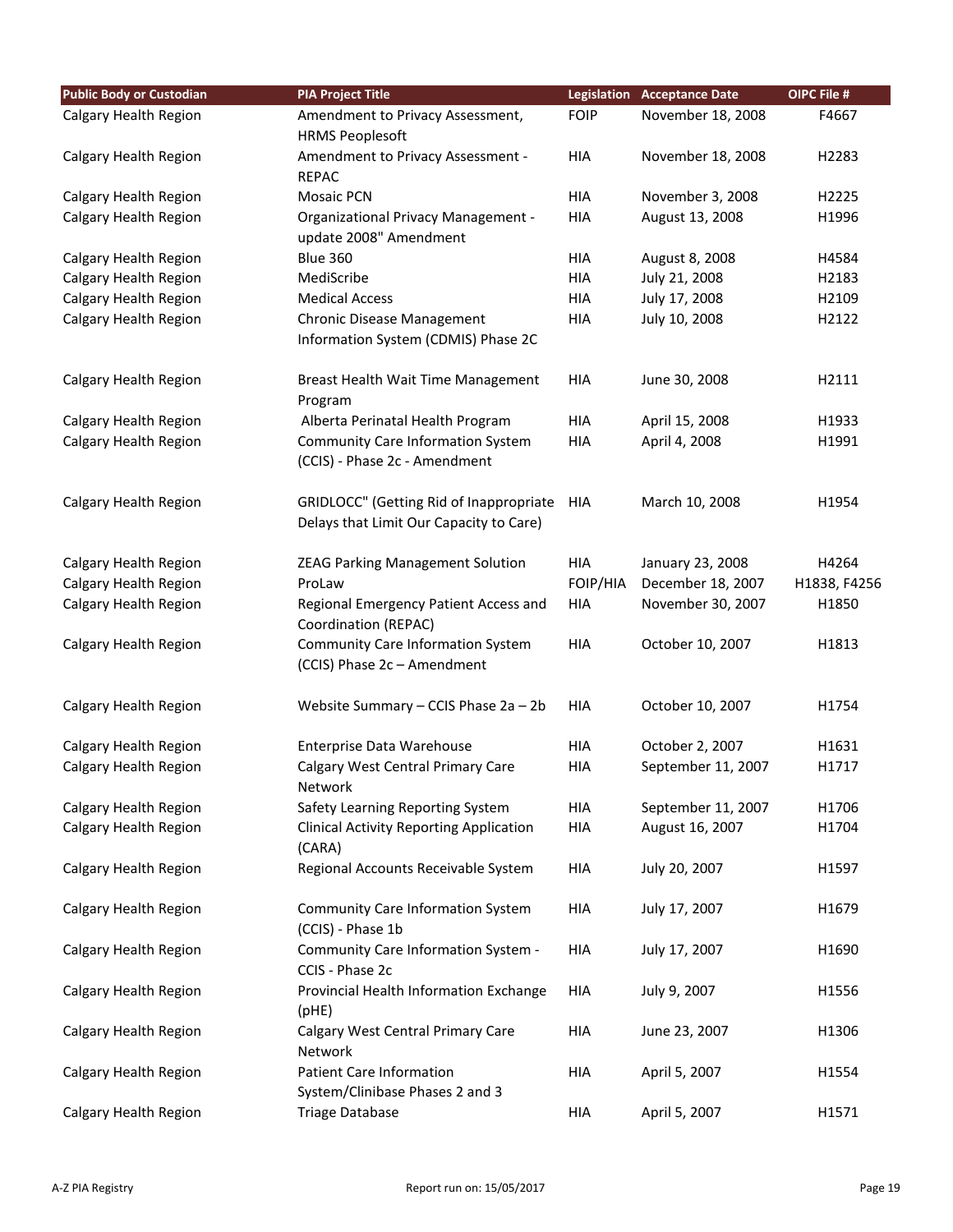| <b>Public Body or Custodian</b> | <b>PIA Project Title</b>                                                                                                                              |            | <b>Legislation Acceptance Date</b> | OIPC File # |
|---------------------------------|-------------------------------------------------------------------------------------------------------------------------------------------------------|------------|------------------------------------|-------------|
| Calgary Health Region           | <b>Collaborative Care Mental Health</b>                                                                                                               | <b>HIA</b> | April 5, 2007                      | H1572       |
|                                 | Program                                                                                                                                               |            |                                    |             |
| Calgary Health Region           | PeopleSoft Phase II                                                                                                                                   | <b>HIA</b> | February 26, 2007                  | H1264       |
| Calgary Health Region           | South Calgary Primary Care Network                                                                                                                    | <b>HIA</b> | February 26, 2007                  | H1379       |
| Calgary Health Region           | <b>ACCS Costing Redevelopment</b>                                                                                                                     | <b>HIA</b> | January 8, 2007                    | H1478       |
| Calgary Health Region           | Calgary Health Region's Rural                                                                                                                         | <b>HIA</b> | January 8, 2007                    | H1404       |
|                                 | Medipatient                                                                                                                                           |            |                                    |             |
| Calgary Health Region           | Calgary Foothills Primary Care Network                                                                                                                | <b>HIA</b> | December 21, 2006                  | H1282       |
| Calgary Health Region           | Community Care Information System -<br>Phase 1a                                                                                                       | <b>HIA</b> | December 20, 2006                  | H1249       |
| Calgary Health Region           | Southern Alberta Clinic Database (SAC)                                                                                                                | <b>HIA</b> | October 12, 2006                   | H1334       |
|                                 |                                                                                                                                                       |            |                                    |             |
| Calgary Health Region           | Power Practice Privacy Impact<br>Assessment Amendment                                                                                                 | <b>HIA</b> | September 21, 2006                 | H1371       |
| Calgary Health Region           | Rural Pharmacy Information System (PIS)                                                                                                               | HIA        | September 21, 2006                 | H1317       |
| Calgary Health Region           | Early Psychosis Treatment Service (EPTS)                                                                                                              | <b>HIA</b> | July 26, 2006                      | H1283       |
| Calgary Health Region           | Enhanced Hepatitis Strain Surveillance<br>System (EHSSS)                                                                                              | <b>HIA</b> | July 25, 2006                      | H1219       |
| Calgary Health Region           | Remote Connectivity Initiative                                                                                                                        | <b>HIA</b> | July 4, 2006                       | H1236       |
|                                 | Addendum: Non-physician Access                                                                                                                        |            |                                    |             |
| Calgary Health Region           | File #H0203 Regional Emergency<br>Department System (REDIS) and File<br>#H0968 Southern Alberta Referral<br>Coordination Centre (SARCC)<br>Amendments | <b>HIA</b> | June 14, 2006                      | H1234       |
| Calgary Health Region           | Rural Calgary Primary Care Network                                                                                                                    | <b>HIA</b> | June 13, 2006                      | H1013       |
| Calgary Health Region           | Rural Laboratory Information System (LIS) HIA                                                                                                         |            | June 12, 2006                      | H1218       |
| Calgary Health Region           | PHANTIM System PIA - Addendum                                                                                                                         | <b>HIA</b> | May 29, 2006                       | H1214       |
| Calgary Health Region           | Sexually Transmitted Disease ("STD")                                                                                                                  | <b>HIA</b> | May 23, 2006                       | H1176       |
|                                 | Clinic Database)                                                                                                                                      |            |                                    |             |
| Calgary Health Region           | Chronic Disease Management<br>Information System (CDMIS) PIA -<br>Amendment 2                                                                         | HIA        | April 12, 2006                     | H1125       |
| Calgary Health Region           | Regional Emergency Department System<br>(REDIS) PIA and Teleradiology (PACS)                                                                          | HIA        | April 12, 2006                     | H1162       |
| Calgary Health Region           | <b>Power Practise</b>                                                                                                                                 | <b>HIA</b> | March 30, 2006                     | H1111       |
| Calgary Health Region           | Chronic Disease Management                                                                                                                            | <b>HIA</b> | March 24, 2006                     | H1047       |
|                                 | Information System (CDMIS) Phase 2B                                                                                                                   |            |                                    |             |
| Calgary Health Region           | <b>HRMS - PeopleSoft</b>                                                                                                                              | <b>HIA</b> | March 22, 2006                     | H0994       |
| Calgary Health Region           | Digital Echocardiography System                                                                                                                       | HIA        | March 22, 2006                     | H1150       |
| Calgary Health Region           | Perioperative Blood Conservation<br>Database (PBCD)                                                                                                   | HIA        | March 20, 2006                     | H1047       |
| Calgary Health Region           | <b>Calgary Region Picture Archiving</b><br><b>Communication System (PACS)</b>                                                                         | HIA        | February 23, 2006                  | H0969       |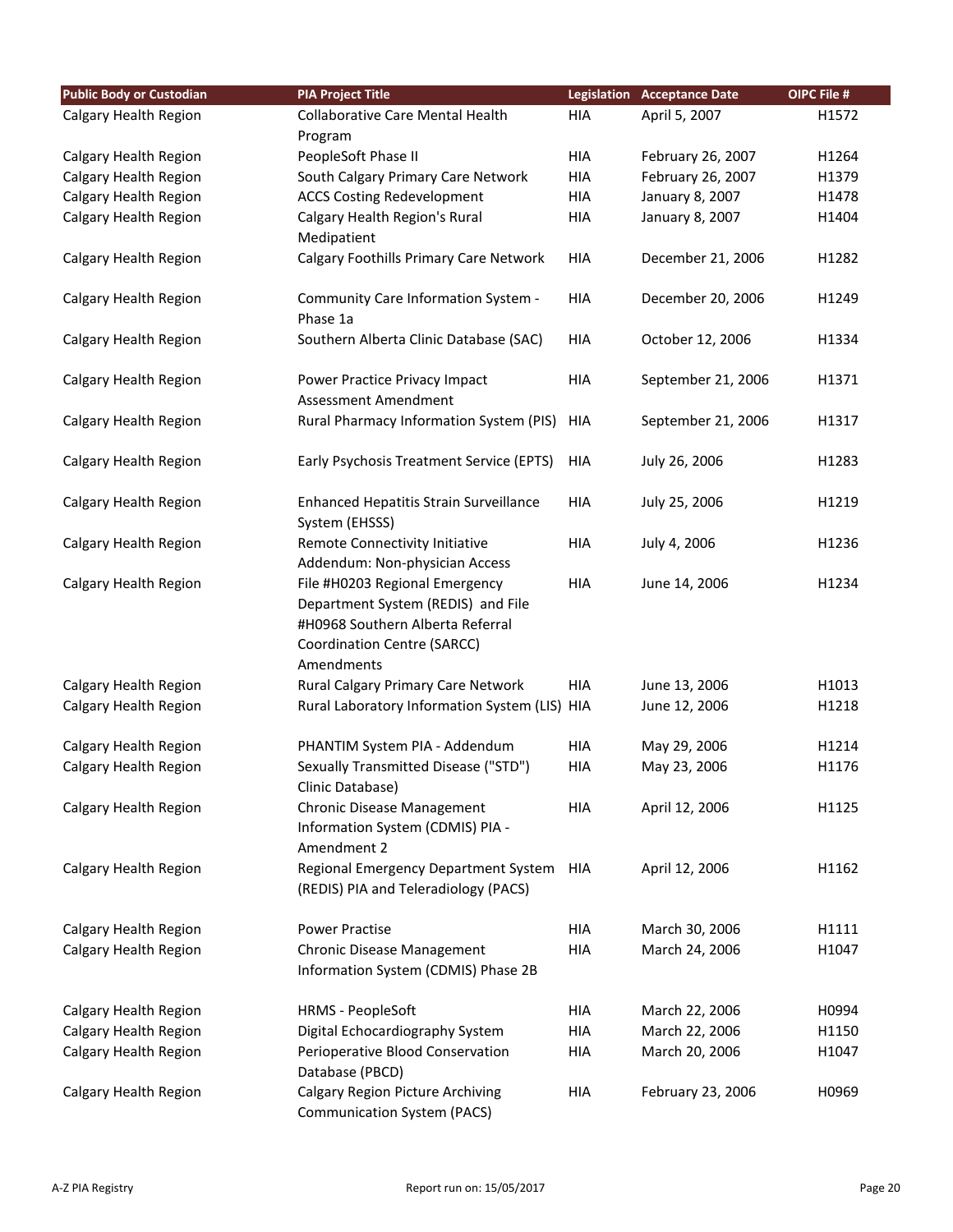| <b>Public Body or Custodian</b> | <b>PIA Project Title</b>                         |             | <b>Legislation Acceptance Date</b> | OIPC File #  |
|---------------------------------|--------------------------------------------------|-------------|------------------------------------|--------------|
| Calgary Health Region           | Heart Alert (ACS Admissions Database)            | <b>HIA</b>  | January 17, 2006                   | H1046, H0592 |
|                                 |                                                  |             |                                    |              |
| Calgary Health Region           | Teleradiology Initiatives                        | HIA         | November 2, 2005                   | H0839        |
| Calgary Health Region           | Southern Alberta Referral Coordination           | <b>HIA</b>  | November 2, 2005                   | H0968        |
|                                 | Centre (SARCC)                                   |             |                                    |              |
| Calgary Health Region           | <b>PHANTIM System</b>                            | HIA         | October 20, 2005                   | H0830        |
| Calgary Health Region           | Psych Program Evaluation Database                | <b>HIA</b>  | September 26, 2005                 | H0865        |
| Calgary Health Region           | ALTRAbase (Organ Transplant Database)            | HIA         | September 9, 2005                  | H0893        |
|                                 |                                                  |             |                                    |              |
| Calgary Health Region           | <b>Operating Room Information System</b>         | <b>HIA</b>  | September 6, 2005                  | H0915        |
|                                 | (ORIS)                                           |             |                                    |              |
| Calgary Health Region           | Pediatric Palliative Care Database               | <b>HIA</b>  | August 5, 2005                     | H0829        |
| Calgary Health Region           | Primary Care Physician Remote                    | <b>HIA</b>  | August 5, 2005                     | H0397        |
|                                 | Connectivity Initiative (RAPID)                  |             |                                    |              |
| Calgary Health Region           | EyeRoute Ophthalmology Database                  | <b>HIA</b>  | May 26, 2005                       | H0722        |
| Calgary Health Region           | Patient Care Information System /                | <b>HIA</b>  | May 20, 2005                       | H0651        |
|                                 | Clinibase - Phase 1                              |             |                                    |              |
| Calgary Health Region           | Patient Care Information System / Sunrise HIA    |             | May 20, 2005                       | H0650        |
|                                 | Clinical Manager (SCM) - Phase 1                 |             |                                    |              |
|                                 |                                                  |             |                                    |              |
| Calgary Health Region           | Carefirst                                        | HIA         | May 4, 2005                        | H0773        |
| Calgary Health Region           | Pathways Project                                 | <b>HIA</b>  | April 22, 2005                     | H0774        |
| Calgary Health Region           | TB Case Management System                        | <b>HIA</b>  | April 18, 2005                     | H0719        |
| Calgary Health Region           | EMS - (ECG) MUSE Repository                      | <b>HIA</b>  | February 10, 2005                  | H0589        |
| Calgary Health Region           | Southern Alberta Renal Program                   | HIA         | January 14, 2005                   | H0621        |
|                                 | Database                                         | <b>HIA</b>  |                                    | H0569        |
| Calgary Health Region           | HIA Electronic Delivery of Laboratory<br>Results |             | October 25, 2004                   |              |
| Calgary Health Region           | <b>CHR Human Resources Management</b>            | <b>HIA</b>  | October 20, 2004                   | H0526        |
|                                 | System (HRMS) Strategic Partner Solution         |             |                                    |              |
|                                 |                                                  |             |                                    |              |
| Calgary Health Region           | Picture Archiving & Communication                | <b>HIA</b>  | September 21, 2004                 | H0267        |
|                                 | System                                           |             |                                    |              |
| Calgary Health Region           | Calgary Health Link Addendum                     | HIA         | September 1, 2004                  | H0366        |
| Calgary Health Region           | Phase 1 Chronic Disease Management               | <b>HIA</b>  | July 27, 2004                      | H0375        |
|                                 | Information System (CDMIS)                       |             |                                    |              |
|                                 |                                                  |             |                                    |              |
| Calgary Health Region           | Enterprise Master Person Index (EMPI)            | HIA         | January 6, 2004                    | H0309        |
|                                 |                                                  |             |                                    |              |
| Calgary Health Region           | Calgary Health Link                              | HIA         | September 11, 2003                 | H0235        |
| Calgary Health Region           | Mental Health Information and Options            | HIA         | June 11, 2003                      | H0201        |
|                                 | Service Call Centre Database                     |             |                                    |              |
|                                 |                                                  |             |                                    |              |
| Calgary Health Region           | Geriatric Mental Health Information              | HIA         | June 10, 2003                      | H0202        |
|                                 | System                                           |             |                                    |              |
| Calgary Health Region           | Calgary Health Region's Extension of             | HIA         | December 4, 2002                   | H0001        |
|                                 | Services by IBM                                  |             |                                    |              |
| Calgary Health Region           | Collaborative Mental Health Care                 | HIA         | July 5, 2002                       | H0032        |
|                                 | Program                                          |             |                                    |              |
| Calgary Health Region           | Regional Accounts Receivable                     | HIA         | April 29, 2002                     | H0021        |
| Calgary Health Region           | Teleradiology Initiative                         | <b>FOIP</b> | September 5, 2000                  | F1780        |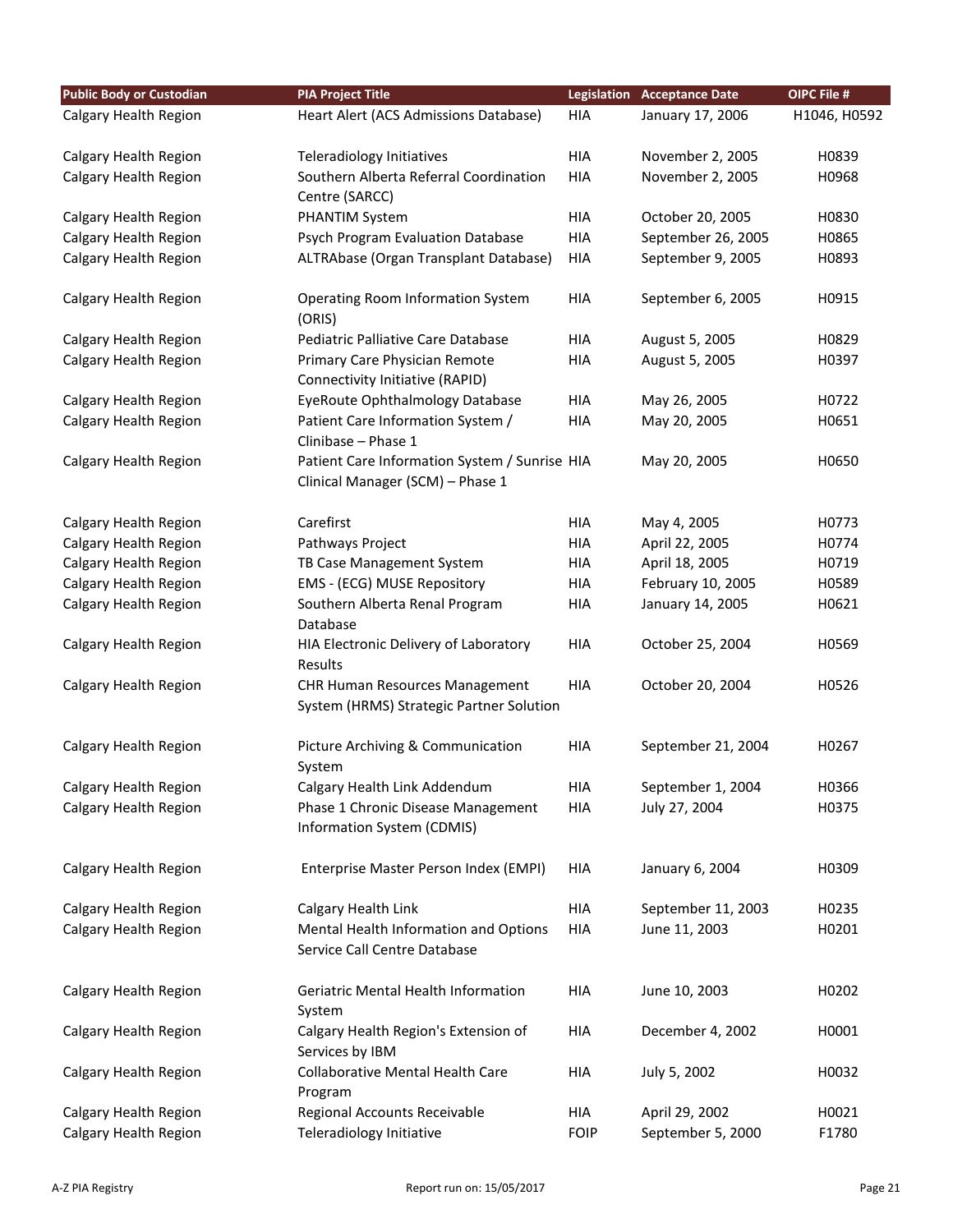| <b>Public Body or Custodian</b>                         | <b>PIA Project Title</b>                                                                                                           |             | <b>Legislation Acceptance Date</b> | OIPC File #       |
|---------------------------------------------------------|------------------------------------------------------------------------------------------------------------------------------------|-------------|------------------------------------|-------------------|
|                                                         | Calgary Health Region and Carewest Carewest's Pharmacy Information System HIA                                                      |             | February 23, 2005                  | H0464, H0465      |
|                                                         | Replacement                                                                                                                        |             |                                    |                   |
| Calgary Health Region Patient                           | Pain Management Database Palm                                                                                                      | <b>HIA</b>  | July 26, 2002                      | H0033             |
| <b>Scheduling System</b>                                | <b>Technology Application</b>                                                                                                      |             |                                    |                   |
| Calgary Health Region/ Mosaic PCN                       | Mosaic PCN - Mental Health Program                                                                                                 | HIA         | November 6, 2008                   | H2324             |
| Calgary Health Region/Alberta<br><b>Health Services</b> | Sunrise Clinical Manager Phase 2                                                                                                   | <b>HIA</b>  | February 8, 2011                   | H1509             |
| <b>Calgary Laboratory Services</b>                      | <b>Electronic Laboratory Results Reporting</b>                                                                                     | HIA         | May 26, 2003                       | H0184             |
| Calgary Laboratory Services Ltd.                        | <b>Organizational Privacy Management</b>                                                                                           | HIA         | December 15, 2015                  | 000094            |
| Calgary Laboratory Services Ltd.                        | CLS Web Based Appointment Scheduling                                                                                               | <b>HIA</b>  | January 5, 2012                    | H4522             |
| Calgary Laboratory Services Ltd.                        | DocVue                                                                                                                             | <b>HIA</b>  | December 20, 2011                  | H4521             |
| Calgary Laboratory Services Ltd.                        | Automated Appointment Reminder<br>System                                                                                           | <b>HIA</b>  | September 19, 2011                 | H4175             |
| Calgary Laboratory Services Ltd.                        | Web Based Appointment Scheduling                                                                                                   | <b>HIA</b>  | June 16, 2010                      | H3452             |
| <b>Calgary Mosaic Primary Care</b><br>Network           | <b>CFPCN Unattached Patient Web Registry</b>                                                                                       | <b>HIA</b>  | February 9, 2011                   | H3963             |
| <b>Calgary Police Service</b>                           | Missing Children Search Program                                                                                                    | <b>FOIP</b> | February 1, 2017                   | 003884            |
| Calgary Regional Health Authority                       | Gastroenterology Service Endopro                                                                                                   | <b>FOIP</b> | May 7, 2001                        | F2120             |
| Service Regional Authority                              | Calgary Rockyview Child and Family Calgary and Area CFSA Collection of<br>Additional Information from<br><b>Immigrant Families</b> | <b>FOIP</b> | May 9, 2003                        | F2714             |
|                                                         | Calgary Rural Primary Care Network CFPCN Unattached Patient Web Registry                                                           | <b>HIA</b>  | March 28, 2011                     | H4067             |
|                                                         | Calgary Rural Primary Care Network Foothills Family Medical Centre Primary<br>Care Collaborative Project                           | HIA         | December 11, 2008                  | H2179             |
| Calgary West Central Primary Care<br>Network            | PCN Program Evaluation and Quality<br>Assurance                                                                                    | <b>HIA</b>  | March 26, 2012                     | H4677             |
| Calgary West Central Primary Care<br>Network            | Participation in Calgary Foothills Primary<br>Care Network (CFPCN) Unattached<br>Patient Web Registry                              | <b>HIA</b>  | February 9, 2011                   | H3925             |
| Cameron, Dr. Alison; Cameron<br><b>Medical Clinic</b>   | Jonoke Electronic Medical Record and<br>Alberta Netcare                                                                            | HIA         | June 21, 2016                      | 002585            |
| Canada Diagnostic Centres                               | Canadian Diagnostic Centres' Patient<br><b>Imaging Systems</b>                                                                     | HIA         | September 18, 2008                 | H <sub>2206</sub> |
| Capilano Medical Clinic                                 | Capilano Medical Clinic's Electronic<br>Medical Record Implementation Project                                                      | HIA         | November 14, 2006                  | H1431             |
| Capital Care                                            | Information Supporting Care (ISC)" and<br>"PointClickCare Admin Module (Financial -<br>Billing and Trust Implementation)           | <b>HIA</b>  | December 13, 2007                  | H1866             |
| Capital Health                                          | <b>Critical Care Information Systems</b>                                                                                           | HIA         | July 8, 2009                       | H2551             |
| Capital Health                                          | Regional Stroke Program Patient<br>Database                                                                                        | <b>HIA</b>  | January 30, 2009                   | H2294             |
| Capital Health                                          | Continuing Care Systems Project                                                                                                    | HIA         | January 9, 2009                    | H2329             |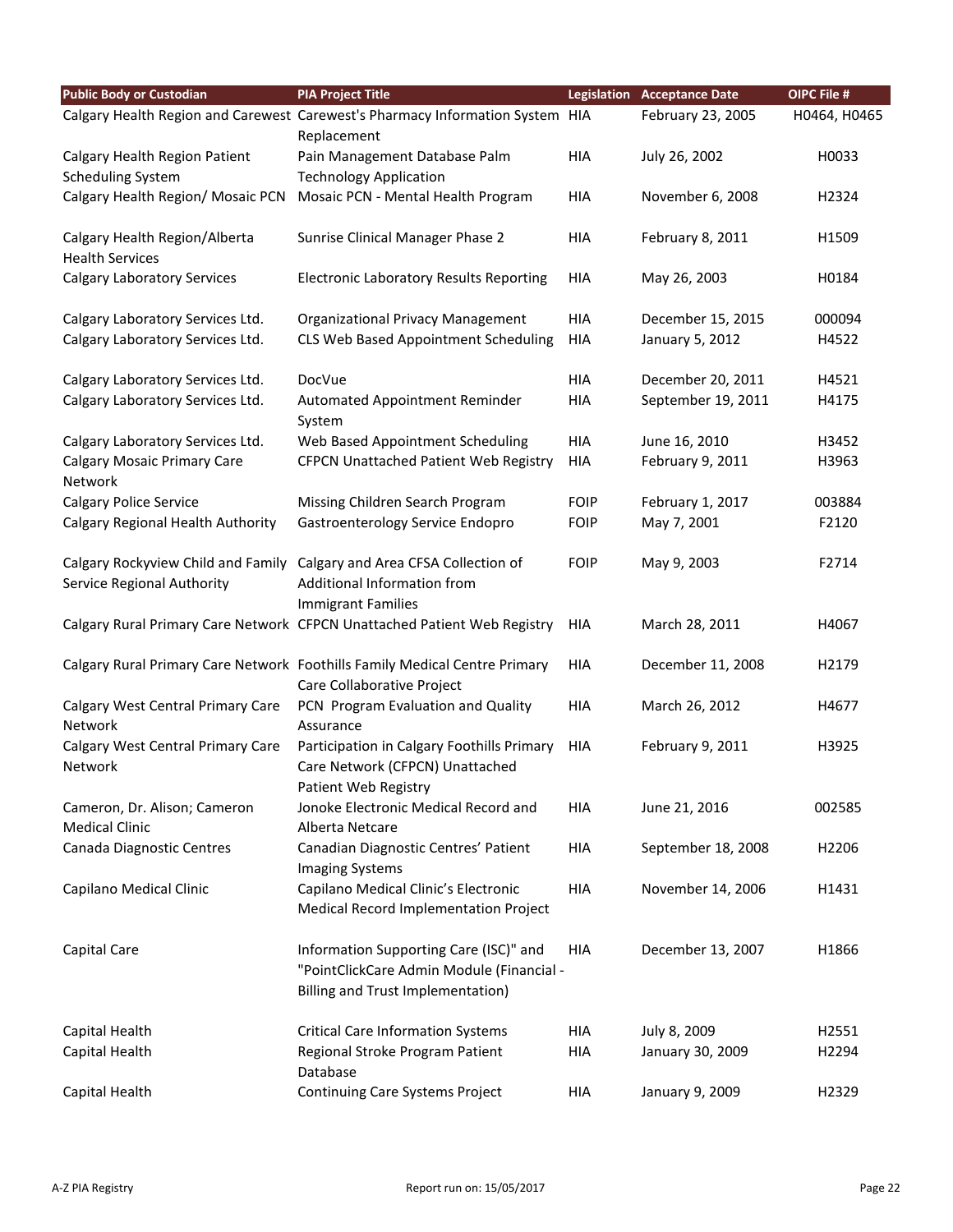| <b>Public Body or Custodian</b> | <b>PIA Project Title</b>                                                      |            | <b>Legislation Acceptance Date</b> | OIPC File #  |
|---------------------------------|-------------------------------------------------------------------------------|------------|------------------------------------|--------------|
| Capital Health                  | Sound Processor Program for Cochlear                                          | <b>HIA</b> | December 22, 2008                  | H2252        |
|                                 | Americas Cochlear Implant Patients                                            |            |                                    |              |
|                                 |                                                                               |            |                                    |              |
| Capital Health                  | Westview PCN - Organizational Privacy                                         | <b>HIA</b> | November 19, 2008                  | H2281        |
|                                 | Management - Amendment                                                        |            |                                    |              |
| Capital Health                  | Westview PCN - After-hours Clinic (Spruce HIA                                 |            | November 13, 2008                  | H2280        |
|                                 | Grove) and EMR Implementation                                                 |            |                                    |              |
| Capital Health                  | Open EMB Pilot Program                                                        | <b>HIA</b> | November 5, 2008                   | H2153        |
| Capital Health                  | Amendment to Metahealth                                                       | <b>HIA</b> | May 30, 2008                       | H2117        |
|                                 | PowerMonitor and PowerSign                                                    |            |                                    |              |
| Capital Health                  | Acute Care of the Elderly (ACE) Unit                                          | HIA        | May 29, 2008                       | H2110        |
|                                 | <b>Outcomes Database</b>                                                      |            |                                    |              |
| Capital Health                  | Home Parenteral Therapy Smart Infusion                                        | <b>HIA</b> | April 28, 2008                     | H2009        |
|                                 | Pumps                                                                         |            |                                    |              |
| Capital Health                  | Iron Mountain Off-Site Storage                                                | FOIP/HIA   | April 24, 2008                     | H1998, F4424 |
| Capital Health                  | ARTSSN (Alberta Real Time Syndromic                                           | HIA        | April 18, 2008                     | H2017        |
|                                 | Surveillance Net)                                                             |            |                                    |              |
| Capital Health                  | Regional ECG Data Management System                                           | <b>HIA</b> | April 17, 2008                     | H2016        |
| Capital Health                  | Alberta Perinatal Health Program                                              | <b>HIA</b> | April 15, 2008                     | H1932        |
| Capital Health                  | Histotrac Laboratory Information System                                       | HIA        | April 7, 2008                      | H1999        |
|                                 |                                                                               |            |                                    |              |
| Capital Health                  | <b>Operative Services Information System</b>                                  | <b>HIA</b> | April 4, 2008                      | H1980        |
|                                 | (OSIS)                                                                        |            |                                    |              |
| Capital Health                  | Pixalere Wound Management System                                              | HIA        | March 13, 2008                     | H1919        |
| Capital Health                  | Post-Pilot Implementation Update,                                             | <b>HIA</b> | January 31, 2008                   | H1941        |
|                                 | Chronic Disease Management - Primary                                          |            |                                    |              |
|                                 | Care Network Project                                                          |            |                                    |              |
| Capital Health                  | Regional Nutrition and Food Services                                          | <b>HIA</b> | October 30, 2007                   | H1826        |
|                                 | Food Processor SQL Upgrade                                                    |            |                                    |              |
|                                 |                                                                               |            |                                    |              |
| Capital Health                  | Capital Health's Link Pharmacist Line (CHL-HIA                                |            | October 30, 2007                   | H1831        |
|                                 | PL)                                                                           |            |                                    |              |
| Capital Health                  | Northern Alberta Renal Program -                                              | <b>HIA</b> | July 13, 2007                      | H1692        |
|                                 | Nephrology Information System                                                 |            |                                    |              |
| Capital Health                  | Capital Health Pilot Implementation of                                        | <b>HIA</b> | July 12, 2007                      | H1611        |
|                                 | TELUS HomeSitter in the Independent<br>Living Suite - Glenrose Rehabilitation |            |                                    |              |
|                                 | Hospital                                                                      |            |                                    |              |
| Capital Health                  | Sherwood Park Strathcona County                                               | HIA        | June 26, 2007                      | H1643        |
|                                 | <b>Primary Care Network</b>                                                   |            |                                    |              |
| Capital Health                  | CoPathPlus Anatomical Pathology                                               | HIA        | June 15, 2007                      | H1498        |
|                                 | Laboratory Information Systems                                                |            |                                    |              |
| Capital Health                  | Capital Health/City of Edmonton's                                             | <b>HIA</b> | June 15, 2007                      | H1615        |
|                                 | <b>Emergency Medical Services Data</b>                                        |            |                                    |              |
|                                 | <b>Matching Project</b>                                                       |            |                                    |              |
| Capital Health                  | Clinical Information System (CIS)                                             | HIA        | June 15, 2007                      | H1463        |
|                                 | <b>Medication Management Pharmacy</b>                                         |            |                                    |              |
|                                 | System Project - UAH/Stollery                                                 |            |                                    |              |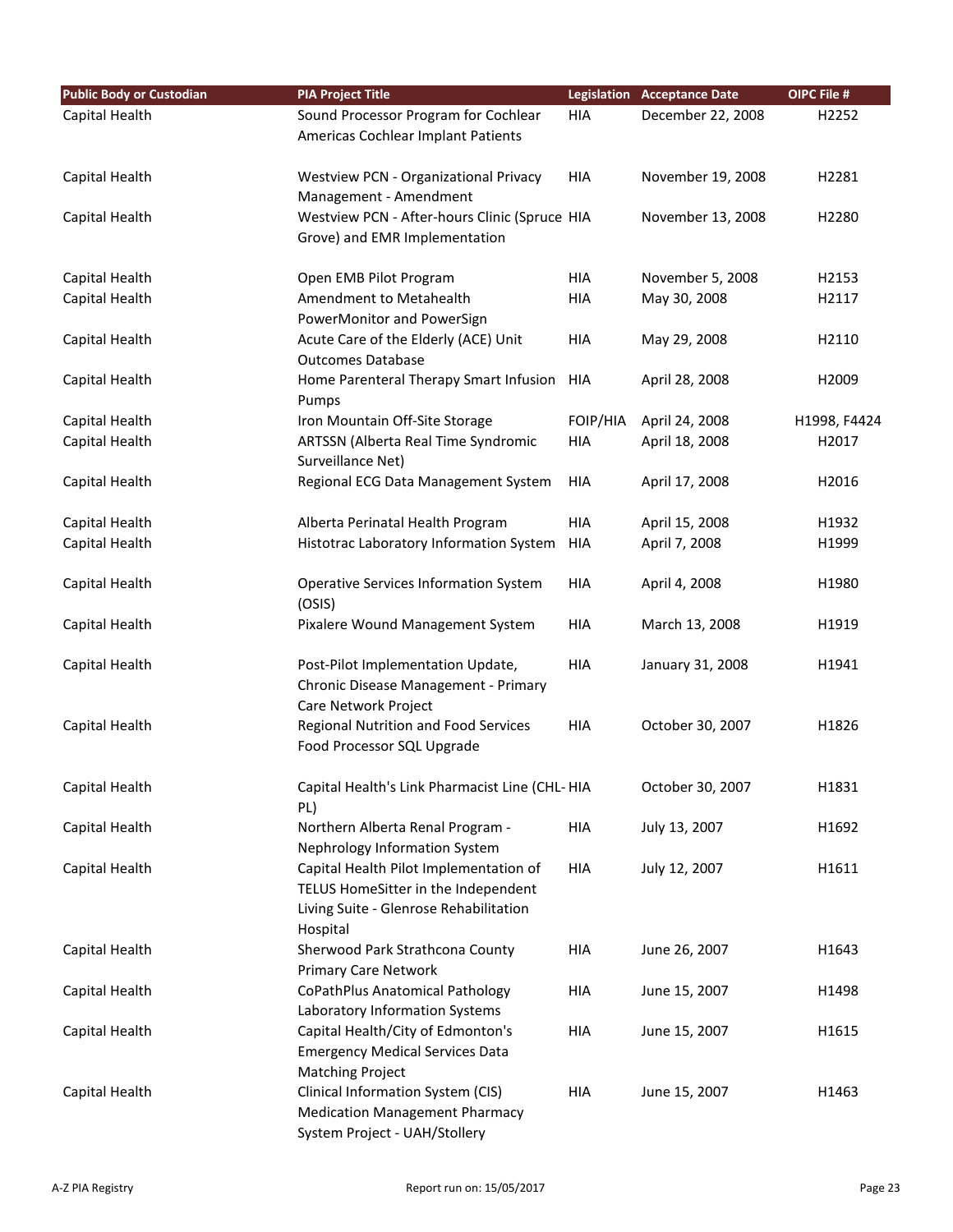| <b>Public Body or Custodian</b> | <b>PIA Project Title</b>                                                       |            | <b>Legislation Acceptance Date</b> | OIPC File # |
|---------------------------------|--------------------------------------------------------------------------------|------------|------------------------------------|-------------|
| Capital Health                  | <b>Strathcona County Emergency Services</b>                                    | HIA        | June 15, 2007                      | H1524       |
|                                 | Data Matching Pilot Project                                                    |            |                                    |             |
| Capital Health                  | Complementary and Alternative Research HIA                                     |            | June 15, 2007                      | H1524       |
|                                 | and Education (CARE) Program - Pediatric                                       |            |                                    |             |
|                                 | Integrative Medicine (PIM) Clinic                                              |            |                                    |             |
|                                 | Database Stollery Children's Hospital                                          |            |                                    |             |
| Capital Health                  | Western Canadian Children's Heart                                              | HIA        | May 9, 2007                        | H1411       |
|                                 | <b>Network Database</b>                                                        |            |                                    |             |
| Capital Health                  | <b>Edmonton North Primary Care Network</b>                                     | <b>HIA</b> | April 27, 2007                     | H1620       |
|                                 | (PCN)                                                                          |            |                                    |             |
| Capital Health                  | <b>Westview PCN</b>                                                            | HIA        | April 3, 2007                      | H1528       |
| Capital Health                  | Immunization and Adverse Reaction                                              | HIA        | February 15, 2007                  | H1451       |
|                                 | Repository                                                                     |            |                                    |             |
| Capital Health                  | <b>Edmonton Oliver Primary Care Network</b>                                    | HIA        | October 6, 2006                    | H1340       |
| Capital Health                  | Picture Archiving Communications System HIA                                    |            | September 25, 2006                 | H1367       |
|                                 | (PACS) Ugrade                                                                  |            |                                    |             |
| Capital Health                  | I CAN Centre (for Assistive Technology)                                        | HIA        | September 20, 2006                 | H1344       |
|                                 | Database                                                                       |            |                                    |             |
| Capital Health                  | Dolphin Patient Management Software -                                          | <b>HIA</b> | August 17, 2006                    | H1327       |
|                                 | Urogynecology Clinic - RAH                                                     |            |                                    |             |
| Capital Health                  | Weight Wise Online Tracking System                                             | HIA        | August 17, 2006                    | H1328       |
| Capital Health                  | VIVIDESK (Clinician's Desktop) Pilot                                           | HIA        | August 2, 2006                     | H1275       |
|                                 | Project                                                                        |            |                                    |             |
| Capital Health                  | Leduc/Beaumont/Devon Primary Care                                              | HIA        | July 21, 2006                      | H1341       |
|                                 | Network (PCN) - Amendment                                                      |            |                                    |             |
| Capital Health                  | Pediatric Oncology Cancer Registry                                             | HIA        | July 7, 2006                       | H1265       |
|                                 | Management System - UAH/Stollery                                               |            |                                    |             |
|                                 | Children's Hospital                                                            |            |                                    |             |
| Capital Health                  | Paceart System Implementation at the<br>University of Alberta (UAH) Cardiology | <b>HIA</b> | June 21, 2006                      | H1201       |
|                                 | Clinic                                                                         |            |                                    |             |
| Capital Health                  | Online Preprinted Patient Care Orders for HIA                                  |            | June 7, 2006                       | H1266       |
|                                 | Activated Protein C (PPCO)                                                     |            |                                    |             |
|                                 |                                                                                |            |                                    |             |
| Capital Health                  | Electronic Delivery of Lab Results to                                          | HIA        | May 17, 2006                       | H1166       |
|                                 | Referral Laboratories                                                          |            |                                    |             |
| Capital Health                  | Intensive Care Unit (ICU) Outcomes                                             | HIA        | May 17, 2006                       | H1227       |
|                                 | Project - RAH                                                                  |            |                                    |             |
| Capital Health                  | St. Albert and Sturgeon Primary Care                                           | HIA        | March 23, 2006                     | H1137       |
|                                 | Network (PCN)                                                                  |            |                                    |             |
| Capital Health                  | Capital Health's Capital                                                       | HIA        | March 21, 2006                     | H1161       |
|                                 | Health/Emergency Medical Services Wait                                         |            |                                    |             |
| Capital Health                  | Times Data Matching Project<br><b>Emergency Department Information</b>         | HIA        | March 20, 2006                     | H1034       |
|                                 | System - Project Summary                                                       |            |                                    |             |
| Capital Health                  | <b>Edmonton Oliver Primary Care Network</b>                                    | HIA        | March 17, 2006                     | H1104       |
|                                 | (PCN)                                                                          |            |                                    |             |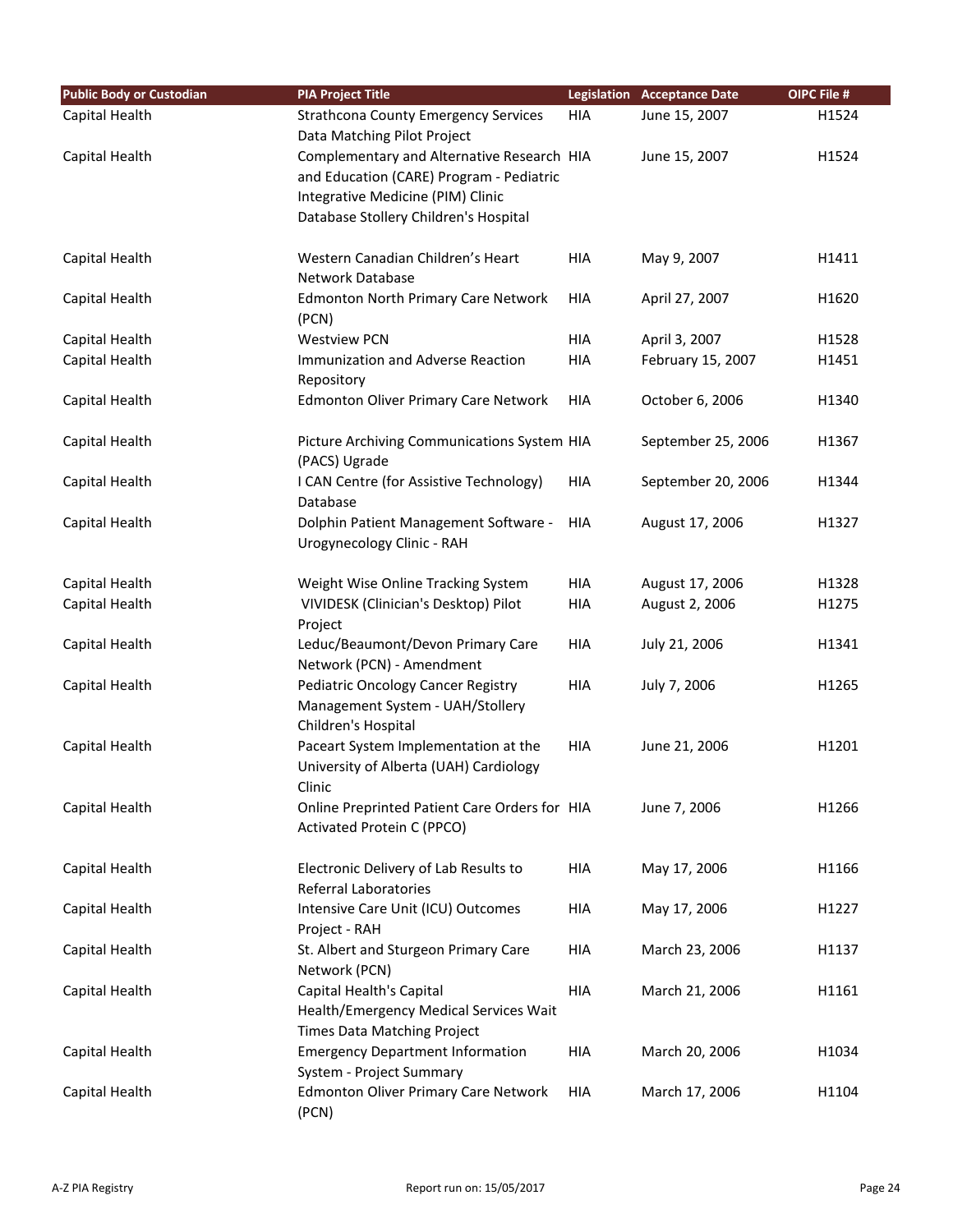| <b>Public Body or Custodian</b> | <b>PIA Project Title</b>                                                     |            | <b>Legislation Acceptance Date</b> | OIPC File # |
|---------------------------------|------------------------------------------------------------------------------|------------|------------------------------------|-------------|
| Capital Health                  | MetaHealth PowerMonitor Plus and                                             | HIA        | March 17, 2006                     | H1179       |
|                                 | PowerSign Implementation Project                                             |            |                                    |             |
| Capital Health                  | Canadian Congestive Heart Failure                                            | HIA        | February 7, 2006                   | H1014       |
|                                 | Database (RAH)                                                               |            |                                    |             |
| Capital Health                  | OHS&W Implementation of Work Comp                                            | <b>HIA</b> | February 3, 2006                   | H0887       |
|                                 | Tech Ltd. (WCTL) Case Management                                             |            |                                    |             |
|                                 | System                                                                       |            |                                    |             |
| Capital Health                  | netSAFE                                                                      | HIA        | December 20, 2005                  | H0764       |
| Capital Health                  | Capital Health Link - Targeting                                              | HIA        | October 17, 2005                   | H0888       |
|                                 | Osteoporosis                                                                 |            |                                    |             |
| Capital Health                  | Delivery of Reports to Physician Office                                      | <b>HIA</b> | August 11, 2005                    | H0637       |
|                                 | Systems (POS)                                                                |            |                                    |             |
| Capital Health                  | Upside Software Contract Management                                          | <b>HIA</b> | August 8, 2005                     | H0772       |
|                                 | System (CMS) - Self Managed Care                                             |            |                                    |             |
|                                 | <b>Contracts Component</b>                                                   |            |                                    |             |
| Capital Health                  | First Trimester Perinatology Screening                                       | <b>HIA</b> | August 3, 2005                     | H0850       |
|                                 | Program                                                                      |            |                                    |             |
| Capital Health                  | MEDIPalm TM (Level 3) Sleep Diagnostic                                       | <b>HIA</b> | July 13, 2005                      | H0818       |
|                                 | Software                                                                     |            |                                    |             |
| Capital Health                  | Chronic Disease Management                                                   | <b>HIA</b> | June 2, 2005                       | H0771       |
|                                 | <b>Information System</b>                                                    |            |                                    |             |
| Capital Health                  | Canadian Health Network - Health                                             | <b>HIA</b> | May 9, 2005                        | H0671       |
|                                 | <b>Information E-mail Requests</b>                                           |            |                                    |             |
| Capital Health                  | Spinal Deformities Clinical Database                                         | <b>HIA</b> | May 9, 2005                        | H0696       |
| Capital Health                  | Patient Information Management System - HIA<br>Pediatric Rheumatology Clinic |            | April 6, 2005                      | H0670       |
|                                 |                                                                              |            |                                    |             |
| Capital Health                  | Virtual Asthma Clinic - Internet Based                                       | <b>HIA</b> | February 10, 2005                  | H0582       |
|                                 | Asthma Management Program                                                    |            |                                    |             |
| Capital Health                  | Integrated Public Health Information                                         | HIA        | January 17, 2005                   | H0631       |
|                                 | System - TB Case Management                                                  |            |                                    |             |
| Capital Health                  | <b>Community Care Client Concerns</b>                                        | <b>HIA</b> | January 6, 2005                    | H0552       |
|                                 | Database                                                                     |            |                                    |             |
| Capital Health                  | Capital Health's Urgent Care Line (UCL)                                      | HIA        | September 27, 2004                 | H0381       |
|                                 |                                                                              |            |                                    |             |
| Capital Health                  | <b>CBORD Nutrition Services Suite - Royal</b>                                | HIA        | August 10, 2004                    | H0462       |
|                                 | Alexandra Hospital and Glenrose                                              |            |                                    |             |
|                                 | Rehabilitation Hospital Diet Automation                                      |            |                                    |             |
|                                 |                                                                              |            |                                    |             |
| Capital Health                  | Regional Palliative Care Program                                             | HIA        | July 30, 2004                      | H0402       |
|                                 | Database                                                                     |            |                                    |             |
| Capital Health                  | <b>Operative Services Information System</b>                                 | HIA        | April 16, 2004                     | H0354       |
|                                 | (OSIS)                                                                       |            |                                    |             |
| Capital Health                  | Strata Health Path Ways Waitlist                                             | HIA        | April 15, 2004                     | H0353       |
|                                 | <b>Management Project</b>                                                    |            |                                    |             |
| Capital Health                  | Capital Health Authority's Fetal Alcohol                                     | HIA        | March 9, 2004                      | H0237       |
|                                 | Spectrum Disorder Clinic Database (FASD)                                     |            |                                    |             |
|                                 |                                                                              |            |                                    |             |
| Capital Health                  | Enterprise Master Person Index (EMPI)                                        | HIA        | January 19, 2004                   | H0272       |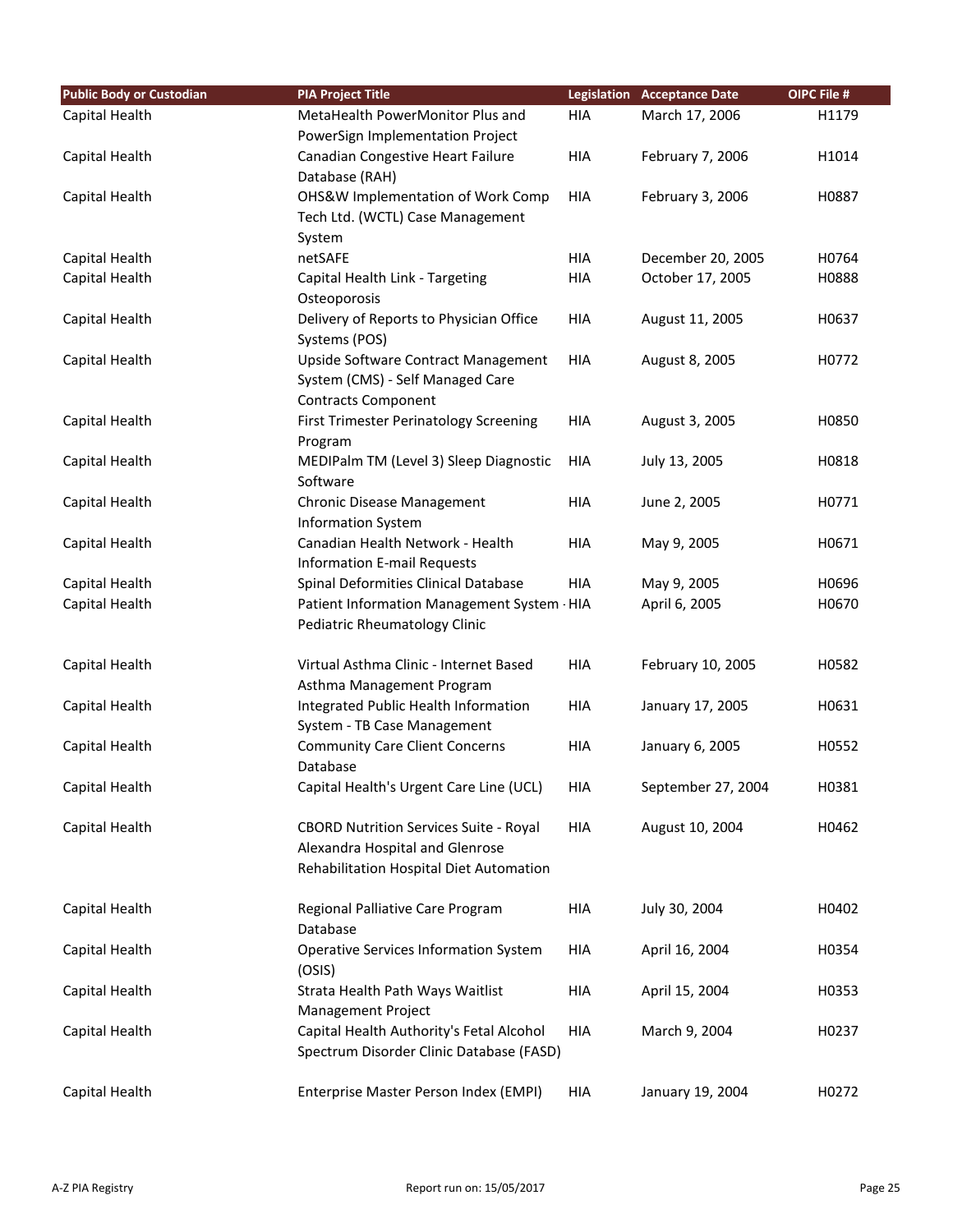| <b>Public Body or Custodian</b>                                                                                                  | <b>PIA Project Title</b>                                                                                                           | <b>Legislation</b> | <b>Acceptance Date</b> | OIPC File # |
|----------------------------------------------------------------------------------------------------------------------------------|------------------------------------------------------------------------------------------------------------------------------------|--------------------|------------------------|-------------|
| Capital Health                                                                                                                   | Community Care Local Database (CCLD)                                                                                               | <b>HIA</b>         | November 18, 2003      | H0299       |
| Capital Health                                                                                                                   | Capital Health Link - Province Wide<br>Implementation                                                                              | <b>HIA</b>         | June 17, 2003          | H0169       |
| Capital Health (in conjunction with<br>Alberta Health and Wellness)                                                              | Laboratory Test Results History                                                                                                    | <b>HIA</b>         | October 22, 2003       | H0227       |
| Capital Health and Capital Care<br>Group Inc.                                                                                    | Shared Services Employee Expense Claims FOIP                                                                                       |                    | July 13, 2007          | F4118       |
| Capital Health Authority                                                                                                         | Laboratory Results to Physician Office<br>Systems                                                                                  | <b>HIA</b>         | June 24, 2003          | H0103       |
| Capital Health Authority                                                                                                         | <b>Community Care Demonstration Project</b>                                                                                        | <b>HIA</b>         | June 17, 2003          | H0133       |
| Capital Health Authority                                                                                                         | Telehealth                                                                                                                         | <b>HIA</b>         | May 26, 2003           | H0120       |
| Capital Health Authority                                                                                                         | RISE Patient Registration System                                                                                                   | <b>HIA</b>         | April 25, 2003         | H0175       |
| Capital Health Authority                                                                                                         | Physician After Hours Link-Up to Capital<br><b>Health Link</b>                                                                     | HIA                | December 4, 2002       | H0132       |
| Capital Health Authority                                                                                                         | Children's Mental Health Regional Intake<br>System                                                                                 | <b>HIA</b>         | October 10, 2002       | H0060       |
| Capital Health Authority                                                                                                         | Organ Transplant Tracking Record (OTTR) HIA                                                                                        |                    | October 1, 2002        | H0061       |
| Capital Health Authority                                                                                                         | New Financial System                                                                                                               | <b>FOIP</b>        | February 9, 2000       | F1742       |
| Capital Health, WestView Primary                                                                                                 | Shared Care Maternity Family Practice                                                                                              | <b>HIA</b>         | April 24, 2007         | H1529       |
| Care Network                                                                                                                     | <b>Registry Project</b>                                                                                                            |                    |                        |             |
| Capital Health, WestView Primary                                                                                                 | After Hours Clinic Electronic Medical                                                                                              | <b>HIA</b>         | April 24, 2007         | H1530       |
| Care Network                                                                                                                     | Record Implementation                                                                                                              |                    |                        |             |
| Carewest                                                                                                                         | Carewest, Carewest Operational Stress<br>Injury (OSI) Clinic Telehealth Outreach<br>Project                                        | <b>HIA</b>         | October 27, 2008       | H1965       |
| Caritas Health Group                                                                                                             | Implant Manager Project - COMPRU,<br>Misericordia Community Hospital                                                               | <b>HIA</b>         | April 5, 2005          | H0700       |
| Caritas Health Group                                                                                                             | Child Health Clinic Computer-Based Fully<br>Interactive Audio/Visual Therapeutic<br>Equipment                                      | HIA                | July 9, 2004           | H0505       |
| Caritas Health Group                                                                                                             | Organizational Privacy Management (Part HIA<br>A), and Supplementary to Capital Health's<br><b>Enterprise Master Patient Index</b> |                    | February 27, 2004      | H0387       |
| Castor Value Drug Mart; Kary, Mr.<br>Randolf                                                                                     | <b>WAN Project</b>                                                                                                                 | <b>HIA</b>         | May 25, 2007           | H1286       |
| Celis, Dr. Maria; Walden Medical<br>Clinic                                                                                       | <b>Electronic Medical Record</b>                                                                                                   | HIA                | May 31, 2012           | H4606       |
| Central Alberta Children and Family<br>Services Authority                                                                        | Kin Child Care Funding Program<br><b>Demonstration Project</b>                                                                     | <b>FOIP</b>        | December 19, 2006      | F2873       |
| <b>Central Care Corporation</b>                                                                                                  | Review of Final Version - Region 9                                                                                                 | HIA                | September 14, 2005     | H0905       |
| Chan, Dr. Jonathan;                                                                                                              | Microquest Healthquest Local Install,                                                                                              | <b>HIA</b>         | March 3, 2016          | 002051      |
| Rambaransingh, Dr. Brian Stuart;<br>Lee, Dr. Jonathan; Phillips, Dr.<br>Catherine; Czernikiewicz, Dr.<br>Voytek; FEMME Concierge | Information Management, and Alberta<br>Netcare                                                                                     |                    |                        |             |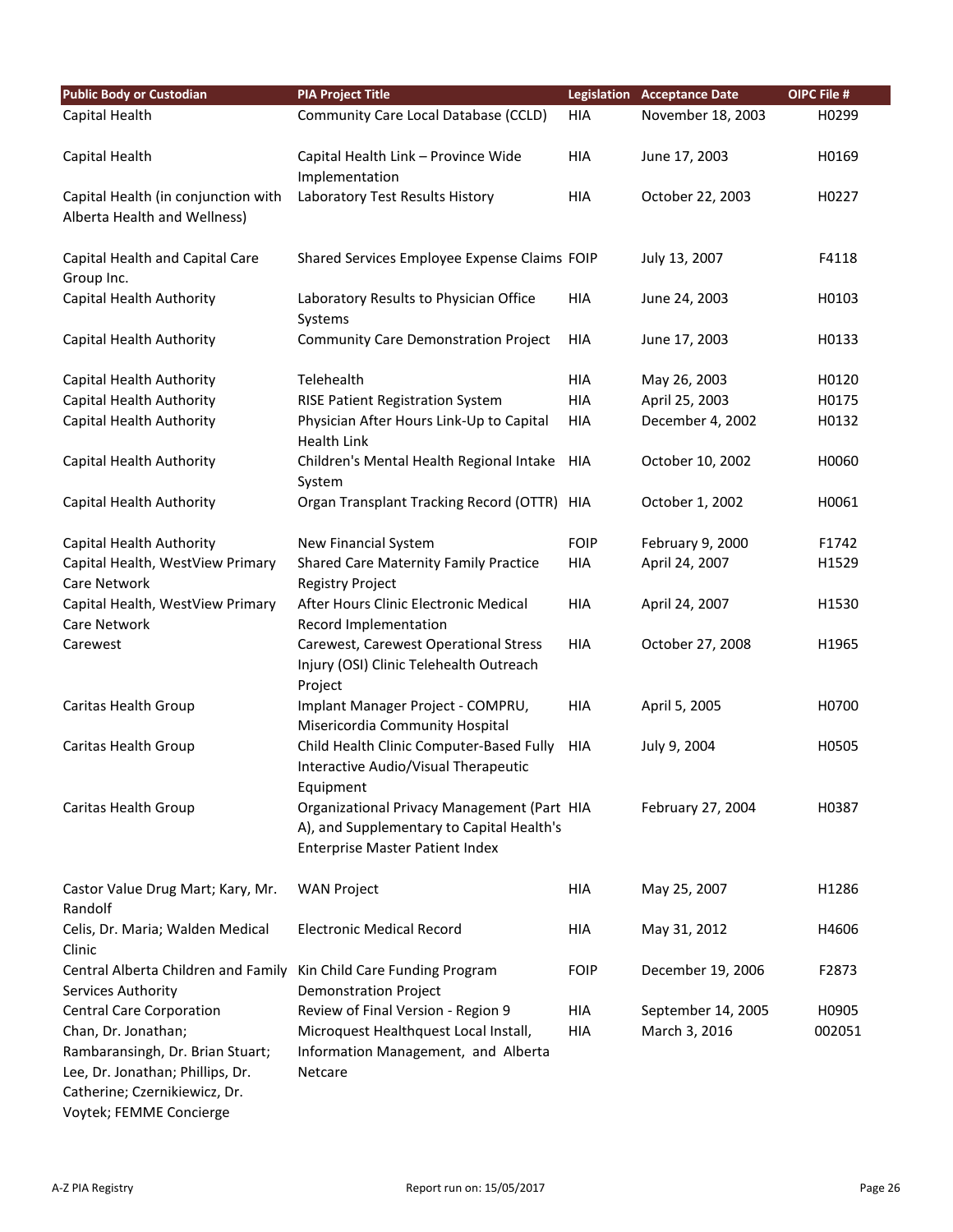| <b>Public Body or Custodian</b>                                  | <b>PIA Project Title</b>                                       |             | <b>Legislation Acceptance Date</b> | OIPC File # |
|------------------------------------------------------------------|----------------------------------------------------------------|-------------|------------------------------------|-------------|
| Chan, Dr. Trevor                                                 | <b>Electronic Billing Application</b>                          | <b>HIA</b>  | January 10, 2014                   | H5758       |
| Chiam, Dr. Benjamin                                              | <b>Pulmonary Function Laboratory</b>                           | <b>HIA</b>  | January 20, 2012                   | H4551       |
|                                                                  | Implementation, The Lung                                       |             |                                    |             |
|                                                                  | Wellness Centre, Fort McMurray                                 |             |                                    |             |
| Chiam, Dr. Benjamin; Bibeau, Dr.                                 | <b>Pulmonary Function Laboratory</b>                           | <b>HIA</b>  | December 22, 2010                  | H3866       |
| Marc                                                             | Implementation                                                 |             |                                    |             |
| Chiam, Dr. Benjamin; Peace Country Pulmonary Function Laboratory |                                                                | HIA         | October 12, 2011                   | H4413       |
| Lung Lab                                                         | Implementation                                                 |             |                                    |             |
| Chiang, Dr. Nga Mei Sheryl; Chiu,                                | Microquest Healthquest EMR                                     | <b>HIA</b>  | March 3, 2016                      | 001845      |
| Dr. Paul K.; Yee, Dr. Vernie Fong;                               | Implementation and Alberta Netcare                             |             |                                    |             |
| <b>Embrace Family Clinic</b>                                     |                                                                |             |                                    |             |
| Chinook Health                                                   | Clinical Telehealth Addendum Project                           | <b>HIA</b>  | July 7, 2008                       | H2014       |
| Chinook Health                                                   | Submission of Records of Employment                            | <b>FOIP</b> | July 3, 2008                       | F4437       |
|                                                                  | (ROE) via Service Canada's ROE Web                             |             |                                    |             |
| Chinook Health                                                   | <b>Electronic Transfer of Payroll Funds</b>                    | <b>FOIP</b> | February 27, 2008                  | F4317       |
| Chinook Health                                                   | <b>Electronic Payroll Deposit Notice</b>                       | <b>FOIP</b> | February 27, 2008                  | F4316       |
| Chinook Health                                                   | CHILDREN'S C.A.R.E. SERVICES 'Grow                             | <b>HIA</b>  | December 8, 2003                   | H1937       |
|                                                                  | Along with Me'                                                 |             |                                    |             |
| Chinook Health Authority                                         | Public Health Information System                               | <b>HIA</b>  | October 9, 2003                    | H0076       |
|                                                                  | Immunization/Adverse Reaction to                               |             |                                    |             |
|                                                                  | <b>Immunization Application</b>                                |             |                                    |             |
| Chinook Health Region                                            | <b>CBORD's Nutrition Services Suite and</b><br><b>MEDITECH</b> | <b>HIA</b>  | April 2, 2007                      | H1522       |
| Chinook Health Region                                            | Chinook Health Region's Drug Treatment HIA                     |             | January 29, 2007                   | H1175       |
|                                                                  | <b>Contract Registry</b>                                       |             |                                    |             |
| Chinook Health Region                                            | Chinook Primary Care Network - Phase 3                         | HIA         | November 14, 2006                  | H1342       |
| Chinook Health Region                                            | <b>Picture Archival and Communication</b>                      | <b>HIA</b>  | July 4, 2006                       | H0799       |
|                                                                  | System                                                         |             |                                    |             |
| Chinook Health Region                                            | Continuum Solutions™ Project                                   | <b>HIA</b>  | December 6, 2005                   | H0748       |
| Chinook Health Region                                            | <b>CHRNet Intranet Project</b>                                 | <b>HIA</b>  | August 4, 2005                     | H0886       |
| Chinook Regional Health Authority                                | Part B - medQM                                                 | HIA         | June 12, 2006                      | H0746       |
| Chinook Regional Health Authority                                | art B MSM MedQM Concerns Resolution                            | HIA         | June 12, 2006                      | H0747       |
| Chinook Regional Health Authority                                | Chinook Primary Care Network - Phase 2                         | HIA         | March 10, 2006                     | H1112       |
|                                                                  |                                                                |             |                                    |             |
| Chinook Regional Health Authority                                | Chinook Primary Care Network                                   | HIA         | October 5, 2005                    | H0923       |
| Chinook Regional Health Authority                                | Home Care Information System Project                           | HIA         | May 9, 2005                        | H0694       |
| Chinook Regional Health Authority                                | Part B - Laboratory Test Delivery Project                      | HIA         | April 25, 2005                     | H0703       |
|                                                                  | (LTRD) to Physician Office System (POS)                        |             |                                    |             |
| Chinook Regional Health Authority                                | Part B - Chinook Health Region Clinical                        | HIA         | April 12, 2005                     | H0702       |
|                                                                  | Telehealth                                                     |             |                                    |             |
| Chinook Regional Health Authority                                | Lethbridge Medical Emergency Services<br>(LMES) Billing        | HIA         | April 4, 2005                      | H0677       |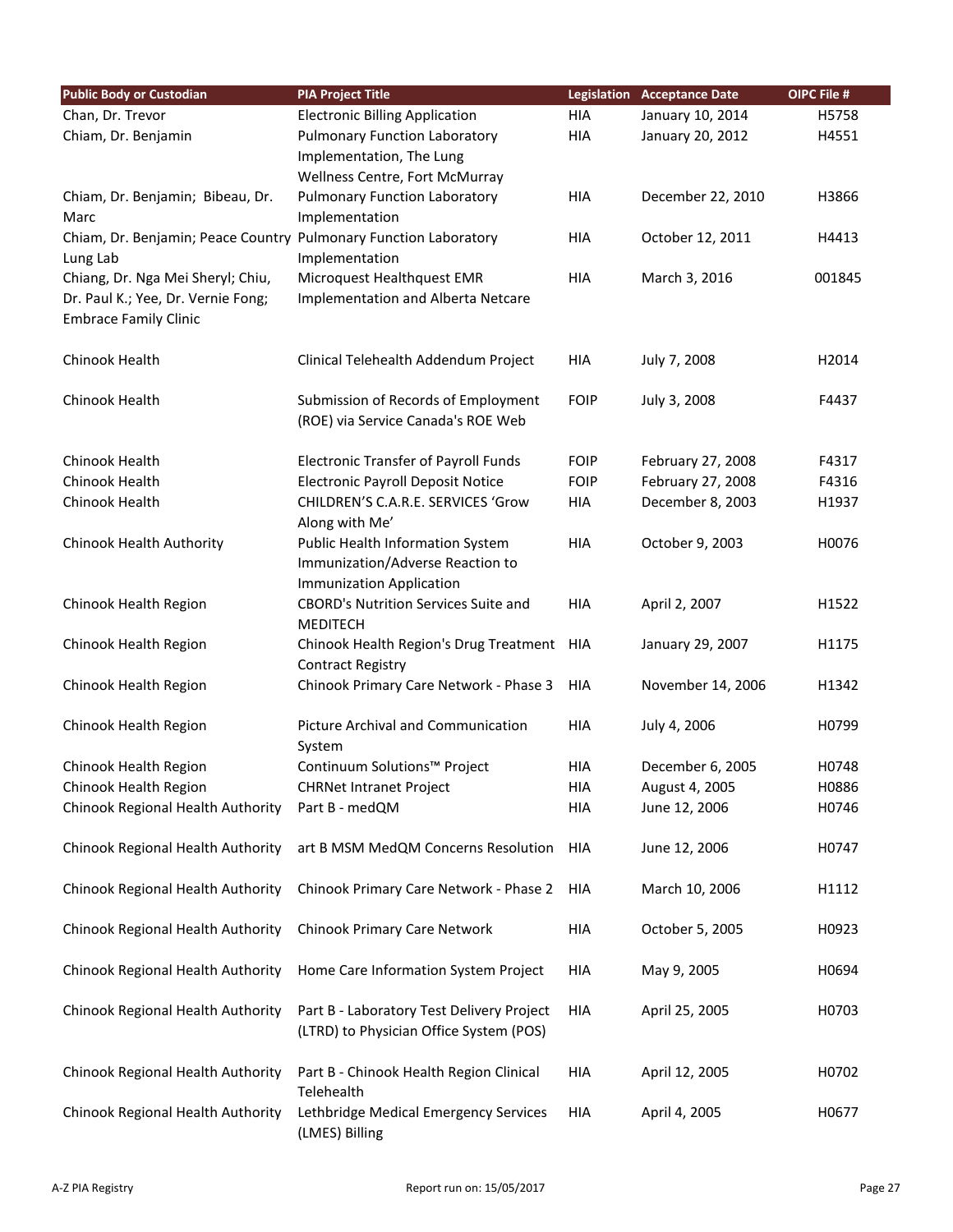| <b>Public Body or Custodian</b>    | <b>PIA Project Title</b>                                                |             | <b>Legislation Acceptance Date</b> | OIPC File # |
|------------------------------------|-------------------------------------------------------------------------|-------------|------------------------------------|-------------|
| Chinook's Edge School Division No. | Google Apps for Education (GAFE)                                        | <b>FOIP</b> | March 7, 2016                      | F8648       |
| 73                                 |                                                                         |             |                                    |             |
| Chiropractic Centre for Health     | Atlas Electronic Medical Record                                         | HIA         | December 3, 2013                   | H5716       |
| Christie, Ms. Kelly, (RN)          | Alberta Netcare                                                         | HIA         | April 27, 2016                     | 001632      |
| City of Calgary                    | The Customer Service Request                                            | <b>FOIP</b> | February 23, 2006                  | F3082       |
|                                    | Technology (CSR) - 3-1-1 One City One                                   |             |                                    |             |
|                                    | <b>Contact Project</b>                                                  |             |                                    |             |
| City of Cold Lake                  | Surveillance Camera Activity: Public                                    | <b>FOIP</b> | December 12, 2013                  | F7546       |
|                                    | Works Shop Transfer Station and Class III                               |             |                                    |             |
|                                    | Landfill Cold Lake Regional Aerodrome-                                  |             |                                    |             |
|                                    | CEN <sub>5</sub>                                                        |             |                                    |             |
| City of Cold Lake                  | City of Cold Lake Surveillance Cameras                                  | <b>FOIP</b> | October 1, 2013                    | F7178       |
|                                    | City Hall                                                               |             |                                    |             |
| City of Cold Lake                  | Review of City of Cold Lake PIA and                                     | <b>FOIP</b> | July 16, 2010                      | F5359       |
|                                    | Surveillance Cameras Located in Public<br>Areas                         |             |                                    |             |
| Claasen, Dr. Izak E.               | Coventry Hills Family Care Centre's                                     | <b>HIA</b>  | September 29, 2005                 | H0933       |
|                                    | <b>Electronic Medical Record</b>                                        |             |                                    |             |
|                                    | <b>Implementation Project</b>                                           |             |                                    |             |
| Clinic Dispensary - Bonnyville     | Clinic Dispensary's (Bonnyville) Privacy                                | HIA         | April 1, 2005                      | H0571       |
|                                    | Project                                                                 |             |                                    |             |
|                                    | Coe, Dr. Michael; AMIHA Diagnostic AMIHA Diagnostic Imaging Amendment   | <b>HIA</b>  | May 6, 2013                        | H4948       |
| Imaging                            | to PIA H1959 - AMIHA Diagnostic Imaging                                 |             |                                    |             |
|                                    | - Diagnostic Images to Netcare                                          |             |                                    |             |
|                                    |                                                                         |             |                                    |             |
| Coetzee, Dr. Maarten; South Shore  | PIA Amendment: TELUS Health Solutions, HIA                              |             | November 4, 2015                   | 000982      |
| <b>Medical Clinic</b>              | <b>Patient Portal</b>                                                   |             |                                    |             |
| Coetzee, Dr. Maarten; South Shore  | TELUS Health (Wolf) encompassing PCN                                    | HIA         | May 11, 2015                       | 000389      |
| <b>Medical Clinic</b>              | participation: Palliser                                                 |             |                                    |             |
| Cole, Dr. Michael                  | Organizational Privacy Management,                                      | <b>HIA</b>  | February 28, 2008                  | H1957       |
|                                    | Electronic Medical Record (EMR),                                        |             |                                    |             |
|                                    | Radiology Information System (RIS) and                                  |             |                                    |             |
|                                    | Picture Archival Communication Systems<br>(PACS) Implementation Project |             |                                    |             |
|                                    |                                                                         |             |                                    |             |
| Cole, Dr. Michael                  | Teleworking Initiative                                                  | HIA         | February 28, 2008                  | H1959       |
| Collins, Dr. Dean; Collins         | Secure Video Conferencing software,                                     | <b>HIA</b>  | April 26, 2017                     | 004113      |
| Chiropractic Health & Wellness     | Secure Messaging, File Transfer, Online                                 |             |                                    |             |
| Centre                             | Booking by Medeo Virtual Care                                           |             |                                    |             |
|                                    |                                                                         |             |                                    |             |
| Conrad, Dr. Anne                   | RIS/ PACS by Candelis Implementation                                    | HIA         | February 13, 2013                  | H5067       |
|                                    | and Netcare Portal                                                      |             |                                    |             |
| <b>Consort Medical Clinic</b>      | <b>Electronic Medical Record</b>                                        | HIA         | March 12, 2007                     | H1585       |
|                                    | Implementation                                                          |             |                                    |             |
| Copeland, Dr. Cathy; Breast Centre | Transmission of Diagnostic Imaging Test                                 | HIA         | May 6, 2013                        | H4345       |
| Radiology                          | Reports to Alberta Health Services                                      |             |                                    |             |
|                                    |                                                                         |             |                                    |             |
| Covenant Health                    | In-Person Screening, Employee Wellness                                  | <b>FOIP</b> | March 4, 2016                      | 001616      |
|                                    | Program                                                                 |             |                                    |             |
| Covenant Health                    | Tableau Business Intelligence Software                                  | HIA         | February 11, 2016                  | 001051      |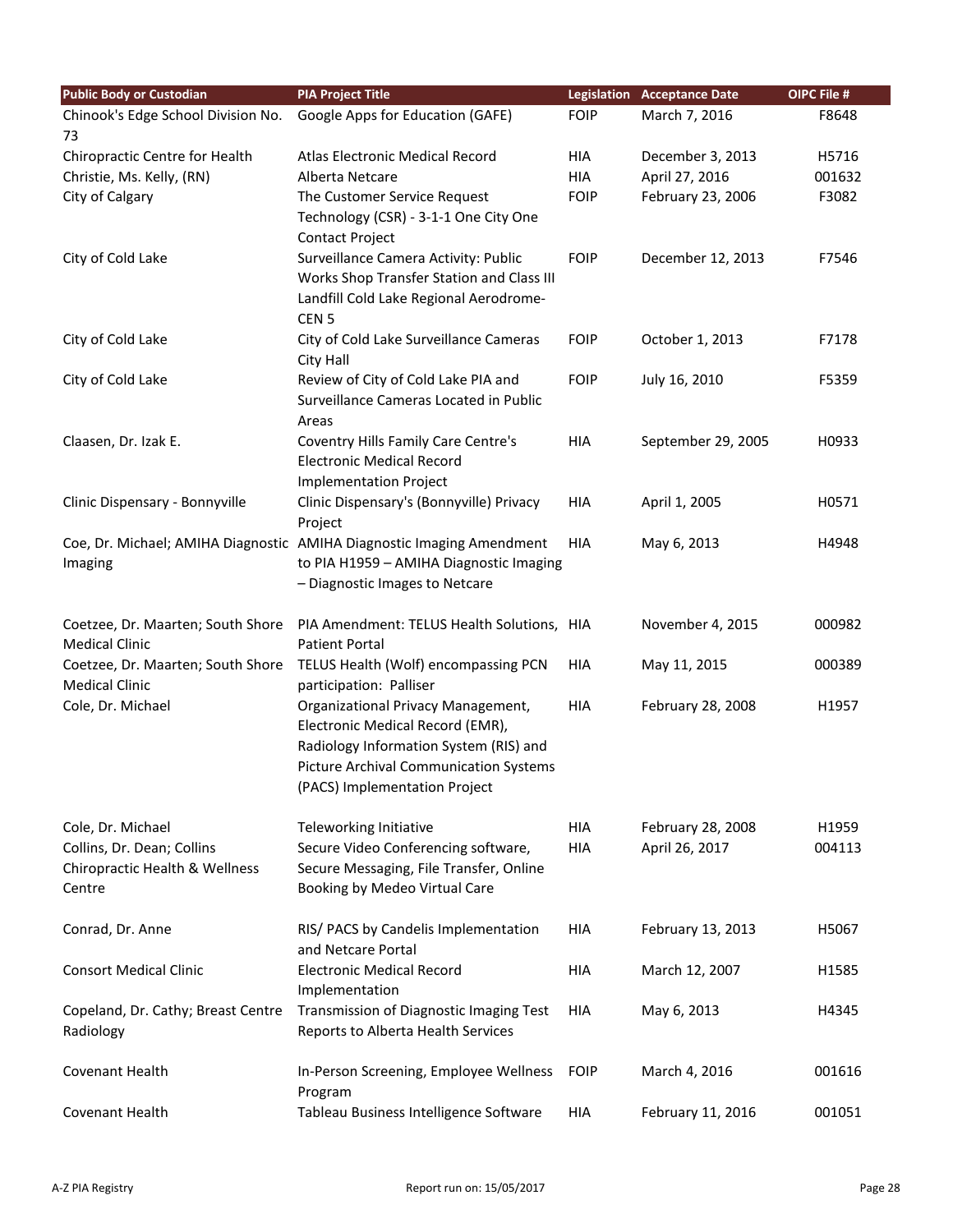| <b>Public Body or Custodian</b>   | <b>PIA Project Title</b>                         | Legislation | <b>Acceptance Date</b> | OIPC File #  |
|-----------------------------------|--------------------------------------------------|-------------|------------------------|--------------|
| Covenant Health                   | Paceart System Implementation at Grey            | <b>HIA</b>  | September 7, 2010      | H3471        |
|                                   | Nuns Pacemaker Clinic                            |             |                        |              |
| Covenant Health                   | Paceart Workload Assessment                      | <b>HIA</b>  | March 3, 2010          | H3266        |
|                                   | Management (WAM) Database                        |             |                        |              |
| David Thompson Health Region      | Dictation System Addendum                        | <b>HIA</b>  | October 6, 2008        | H2154        |
| David Thompson Health Region      | Wolf Creek Primacy Care Network                  | <b>HIA</b>  | August 11, 2008        | H2071        |
| David Thompson Health Region      | <b>Big Country Primary Care Network</b>          | <b>HIA</b>  | May 12, 2008           | H1983        |
| David Thompson Health Region      | Regional Video Surveillance                      | <b>FOIP</b> | April 28, 2008         | F4391        |
| David Thompson Health Region      | Pediatric Video-Conferencing                     | <b>HIA</b>  | March 5, 2008          | H1856        |
|                                   | Consultation and Follow-up to Rural              |             |                        |              |
|                                   | Albertans                                        |             |                        |              |
| David Thompson Health Region      | Clinical Breast Health Project                   | <b>HIA</b>  | March 5, 2008          | H1736        |
| David Thompson Health Region      | Video-Conference Consultation and                | FOIP/HIA    | March 5, 2008          | F4277, H1856 |
|                                   | Follow-up to Rural Albertans                     |             |                        |              |
| David Thompson Health Region      | Reporting Services - Payroll Detail              | <b>HIA</b>  | September 14, 2007     | H1623        |
| David Thompson Health Region      | <b>Tapping Our Potential</b>                     | <b>HIA</b>  | July 23, 2007          | H1648        |
| David Thompson Health Region      | Regional Mail and Small Package System<br>(RMSP) | <b>HIA</b>  | August 17, 2006        | H1352        |
| David Thompson Health Region      | David Thompson Health Region                     | <b>HIA</b>  | July 28, 2006          | H1155        |
|                                   | Implementation of Continuum Solutions            |             |                        |              |
|                                   | Application                                      |             |                        |              |
| David Thompson Health Region      | Picture Archival and Communication               | <b>HIA</b>  | June 9, 2006           | H1035        |
|                                   | System (PACS)                                    |             |                        |              |
| David Thompson Health Region      | Using SuperNet to Provide                        | <b>HIA</b>  | May 17, 2006           | H1115        |
|                                   | <b>Teleorthopedic Consultations</b>              |             |                        |              |
| David Thompson Health Region      | Red Deer Primary Care Network                    | <b>HIA</b>  | October 24, 2005       | H0920        |
| David Thompson Health Region      | Region's Risk Identification System - Risk       | <b>HIA</b>  | August 19, 2005        | H0687        |
|                                   | <b>Monitor Pro</b>                               |             |                        |              |
| David Thompson Health Region      | Risk Identification System - Compliments         | HIA         | June 30, 2005          | H0583        |
|                                   | & Concerns Application                           |             |                        |              |
| David Thompson Health Region      | Rocky Mountain House Primary Care                | <b>HIA</b>  | June 15, 2005          | H1063        |
|                                   | <b>Network</b>                                   |             |                        |              |
| David Thompson Health Region      | Laboratory Data Delivery to Physician            | HIA         | October 5, 2004        | H0429        |
|                                   | Office Systems                                   |             |                        |              |
| David Thompson Health Region      | <b>Transcription Telecommuting</b>               | <b>HIA</b>  | August 11, 2004        | H0355        |
| David Thompson Health Region      | AppointmentPro Scheduling System                 | <b>HIA</b>  | August 10, 2004        | H0357        |
| David Thompson Health Region      | Public Health Information System (PHIS)          | HIA         | July 30, 2004          | H0424        |
| David Thompson Health Region      | Nurse/Physician Collaborative                    | <b>HIA</b>  | April 14, 2004         | H0174        |
|                                   | Partnership between David                        |             |                        |              |
|                                   | Thompson Health Region and Trochu                |             |                        |              |
|                                   | Family Medical Clinic (Elnora                    |             |                        |              |
|                                   | Community Health Centre)                         |             |                        |              |
| David Thompson Regional Health    | <b>Dictation System</b>                          | <b>HIA</b>  | February 27, 2004      | H0258        |
| Authority                         |                                                  |             |                        |              |
| David, Dr. Oliver; Mosaic Primary | Applicant Service Provider Portal for EMR HIA    |             | September 21, 2015     | 000665       |
| Care Network                      | Data Transfer                                    |             |                        |              |
| <b>Dermatology Laser Centre</b>   | Fortice Electronic Medical Records               | <b>HIA</b>  | October 22, 2013       | H5567        |
|                                   | (formerly MedTech)                               |             |                        |              |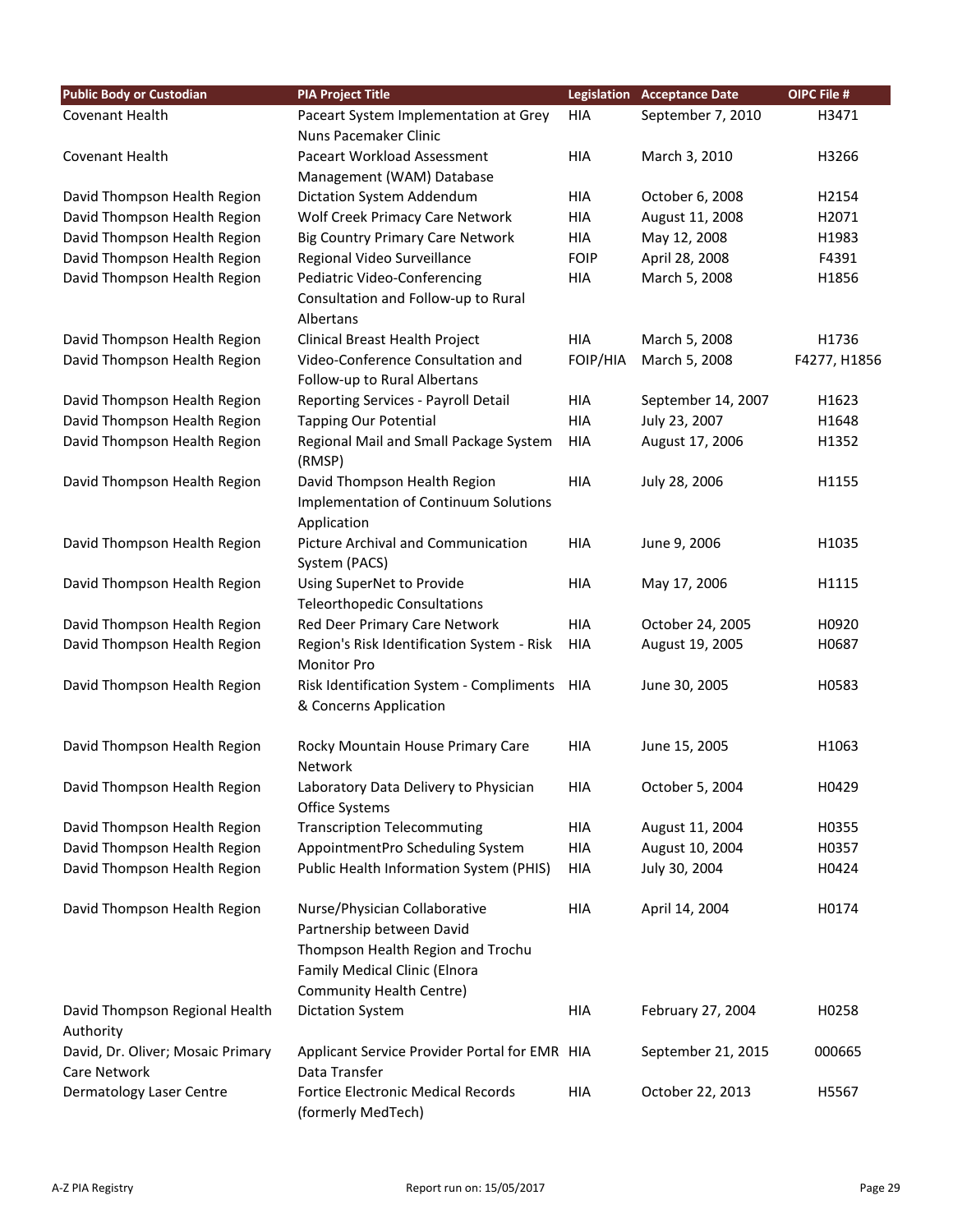| <b>Public Body or Custodian</b>                        | <b>PIA Project Title</b>                                                                                                                         |             | <b>Legislation Acceptance Date</b> | <b>OIPC File #</b> |
|--------------------------------------------------------|--------------------------------------------------------------------------------------------------------------------------------------------------|-------------|------------------------------------|--------------------|
| Desjardins, Dr. Dennis; Power<br><b>Health Chinook</b> | ChiroSUITE                                                                                                                                       | HIA         | May 10, 2016                       | 001345             |
| Diamond, Dr. Robert T                                  | Radiology Information System/Picture<br>Archiving and Communications Systems<br><b>ASP Project</b>                                               | <b>HIA</b>  | April 28, 2008                     | H0903              |
| Diamond, Dr. Robert T                                  | Radiology Information System/Picture<br>Archiving and Communications System<br><b>ASP Project</b>                                                | <b>HIA</b>  | April 28, 2006                     | H0991              |
| Dolhaniuk, Dr. Christina                               | VCUR 2006 EMR Solution - Optimed<br>Accuro ASP Non-streamlined Process,<br>Non POSP                                                              | <b>HIA</b>  | February 8, 2013                   | H5269              |
| Dowdall, Dr. Timothy                                   | Organizational and Information<br>Management, TELUS Health Wolf EMR,<br>Brightsquid Secure-Mail - Amendment;<br>PCN Participation: Calgary Rural | <b>HIA</b>  | May 3, 2017                        | 005360             |
| Drayton Value Drug Mart; Zlitach,<br>Mr. Jeffery       | <b>WAN Project</b>                                                                                                                               | <b>HIA</b>  | May 23, 2007                       | H1251              |
| DynaLIFEDx                                             | Home Collections Information System<br>(HCIS)                                                                                                    | HIA         | October 18, 2011                   | H4416              |
| <b>East Central Health</b>                             | PACS - Picture Archival and<br><b>Communication System</b>                                                                                       | HIA         | July 15, 2008                      | H1970              |
| <b>East Central Health</b>                             | PRISM - Pediatric Regional Integrated<br>Service Model                                                                                           | <b>HIA</b>  | June 19, 2008                      | H1867              |
| <b>East Central Health</b>                             | <b>Centralized Pharmaceutical Packaging</b>                                                                                                      | HIA         | March 6, 2008                      | H1645              |
| East Central Health                                    | Telehealth - Clinical Application                                                                                                                | <b>HIA</b>  | March 6, 2008                      | H1596              |
| <b>East Central Health</b>                             | Digital Electrocardiogram System (Rapid<br>Read ECG System)                                                                                      | HIA         | August 29, 2007                    | H1437              |
| <b>East Central Health</b>                             | Vianeta Harmony Digital Dictation System HIA                                                                                                     |             | May 8, 2007                        | H1187              |
| <b>East Central Health</b>                             | Hyena                                                                                                                                            | HIA         | May 4, 2007                        | H1427              |
| <b>East Central Health</b>                             | <b>Remote User Access</b>                                                                                                                        | <b>HIA</b>  | March 23, 2007                     | H1560              |
| <b>East Central Health</b>                             | Root Cause Analyst System                                                                                                                        | <b>HIA</b>  | January 5, 2007                    | H1231              |
| <b>East Central Health</b>                             | <b>Camrose Primary Care Network</b>                                                                                                              | HIA         | July 14, 2006                      | H0866              |
| <b>East Central Health</b>                             | Androfact Survey Solution                                                                                                                        | HIA         | June 27, 2006                      | H1188              |
| <b>East Central Health</b>                             | Quadrant Human Resources (QHR)                                                                                                                   | <b>HIA</b>  | June 7, 2006                       | H1065              |
| East Central Health and David                          | Provost-Consort Primary Care Network                                                                                                             | <b>HIA</b>  | February 23, 2007                  | H1339              |
| Thompson Health Region                                 |                                                                                                                                                  |             |                                    |                    |
| <b>Economic Development</b>                            | Tourism Information System                                                                                                                       | <b>FOIP</b> | October 26, 2000                   | F1985              |
| Edgepointe Village Medical Clinic                      | <b>Electronic Medical Record</b><br><b>Implementation Project</b>                                                                                | HIA         | March 13, 2007                     | H1574              |
| <b>Edmonton Chinatown Care Centre</b>                  | Continuing Care System Project (CCSP)                                                                                                            | HIA         | January 14, 2009                   | H1510              |
| <b>Edmonton North Primary Care</b><br>Network          | Specialist Referral Database                                                                                                                     | HIA         | October 16, 2013                   | H5518              |
| <b>Edmonton North Primary Care</b><br>Network          | <b>Edmonton North Primary Care Network</b><br>(PCN) - Specialist Referral System                                                                 | HIA         | April 18, 2011                     | H3904              |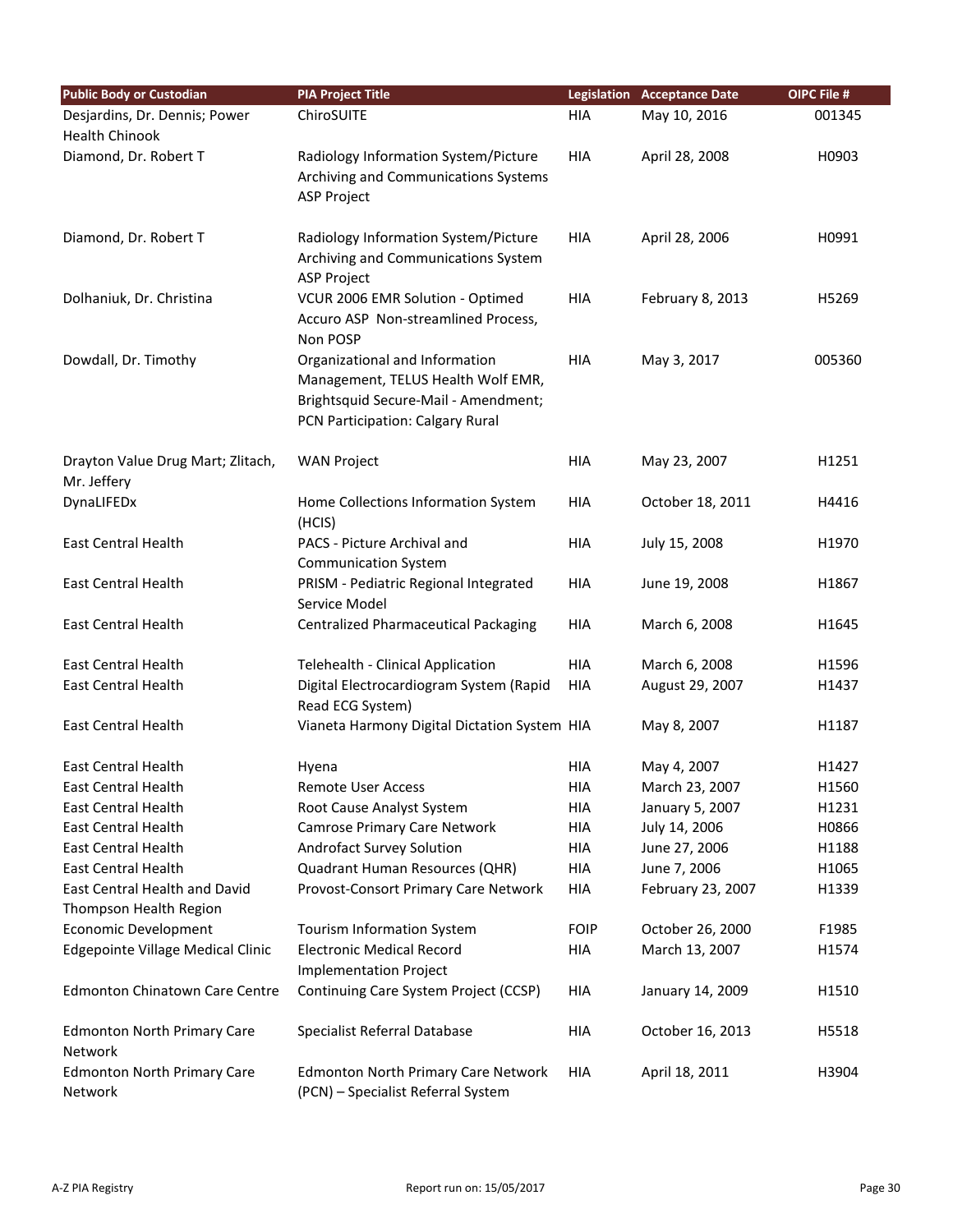| <b>Public Body or Custodian</b>     | <b>PIA Project Title</b>                                                  |             | <b>Legislation Acceptance Date</b> | OIPC File #       |
|-------------------------------------|---------------------------------------------------------------------------|-------------|------------------------------------|-------------------|
| <b>Edmonton Oliver Primary Care</b> | Edmonton Oliver PCN Patient Scheduling                                    | HIA         | November 27, 2012                  | H5113             |
| Network                             | and Portal System                                                         |             |                                    |                   |
| <b>Edmonton Police Service</b>      | Body Worn Video Pilot                                                     | <b>FOIP</b> | May 18, 2012                       | F6114             |
| 7                                   | Edmonton Public School District No. Student Record Request System Project | <b>FOIP</b> | June 12, 2012                      | F6169             |
| Elharathi, Dr. Hythum; Lakeview     | Microquest Healthquest Electronic                                         | <b>HIA</b>  | May 1, 2017                        | 004671            |
| <b>Medical Clinic</b>               | Medical Records, Organization and                                         |             |                                    |                   |
|                                     | Information Management, Alberta                                           |             |                                    |                   |
|                                     | Netcare, E-Labs, PCN Participation:                                       |             |                                    |                   |
|                                     | <b>Edmonton North Primary Care Network</b>                                |             |                                    |                   |
| Elkassem, Dr. Mohammed;             | Microquest Healthquest local install EMR HIA                              |             | March 3, 2016                      | 001851            |
| Maloney, Dr. Kevin; Maloney, Dr.    | Implementation                                                            |             |                                    |                   |
| Allan; Gannon, Dr. Brett            |                                                                           |             |                                    |                   |
| Elkink, Dr. Meghan                  | <b>Electronic Medical Records</b>                                         | HIA         | December 16, 2009                  | H3173, H3174      |
| Elliott, Dr. Vance                  | Amendment - Electronic Medical Record                                     | <b>HIA</b>  | January 11, 2011                   | H3951             |
|                                     | <b>Implementation Project</b>                                             |             |                                    |                   |
| Engelbrecht, Dr. William;           | <b>TELUS Health Solutions Med Access</b>                                  | <b>HIA</b>  | November 28, 2016                  | 003442            |
| Springbank Mobile Skin Centre       | Electronic Medical Records, Organization                                  |             |                                    |                   |
|                                     | and Information Management, and                                           |             |                                    |                   |
|                                     | Alberta Netcare                                                           |             |                                    |                   |
| Erickson, Dr. Grant; Mohawk         | QHR Technologies Accuro EMR                                               | HIA         | May 27, 2016                       | 002792            |
| <b>Medical Arts Centre</b>          | implementation                                                            |             |                                    |                   |
| Esmail, Dr. Aashif; Raghavji, Dr.   | Microquest Healthquest EMR and Alberta HIA                                |             | March 4, 2016                      | 002008            |
| Imran; ACESO Medical                | Netcare                                                                   |             |                                    |                   |
| Ewasechko, Dr. Mary Gail; Senior    | Calgary West Central PCN - Senior                                         | <b>HIA</b>  | May 10, 2017                       | 005368            |
| Services Program, Calgary West      | Services encompassing two programs:                                       |             |                                    |                   |
| <b>Central PCN</b>                  | Seniors Home Based Primary Care                                           |             |                                    |                   |
|                                     | (SHBPC) and Geriatric Assessment and                                      |             |                                    |                   |
|                                     | Support (GAS), Organizational and                                         |             |                                    |                   |
|                                     | Information Management, TELUS Wolf                                        |             |                                    |                   |
|                                     | <b>EMR and Netcare Access</b>                                             |             |                                    |                   |
| Faculty of Medicine - University of | Amendment - MediScribe                                                    | HIA         | November 20, 2008                  | H2155             |
| Calgary                             |                                                                           |             |                                    |                   |
| Family Health Clinic                | mydoctor.ca Health Portal                                                 | HIA         | February 3, 2009                   | H <sub>2204</sub> |
| Father Albert Lacombe Home          | RAI - MDS 2.0 Implementation                                              | <b>HIA</b>  | July 12, 2007                      | H1438             |
| Society operating as Father         |                                                                           |             |                                    |                   |
| Lacombe Care Centre                 |                                                                           |             |                                    |                   |
| Findlay, Dr. E. Edward (Ted)        | Dr. C. Edward (Ted) Findlay National                                      | HIA         | August 22, 2005                    | H0861             |
|                                     | Home Care and Primary Health Care                                         |             |                                    |                   |
|                                     | Partnership                                                               |             |                                    |                   |
| Flondra, Ms. Mary (RN); Goodfish    | Goodfish Lake Health Centre (GFLHC)                                       | <b>HIA</b>  | November 14, 2012                  | H4816             |
| Lake Health Centre                  | Electronic Health Systems Project                                         |             |                                    |                   |
| <b>Forewest Holdings</b>            | Conversation of Software from Simplicity                                  | HIA         | June 22, 2007                      | H1630             |
|                                     | Plus to Kroll Software at Stettler                                        |             |                                    |                   |
|                                     | Pharmasave 336                                                            |             |                                    |                   |
| Forster, Dr. Ian; LifeMark Health   | <b>Remote Transcription Services</b>                                      | HIA         | September 4, 2007                  | H1723             |
| Institute Inc.                      |                                                                           |             |                                    |                   |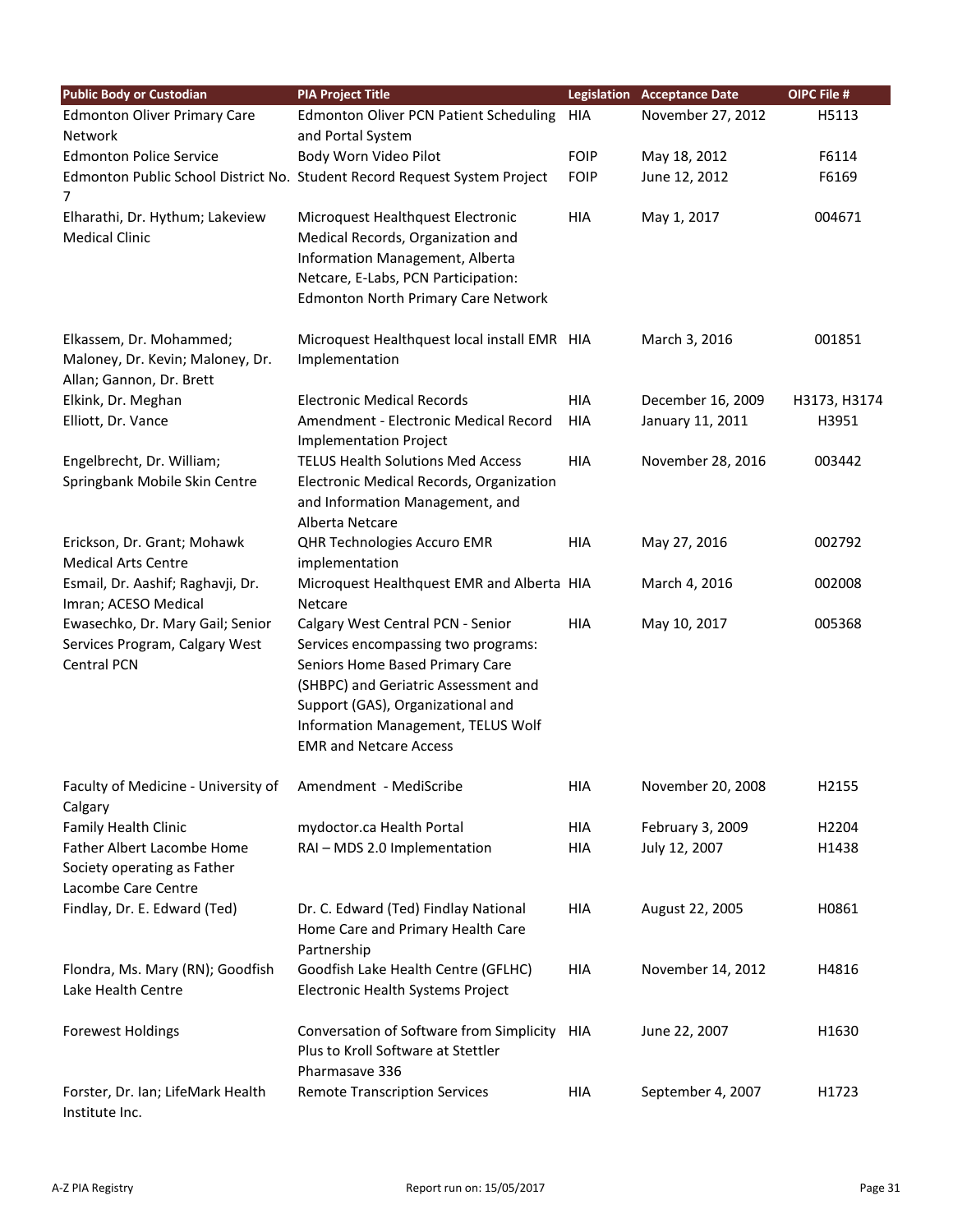| <b>Public Body or Custodian</b>                          | <b>PIA Project Title</b>                                                       |            | <b>Legislation Acceptance Date</b> | <b>OIPC File #</b> |
|----------------------------------------------------------|--------------------------------------------------------------------------------|------------|------------------------------------|--------------------|
| Fraser, Gloria (RN); Bigstone Health                     | <b>Bigstone Health Commission (BHC)</b>                                        | <b>HIA</b> | June 1, 2012                       | H4699              |
| Commission                                               | Immunization Electronic System                                                 |            |                                    |                    |
| Fyfe's Friendly Value Drug; Grant,                       | <b>WAN Project</b>                                                             | <b>HIA</b> | May 23, 2007                       | H1256              |
| Ms. Lorraine                                             |                                                                                |            |                                    |                    |
| Fyfe's Friendly Value Drug Mart                          | Dispensary System Implementation                                               | <b>HIA</b> | May 18, 2006                       | H1180              |
| Gagné, Ms. Gisèle (RN); Kehewin                          | Amendment to Community Health and                                              | <b>HIA</b> | October 9, 2012                    | H4751              |
| <b>Health Services</b>                                   | Immunization Program (CHIP)                                                    |            |                                    |                    |
|                                                          | Deployment of Diabetes Case                                                    |            |                                    |                    |
|                                                          | Management                                                                     |            |                                    |                    |
| Gagné, Ms. Gisèle (RN); Kehewin                          | Kehewin Health Services Immunization                                           | <b>HIA</b> | February 16, 2012                  | H4598              |
| <b>Health Services</b>                                   | <b>Electronic System</b>                                                       |            |                                    |                    |
| Game, Dr. Kathleen                                       | High Level Medical Clinic - Remote                                             | <b>HIA</b> | December 1, 2005                   | H1032, H0574,      |
|                                                          | Access/Electronic Medical Records from                                         |            |                                    | H0416              |
|                                                          | Home Project                                                                   |            |                                    |                    |
| Gan, Dr. Kenman                                          | EyeRON Vault Messaging System,                                                 | <b>HIA</b> | April 27, 2017                     | 004344             |
|                                                          | Organization and Information                                                   |            |                                    |                    |
|                                                          | Management                                                                     |            |                                    |                    |
| Gardiner, Dr. I.; Xray Clinic at 124<br><b>Street</b>    | Integration with Alberta DI Repository                                         | <b>HIA</b> | May 6, 2013                        | H4911              |
| Gelber, Dr. Tobias                                       | Amendment to PIA - Chinook PCN Phase                                           | <b>HIA</b> | February 26, 2007                  | H1391              |
| Ghiassi-Razavi, Dr. Rezvan                               | <b>TELUS Health Solutions Wolf Electronic</b>                                  | <b>HIA</b> | September 24, 2015                 | 001472             |
|                                                          | Medical Records (EMR) encompassing:                                            |            |                                    |                    |
|                                                          | New clinic implementing EMR ASP Hosted                                         |            |                                    |                    |
|                                                          | Solution, Wireless, Netcare Access, and                                        |            |                                    |                    |
|                                                          | participation in the St. Albert & Sturgeon                                     |            |                                    |                    |
|                                                          | <b>PCN</b>                                                                     |            |                                    |                    |
| Giannoccaro, Dr. J. Peter;                               | Amendment: Sending RACPC Reports to                                            | HIA        | May 6, 2013                        | H4759              |
| TotalCardiology                                          | Netcare                                                                        |            |                                    |                    |
|                                                          | Girod, Ms. Monique (RN); Whitefish First Nations & Inuit Health (FNIH), AB     | <b>HIA</b> | November 1, 2012                   | H4600              |
| lake Health                                              | Region Home Care Reporting System                                              |            |                                    |                    |
|                                                          | (HCRS) Implementation Pilot Program                                            |            |                                    |                    |
| Goldstuck, Dr. Norman                                    | Dickinsfield Medical Clinic - Organization                                     | HIA        | December 15, 2006                  | H1453              |
|                                                          | <b>Privacy Management</b>                                                      |            |                                    |                    |
| Good Samaritan Society                                   | Comprehensive Health Information                                               | HIA        | August 29, 2007                    | H1490              |
|                                                          | Record Services and Systems                                                    |            |                                    |                    |
| Graham, Dr. Tim                                          | eCLINICIAN                                                                     | <b>HIA</b> | February 3, 2014                   | H5530              |
|                                                          | Gretton, Dr. Adrian; Bockmuehl, Dr. Southwest Medical Center National Home HIA |            | August 22, 2005                    | H0860              |
| Chris                                                    | Care Primary Health Care Partnership                                           |            |                                    |                    |
|                                                          | Project                                                                        |            |                                    |                    |
| Grobbbelaar, Dr. J; vanderLinde, Dr. Wolf Patient Portal |                                                                                | <b>HIA</b> | November 4, 2015                   | 000903             |
| E.; Folton, Dr. K; Thomson, Dr. M.L.;                    |                                                                                |            |                                    |                    |
| Fouche, Dr. N.; Newell Associate                         |                                                                                |            |                                    |                    |
| <b>Medical Clinic</b>                                    |                                                                                |            |                                    |                    |
|                                                          |                                                                                |            |                                    |                    |
| Groot, Dr. Donald Groot;<br>DermaSurgery Centre          | Microquest Electronic Health Record and HIA<br><b>Netcare Access</b>           |            | December 13, 2012                  | H5147              |
|                                                          |                                                                                |            |                                    |                    |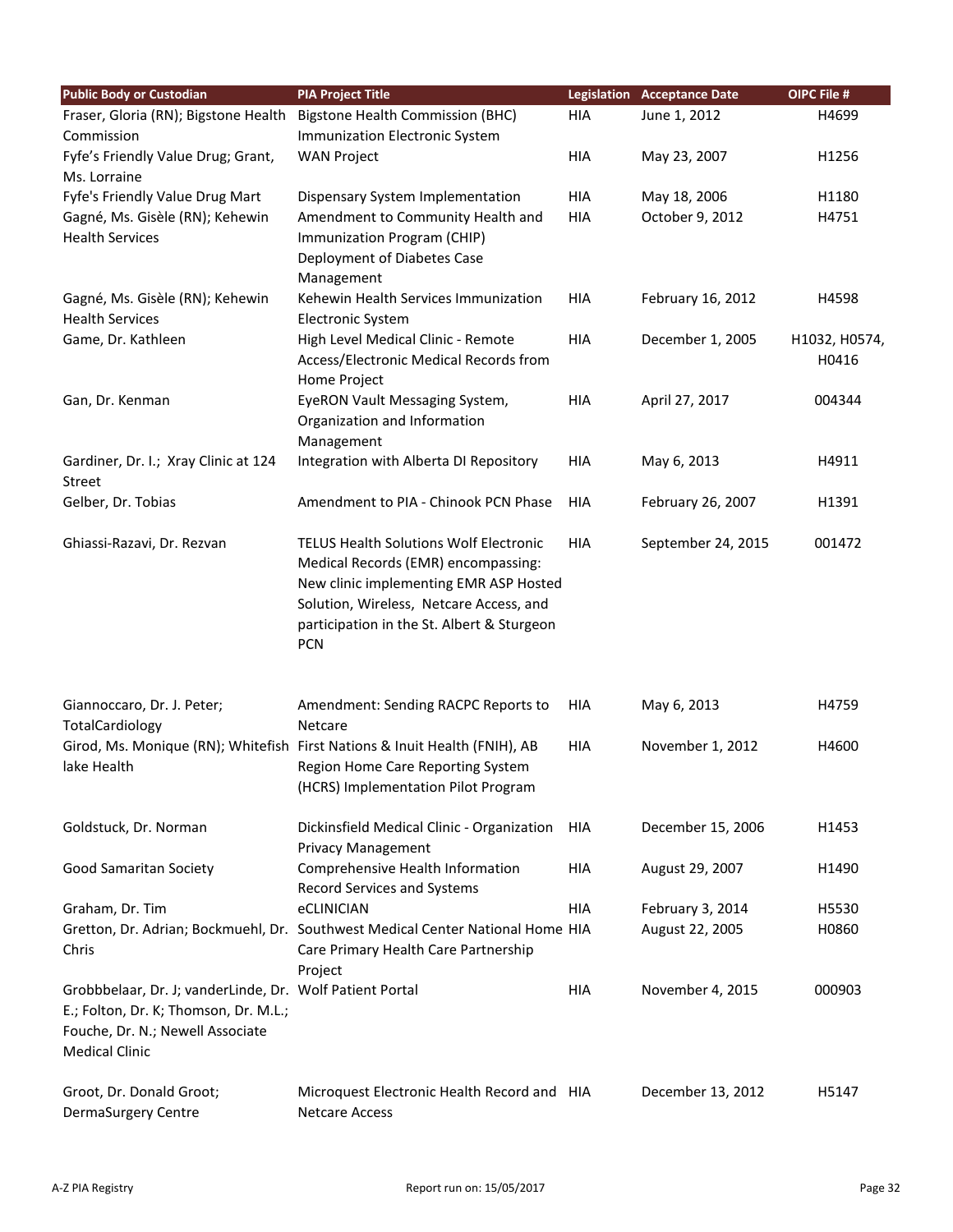| <b>Public Body or Custodian</b>                                                                                                                                    | <b>PIA Project Title</b>                                                               |             | <b>Legislation Acceptance Date</b> | <b>OIPC File #</b> |
|--------------------------------------------------------------------------------------------------------------------------------------------------------------------|----------------------------------------------------------------------------------------|-------------|------------------------------------|--------------------|
| Gustovo, Dr. Nogareda; Tilley, Dr.<br>Stephen Earl; Pimm, Hart, Dr. Meryl hosted EMR Solution<br>Eloise; Glady, Dr. Christine Ann;<br>Healthy Heart Institute Inc. | TELUS Health Solutions Med Access ASP                                                  | HIA         | March 3, 2016                      | 002194             |
| Hamed, Dr. Salh Ben; Terwillegar<br><b>Family Clinic</b>                                                                                                           | TELUS Health Solutions - Med Access,<br>and Alberta Netcare                            | <b>HIA</b>  | March 3, 2016                      | 001821             |
| Hanna Value Drug Mart; Knauft, Ms. WAN Project<br>Barbara                                                                                                          |                                                                                        | <b>HIA</b>  | May 23, 2007                       | H1262              |
| <b>Hardisty Nursing Home</b>                                                                                                                                       | Continuing Care Systems Project<br>MDS/Capital Health                                  | HIA         | January 9, 2009                    | H1515              |
| Harris, Dr. Megan, Chiropractic<br><b>Wellness Studio</b>                                                                                                          | Atlas EMR Solution and updated policies<br>and procedures                              | HIA         | March 26, 2016                     | 001232             |
| <b>Headwaters Health Authority</b>                                                                                                                                 | <b>Telehealth Clinical</b>                                                             | <b>HIA</b>  | April 1, 2003                      | H0141              |
| Health                                                                                                                                                             | Take-Home Naloxone (THN) Kit                                                           | <b>HIA</b>  | May 4, 2016                        | 002320             |
| Health                                                                                                                                                             | Office of the Alberta Health Advocates<br><b>Privacy Impact Assessment</b>             | HIA         | April 27, 2016                     | 001890             |
| Health                                                                                                                                                             | Personal Health Portal 2015 (PHP)                                                      | HIA         | October 15, 2015                   | 001344             |
| Health                                                                                                                                                             | Alberta Seniors Property Tax Deferral<br>(SPTD) Program                                | <b>FOIP</b> | December 17, 2013                  | F7667              |
| Health                                                                                                                                                             | Drug Profile System                                                                    | HIA         | August 19, 1999                    | F1584              |
| Health Quality Council of Alberta                                                                                                                                  | Amendment to HQCA: Primary Care<br>Measurement Initiative                              | <b>HIA</b>  | November 3, 2015                   | 001092             |
| Health Quality Council of Alberta                                                                                                                                  | Quality Reporting Initiative, Collection<br>and Data Matching                          | HIA         | July 18, 2011                      | H4277              |
| Health Quality Council of Alberta                                                                                                                                  | Addendum "Patient Experience Surveys"                                                  | HIA         | March 30, 2011                     | H2661              |
| Health Quality Council of Alberta                                                                                                                                  | Amendment - Quality Reporting Initiative HIA<br>- Collection and Data Matching         |             | March 11, 2011                     | H4038              |
| Health Quality Council of Alberta                                                                                                                                  | <b>HQCA's Primary Care Measurement</b><br>Initiative                                   | HIA         | December 3, 2010                   | H3788              |
| Health Quality Council of Alberta                                                                                                                                  | <b>Patient Experience Surveys</b>                                                      | HIA         | March 1, 2010                      | H3352              |
| Health Quality Council of Alberta                                                                                                                                  | Quality Reporting Initiative - Collection<br>and Data Matching                         | HIA         | November 26, 2009                  | H2126              |
| Health Quality Council of Alberta                                                                                                                                  | Quality Reporting Initiative - Collection<br>and Data Matching                         | HIA         | September 29, 2008                 | H2239              |
| Health Quality Council of Alberta                                                                                                                                  | Patient Experience Surveys - Amendment HIA<br>- Resident and Family Experience Surveys |             | August 2, 2007                     | H1651              |
| Health Quality Council of Alberta                                                                                                                                  | Quality Reporting Initiative - Collection<br>and Data Matching                         | HIA         | May 22, 2007                       | H1613              |
| Health Quality Council of Alberta                                                                                                                                  | <b>Patient Experience Surveys</b>                                                      | HIA         | May 15, 2007                       | H1546              |
| Health Region 3                                                                                                                                                    | Mentoring Program - Web Based<br>Management Tool                                       | HIA         | August 29, 2003                    | H0269              |
| <b>Health Region 3</b>                                                                                                                                             | <b>Regional Emergency Department</b><br>Information System (REDIS)                     | HIA         | August 29, 2003                    | H0203              |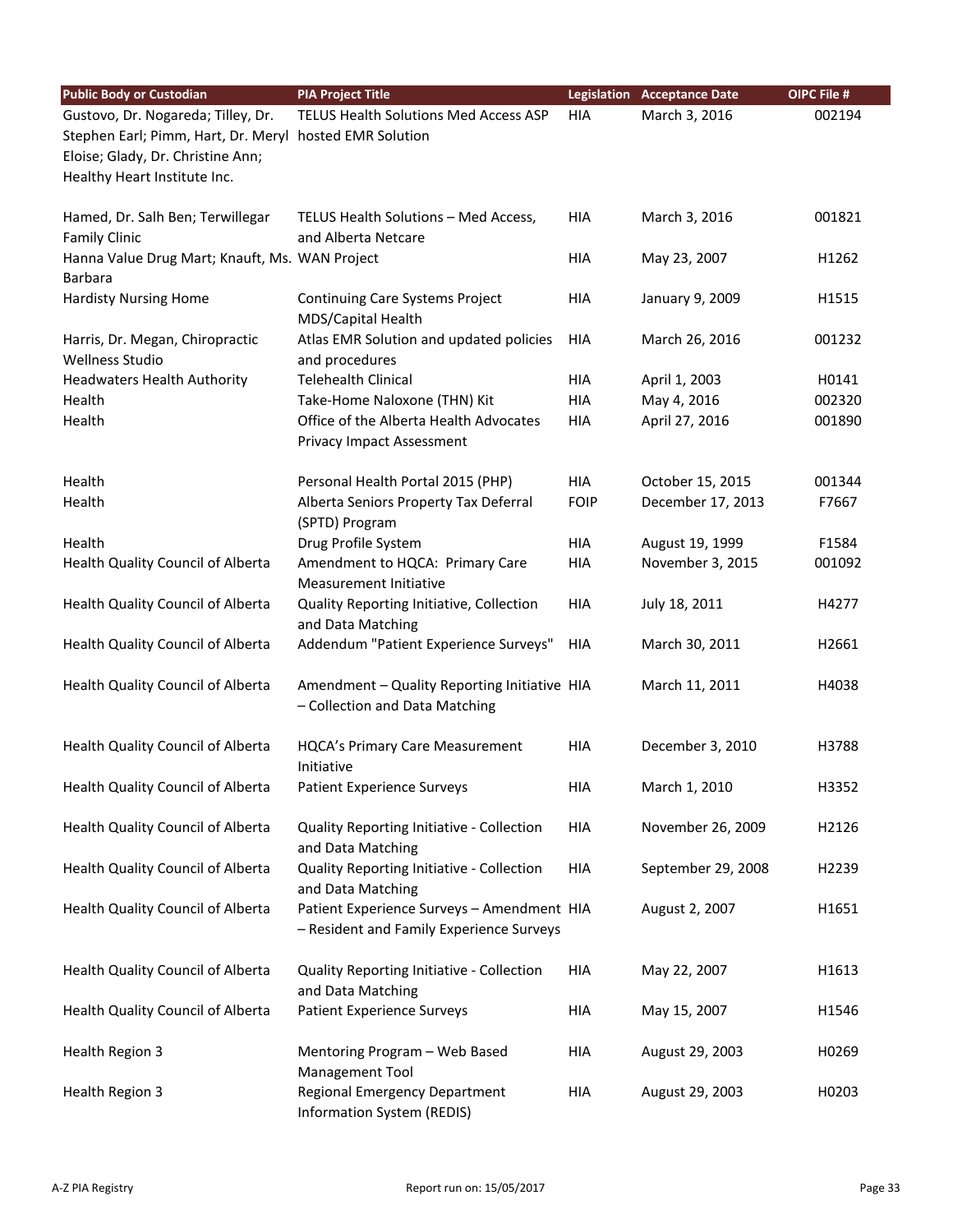| <b>Public Body or Custodian</b>                    | <b>PIA Project Title</b>                      |             | <b>Legislation Acceptance Date</b> | OIPC File # |
|----------------------------------------------------|-----------------------------------------------|-------------|------------------------------------|-------------|
| <b>Health Region 3</b>                             | Child and Adolescent Mental Health and        | HIA         | August 25, 2003                    | H0250       |
|                                                    | Psychiatry Program Regional Intake            |             |                                    |             |
|                                                    | System                                        |             |                                    |             |
| Helwig, Dr. Jason; Chiropractors at                | Atlas Chiropractic System Electronic          | <b>HIA</b>  | March 11, 2016                     | 001879      |
| <b>Commerce Place</b>                              | Medical Record (EMR)                          |             |                                    |             |
| Hendriks, Dr. Johannes                             | TELUS Health Solutions Mobile App and         | HIA         | November 22, 2016                  | 003626      |
|                                                    | <b>Wolf Patient Portal</b>                    |             |                                    |             |
| Hesterman, Dr. Kevin; Red Deer Eye Alberta Netcare |                                               | HIA         | April 27, 2017                     | 004975      |
| Care Centre                                        |                                               |             |                                    |             |
| Hilbert, Dr. Christin; Tsuu T'ina                  | <b>TELUS Health Solutions Electronic</b>      | HIA         | February 9, 2015                   | H6398       |
| Nation                                             | Medical Records encompassing PCN              |             |                                    |             |
|                                                    | /participation: Calgary West                  |             |                                    |             |
| Hill, Dr. Monica                                   | dr2dr Secure Messaging System PIA             | HIA         | May 8, 2017                        | 005364      |
|                                                    | Amendment                                     |             |                                    |             |
| Hobart, Dr. Michael, Alberta                       | Amendments to H1077 Privacy Impact            | HIA         | March 8, 2016                      | 001754      |
| Urology Institute                                  | Assessments                                   |             |                                    |             |
| Holmes, Beth (RN); Alexander                       | Electronic Community Health Information HIA   |             | September 13, 2012                 | H4877       |
| <b>Health Services</b>                             | System                                        |             |                                    |             |
| Holub, Dr. Robert; Insight Medical                 | Insight Medical Imaging Information           | <b>HIA</b>  | December 12, 2005                  | H0810       |
| Imaging                                            | System (IMIIS)                                |             |                                    |             |
| Horsman, Dr. Cathrine                              | TELUS Med Access - Electronic Medical         | HIA         | March 10, 2016                     | 002361      |
|                                                    | Records                                       |             |                                    |             |
| Hueppelsheuser, Dr. Candice                        | <b>EMR Implementation</b>                     | HIA         | December 20, 2013                  | H5821       |
| Human Resources and                                | Income Verification Information Exchange FOIP |             | November 23, 2004                  | F3120       |
| Employment/ Canada Customs and                     | Program                                       |             |                                    |             |
| Revenue Agency                                     |                                               |             |                                    |             |
| <b>Human Services</b>                              | Identification Verification for Child Car     | <b>FOIP</b> | March 1, 2012                      | F6023       |
|                                                    | <b>Staff Certifications</b>                   |             |                                    |             |
| <b>Human Services</b>                              | Identification Verification for Child Care    | <b>FOIP</b> | March 1, 2012                      | F6023       |
|                                                    | <b>Staff Certification</b>                    |             |                                    |             |
| Huynh, Dr. Hien; Carroll, Dr.                      | Pediatric Inflammatory Bowel Disease          | HIA         | December 5, 2013                   | H5670       |
| Matthew; Wine, Dr. Etyan; Yap, Dr.                 | (IBD) Patient Registry                        |             |                                    |             |
| Jason; Persad, Dr. Rabin; Gilmour,                 |                                               |             |                                    |             |
| Dr. Susan                                          |                                               |             |                                    |             |
| <b>Hys Gastrodocs</b>                              | <b>Outsourced Transcription Services;</b>     | HIA         | September 24, 2013                 | H5438       |
|                                                    | <b>Sherritt Services</b>                      |             |                                    |             |
| lampen, Dr. Corrina; Sreenivasan,                  | <b>TELUS MedAccess Electronic Medical</b>     | HIA         | March 7, 2016                      | 002319      |
| Dr. Bobby; Thomson, Dr. Julie;                     | Record and Alberta Netcare                    |             |                                    |             |
| Wong, Dr. Jason; Frank, Dr. Ryan;                  |                                               |             |                                    |             |
| Punja, Dr. Karim; Sante Medical                    |                                               |             |                                    |             |
|                                                    |                                               |             |                                    |             |
| InsureMy Ltd.                                      | Time Based Insurance & New Drivers            | <b>PIPA</b> | November 10, 2015                  | 001322      |
|                                                    | Intelligence                                  |             |                                    |             |
| <b>Intact Financial Corporation</b>                | My Driving Discount and "Automerit"           | <b>PIPA</b> | November 25, 2015                  | 000843      |
|                                                    |                                               |             |                                    |             |
| Intercare Corporate Group Inc.                     | Minimum Data Set Assessment (MDS)             | HIA         | December 13, 2007                  | H1402       |
|                                                    | using Wescom - PointClickCare                 |             |                                    |             |
|                                                    | Implementation                                |             |                                    |             |
| Internal Medicine Consultants                      | Internal Medicine Consultants' Electronic HIA |             | November 14, 2006                  | H1429       |
|                                                    | Medical Record Implementation Project         |             |                                    |             |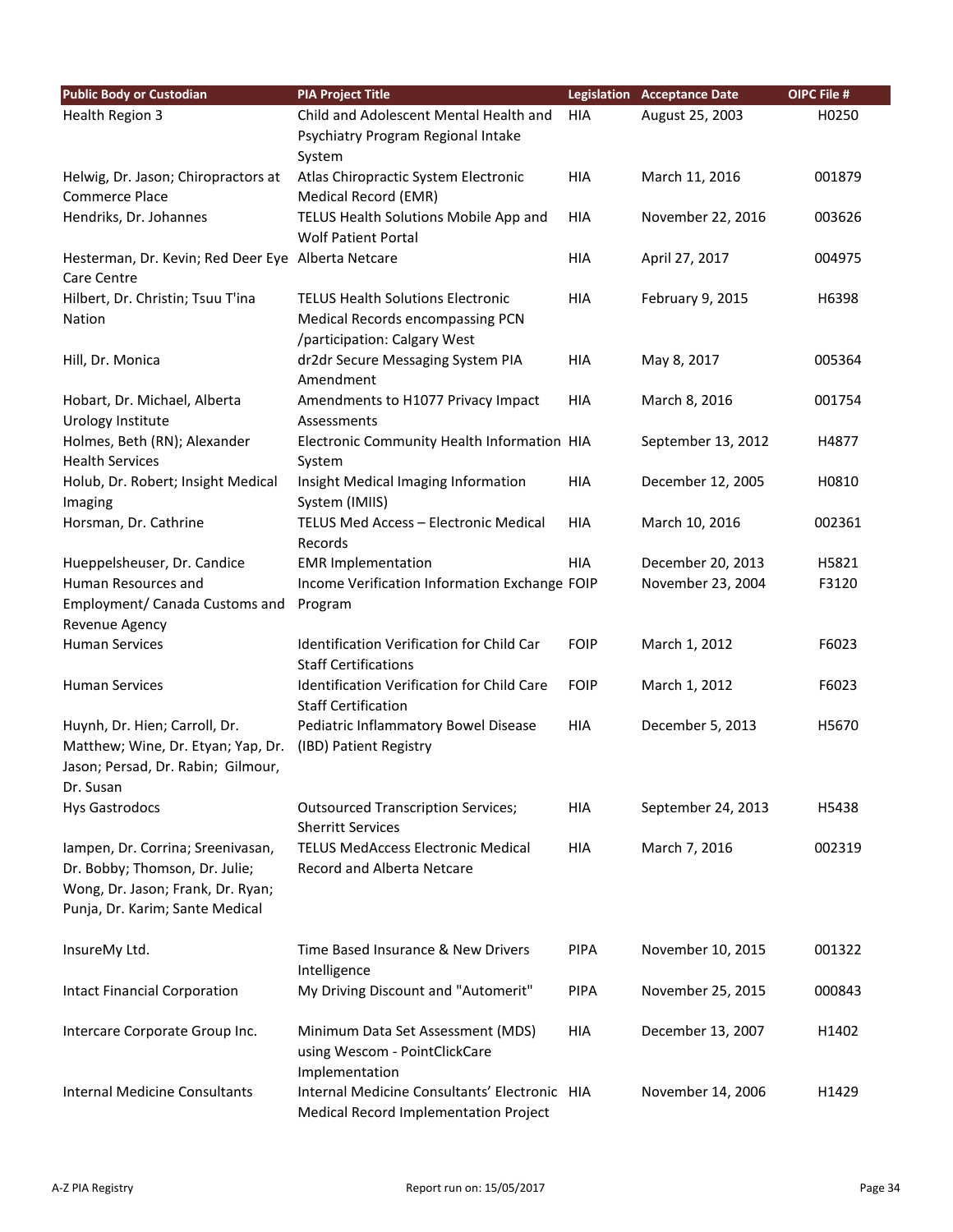| <b>Public Body or Custodian</b>        | <b>PIA Project Title</b>                                                         |            | <b>Legislation Acceptance Date</b> | OIPC File # |
|----------------------------------------|----------------------------------------------------------------------------------|------------|------------------------------------|-------------|
| Ito, Art                               | Hudson's Bay Company Kroll Windows XP HIA                                        |            | August 3, 2005                     | H0879       |
|                                        | <b>Migration Project</b>                                                         |            |                                    |             |
| Jackson, Dr. Andrew Jackson;           | <b>TELUS Health Solutions Wolf Electronic</b>                                    | <b>HIA</b> | September 19, 2016                 | 002654      |
| Silverfern Medical Clinic              | Medical Records, and TELUS Virtual                                               |            |                                    |             |
|                                        | <b>Waiting Room</b>                                                              |            |                                    |             |
| Jackson, Dr. Andrew; Adewale, Dr.      | Telus Health Solutions Wolf EMR, Patient HIA                                     |            | January 4, 2016                    | 000901      |
|                                        | Adesegun Adetokunbo; Brunner, Dr. Portal and satellite office, the Sliverfern    |            |                                    |             |
| Karen Viviers; Silverfern Medical      | Aesthetics and Vein Clinic                                                       |            |                                    |             |
| Clinic                                 |                                                                                  |            |                                    |             |
| Jackson, Dr. Andrew; Silverfern        | <b>Outsourced Transcription</b>                                                  | HIA        | September 14, 2016                 | 002655      |
| <b>Medical and Aesthetics Clinics</b>  |                                                                                  |            |                                    |             |
| Jackson, Dr. Andrew; Silverfern        | <b>Outsourced Billing Services</b>                                               | HIA        | September 29, 2008                 | H2251       |
| <b>Medical Clinic</b>                  |                                                                                  |            |                                    |             |
| Jensen, Dr. Chris; Langdon             | ChiroSUITE                                                                       | HIA        | July 24, 2015                      | 000477      |
| Chiropractic                           |                                                                                  |            |                                    |             |
| Jones, Mallory (RN); Kiska Waptin      | CARE (Community Assessment, Response HIA                                         |            | October 24, 2016                   | 003199      |
| Health Centre (KWHC)                   | and Empowerment)                                                                 |            |                                    |             |
| Katz, Dr. StevenAaron, Dr. Stephen;    | <b>Edmonton Rheumatology Website</b>                                             | <b>HIA</b> | October 29, 2015                   | 000718      |
| Davis, Dr. Paul; Homik, Dr. Joanne;    |                                                                                  |            |                                    |             |
| Keeling, Dr. Stephanie;                |                                                                                  |            |                                    |             |
| Maksymowych, Dr. Walter; Oswald,       |                                                                                  |            |                                    |             |
| Dr. Anna; Clifford, Dr. Allison;       |                                                                                  |            |                                    |             |
| Akbar, Dr. Shafiq; Jones, Dr. Niall;   |                                                                                  |            |                                    |             |
| Shol; University of Alberta - Division |                                                                                  |            |                                    |             |
| of Rheumatology                        |                                                                                  |            |                                    |             |
|                                        |                                                                                  |            |                                    |             |
|                                        | Keeling, Dr. Christopher; Symmetry Organizational Privacy Management             | <b>HIA</b> | April 27, 2016                     | 002732      |
| Dermatology Surgery and Esthetics      |                                                                                  |            |                                    |             |
|                                        |                                                                                  |            |                                    |             |
| Kenyon, Dr. Jolene                     | <b>Outsourced Transcription Services by</b>                                      | <b>HIA</b> | February 11, 2013                  | H5243       |
|                                        | <b>Sheritt Services</b>                                                          |            |                                    |             |
|                                        | Kherani, Dr. Amin; Southern Alberta Calgary Retina Consultants - EMR Systems HIA |            | June 17, 2010                      | H3542       |
| Eye Centre                             | and Off-Site Servicer Back-Up                                                    |            |                                    |             |
|                                        |                                                                                  |            |                                    |             |
| Khullar, Dr. S.K.; Devon Medical       | Devon Medical Center Electronic Billing                                          | HIA        | November 16, 2005                  | H0988       |
| Clinic                                 | Record Implementation Project                                                    |            |                                    |             |
|                                        |                                                                                  |            |                                    |             |
| Kibria, Dr. S.; Jasper Place Wellness  | Microquest Healthquest Electronic                                                | <b>HIA</b> | September 15, 2015                 | 001600      |
| <b>Centre Medical Service</b>          | Medical Records, and Alberta Netcare                                             |            |                                    |             |
|                                        |                                                                                  |            |                                    |             |
|                                        | Kindopp-Bugo, Ms. Kathy (RN), Bow Alberta Netcare and Electronic Charting        | HIA        | May 3, 2016                        | 002542      |
| <b>Balance</b>                         |                                                                                  |            |                                    |             |
| Kingsbury, Ms. Daylene (RN);           | Community Assessment, Response and                                               | HIA        | October 24, 2016                   | 002867      |
| Sunchild Health Centre (SHC)           | Empowerment (CARE)                                                               |            |                                    |             |
| Kingsbury, Ms. Daylene, (RN);          | Alberta Netcare                                                                  | HIA        | September 15, 2016                 | 003034      |
| Sunchild Health Centre                 |                                                                                  |            |                                    |             |
| Kmet, Mr. Jason                        | Pharmacy Immunization Program                                                    | HIA        | April 10, 2017                     | 004988      |
| Kokaram, Ms. Denise; Alex Dental       | <b>Brightsquid Secure EMR</b>                                                    | <b>HIA</b> | November 23, 2016                  | 001315      |
| <b>Health Bus</b>                      | SystemBrightsquid Secure EMR System                                              |            |                                    |             |
|                                        |                                                                                  |            |                                    |             |
| Lac La Biche Value Drug Mart           | Dispensary System Implementation                                                 | HIA        | April 17, 2008                     | H2028       |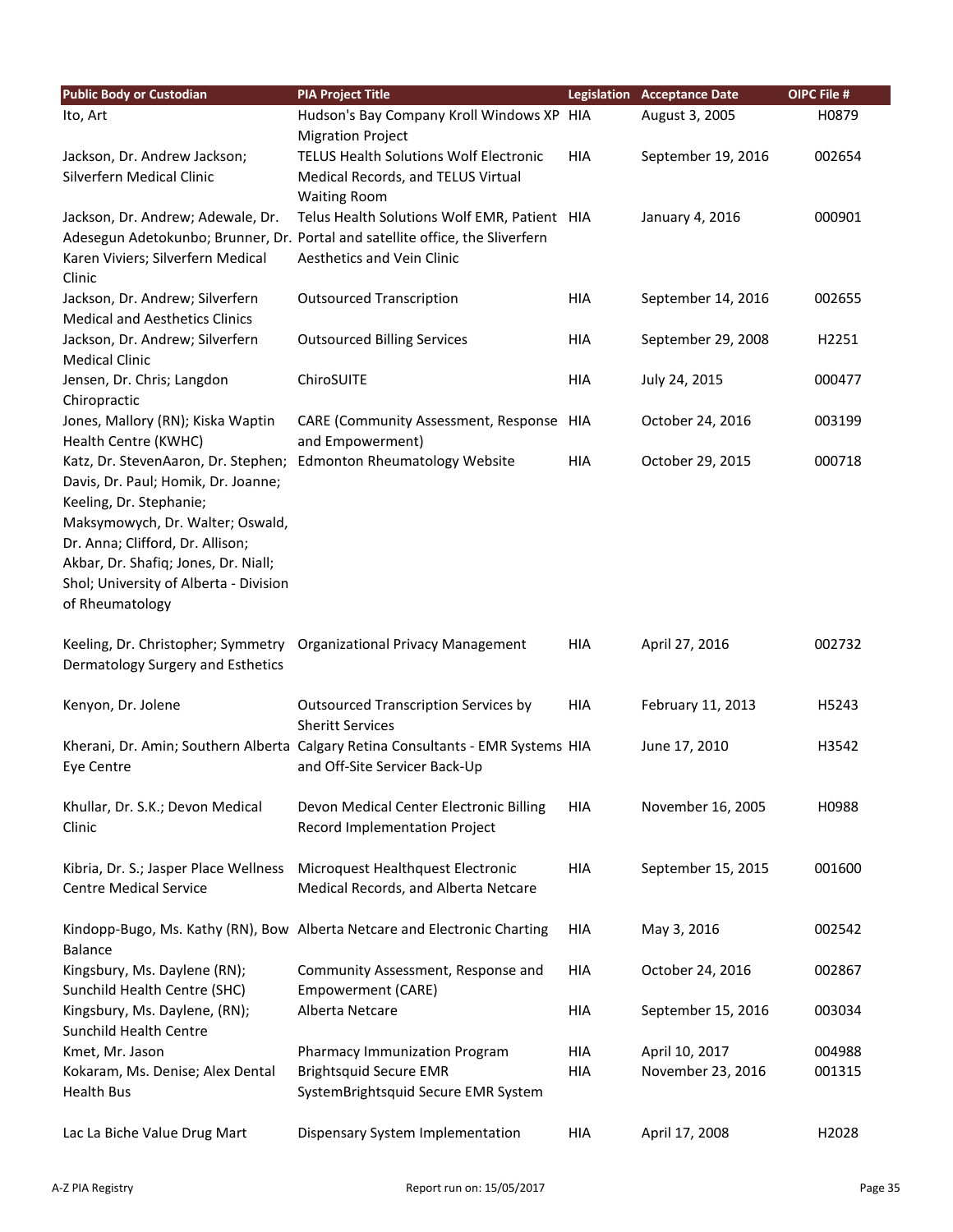| <b>Public Body or Custodian</b>                                     | <b>PIA Project Title</b>                                                        | <b>Legislation</b> | <b>Acceptance Date</b> | OIPC File # |
|---------------------------------------------------------------------|---------------------------------------------------------------------------------|--------------------|------------------------|-------------|
| Lai, Dr. Raymond; DynaLife Dx                                       | DynaLIFE Dx Disaster Recovery Site                                              | <b>HIA</b>         | February 3, 2015       | H5983       |
| Lai, Dr. Raymond; DynaLIFE Dx                                       | TeleMED ECG Diagnostic Management                                               | <b>HIA</b>         | December 18, 2015      | 001893      |
| <b>Diagnostic Laboratory Services</b>                               | System                                                                          |                    |                        |             |
| Lai, Dr. Raymond; DynaLIFE Dx                                       | <b>Electronic Billing Submission</b>                                            | <b>HIA</b>         | February 17, 2015      | H6438       |
| <b>Diagnostic Laboratory Services</b>                               |                                                                                 |                    |                        |             |
| Lai, Dr. Raymond; DynaLIFE Dx                                       | Appointment Booking Wait Time                                                   | <b>HIA</b>         | September 23, 2014     | H5463       |
| <b>Diagnostic Laboratory Services</b>                               | Management (Booking System)                                                     |                    |                        |             |
| Lai, Dr. Raymond; DynaLIFE Dx                                       | Kiestra Microbiology Total Lab                                                  | HIA                | November 14, 2013      | H5698       |
| <b>Diagnostic Laboratory Services</b>                               | Automation                                                                      |                    |                        |             |
| Lampshire, Dr. Derek                                                | <b>EMR Implementation</b>                                                       | <b>HIA</b>         | December 20, 2013      | H5798       |
| Lapointe, Dr. Larry; Beltline Medical TELUS Health Solutions (Wolf) |                                                                                 | HIA                | June 8, 2015           | 000397      |
| Clinic and Wellness Group                                           | encompassing Organizational Practices                                           |                    |                        |             |
|                                                                     | and Reporting on Information                                                    |                    |                        |             |
|                                                                     | Management Systems and/or External                                              |                    |                        |             |
|                                                                     | services                                                                        |                    |                        |             |
| Lazaruk, Ms. Shirley (RN); Loon                                     | First Nations & Inuit Health (FNIH), AB                                         | HIA                | June 18, 2012          | H4603       |
| River Home Care Program                                             | Region Home Care Reporting System                                               |                    |                        |             |
|                                                                     | (HCRS) Implementation Program                                                   |                    |                        |             |
| Lazaruk, Ms. Shirley (RN); Peerless                                 | First Nations & Inuit Health (FNIH), AB                                         | <b>HIA</b>         | June 18, 2012          | H4602       |
| Lake Community Health Services                                      | Region Home Care Reporting System                                               |                    |                        |             |
|                                                                     | (HCRS) Implementation Pilot Program                                             |                    |                        |             |
|                                                                     |                                                                                 |                    |                        |             |
| Leduc Beaumont Devon Primary                                        | Leduc Beaumont Devon Primary Care                                               | HIA                | April 19, 2011         | H3944       |
| Care Network                                                        | Network - Referral Coordination                                                 |                    |                        |             |
|                                                                     |                                                                                 |                    |                        |             |
| Leduc Beaumont Family Physician                                     | Connected Wellness Platform Application HIA                                     |                    | December 10, 2013      | H5603       |
| Group PCN                                                           |                                                                                 |                    |                        |             |
| Lesc, Dr. Eugene; van Zyl, Dr. Jo-                                  | TELUS Physician's Solution Wolf EMR                                             | <b>HIA</b>         | March 3, 2016          | 002190      |
| Lyndi; Aurora Medical Clinic                                        |                                                                                 |                    |                        |             |
| Linden Nursing Home                                                 | "Linden Nursing Home Electronic Health                                          | <b>HIA</b>         | December 2, 2008       | H1384       |
|                                                                     | Record and MDS 2.0 Implementation"                                              |                    |                        |             |
|                                                                     |                                                                                 |                    |                        |             |
|                                                                     | Ikassem, Dr. Samer; Palliser General Jonoke Electronic Medical Records, and     | HIA                | April 27, 2017         | 004343      |
| Surgery                                                             | Alberta Netcare, Organization and                                               |                    |                        |             |
|                                                                     | <b>Information Management</b>                                                   |                    |                        |             |
| Loblaw Companies Limited                                            | Pharmacy Store Infrastructure Renewal                                           | HIA                | November 1, 2011       | H3744       |
|                                                                     |                                                                                 |                    |                        |             |
| Loblaw Companies Limited,                                           | Data Transfer Across Canada to Loblaw's                                         | HIA                | October 11, 2012       | H5000       |
| Westfair Drugs (Manitoba) Ltd.                                      | Data Centre in Ontario                                                          |                    |                        |             |
| Love, Dr. Richa; Harvest Medicine                                   | InputHealth EMR and Alberta Netcare                                             | HIA                | April 28, 2017         | 005242      |
|                                                                     | Lychuk, Ms. Pearl (RN); Morning Sky Morning Sky Health and Wellness Society HIA |                    | April 4, 2012          | H4627       |
| <b>Health and Wellness</b>                                          | Immunization Electronic System                                                  |                    |                        |             |
|                                                                     |                                                                                 |                    |                        |             |
| Lyddell, Dr. Christopher; Prairie                                   | <b>Electronic Medical Record</b>                                                | HIA                | February 12, 2013      | H5192       |
| <b>Medical Clinic</b>                                               |                                                                                 |                    |                        |             |
| Mahallati, Dr. Houman; EFW                                          | Astraia System used by Maternal Fetal                                           | HIA                | May 8, 2017            | 004105      |
| Radiology                                                           | Medicine Clinics - Update                                                       |                    |                        |             |
| Marina Mall Value Drug Mart;                                        | Ronald Mattice's WAN Project Privacy                                            | HIA                | May 23, 2007           | H1258       |
| Mattice, Mr. Ronald                                                 | Impact Assessment                                                               |                    |                        |             |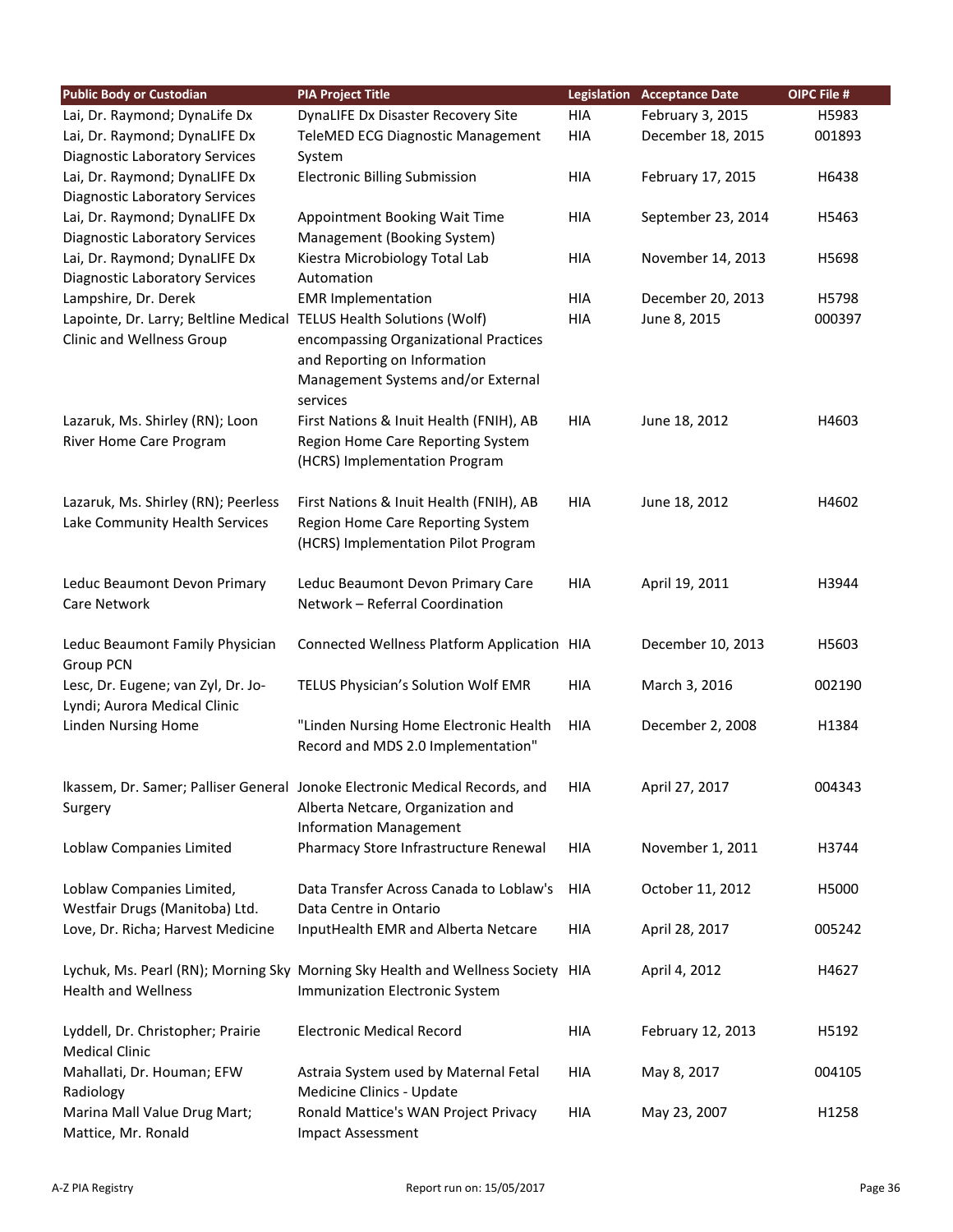| <b>Public Body or Custodian</b>                                       | <b>PIA Project Title</b>                      |             | <b>Legislation Acceptance Date</b> | OIPC File # |
|-----------------------------------------------------------------------|-----------------------------------------------|-------------|------------------------------------|-------------|
| Matovich, Dr. Kale; Natural Way                                       | Chiro Touch Electronic Patient Record         | <b>HIA</b>  | June 9, 2016                       | 002632      |
| Chiropractic                                                          | System                                        |             |                                    |             |
| McDonald, Dr. Al; St. Albert and                                      | <b>Cyber Counselling</b>                      | HIA         | January 22, 2010                   | H3211       |
| <b>Sturgeon Primary Care Network</b>                                  |                                               |             |                                    |             |
| McGillis, Ms. Susan                                                   | Electronic Home Care Reporting System         | HIA         | January 10, 2014                   | H5832       |
|                                                                       |                                               |             |                                    |             |
| Mercereau, Dr. Donald A.                                              | Access to Provincial and Regional HER         | HIA         | November 21, 2005                  | H0999       |
|                                                                       | Systems                                       |             |                                    |             |
| Millard, Dr. Debbie; Borkent, Dr.<br>Amy; Pekez, Dr. Jelena; May, Dr. | mydoctor.ca Health Portal - Health<br>Metrics | HIA         | April 20, 2009                     | H2563       |
| Janice; Olson, Dr. C.; Evans, Dr. D.;                                 |                                               |             |                                    |             |
| Krinke, Dr. Valerie; Anarut, Dr. Jody;                                |                                               |             |                                    |             |
| Mar, Dr. Serena                                                       |                                               |             |                                    |             |
|                                                                       |                                               |             |                                    |             |
| Miller, Dr. Kyla; Central Health                                      | ChiroSuite                                    | <b>HIA</b>  | March 21, 2016                     | 001239      |
| Chiropractic & Wellness Clinic                                        |                                               |             |                                    |             |
| Milner, Ruth (RN); Blood Tribe                                        | First Nations and Inuit Health Branch         | <b>HIA</b>  | September 28, 2012                 | H4638       |
| Department of Health                                                  | (FNIHB), AB Region, Home Care Reporting       |             |                                    |             |
|                                                                       | System (HCRS) Implementation Pilot            |             |                                    |             |
| Moose & Squirrel Medical Clinic                                       | Organization Management and Telin             | <b>HIA</b>  | October 16, 2013                   | H5644       |
|                                                                       | <b>Electronic Medical Records</b>             |             |                                    |             |
| Mount Royal University                                                | Mount Royal University - Mount Royal          | <b>FOIP</b> | January 13, 2012                   | F5930       |
|                                                                       | University Monster Hockey Pool                |             |                                    |             |
|                                                                       | <b>Fundraising Tool Project</b>               |             |                                    |             |
| Nakatsui, Dr. Thomas; Smith, Dr.                                      | Wireless Internet Installation and Change HIA |             | March 4, 2016                      | 001796      |
| Linda; Lakak, Dr. Adil; Zhu, Dr. Jay;                                 | in Clinic ownership                           |             |                                    |             |
| Groot DermaSurgery Centre                                             |                                               |             |                                    |             |
|                                                                       | <b>TELUS Health Solutions Wolf Electronic</b> |             |                                    |             |
| Natha, Dr. Raj; Carewell Medical<br>Clinic                            | Medical Records (EMR)                         | <b>HIA</b>  | August 24, 2016                    | 003488      |
|                                                                       | encompassing: new clinic implementing         |             |                                    |             |
|                                                                       | EMR ASP Hosted Solution, Wireless, and        |             |                                    |             |
|                                                                       | <b>Netcare Access</b>                         |             |                                    |             |
|                                                                       |                                               |             |                                    |             |
| Newport Harbour Care Centre                                           | MDS/Interai Project                           | HIA         | July 9, 2010                       | H3407       |
| Nielsen, Dawnna-Lee (RN); Kiska                                       | Kiska Waptin Health Centre (KWHC)             | <b>HIA</b>  | October 30, 2012                   | H4873       |
| Waptin Health Centre                                                  | Electronic Community Health Information       |             |                                    |             |
|                                                                       | <b>System Project</b>                         |             |                                    |             |
| Norheim, Dr. Jennifer                                                 | <b>Teen Health Clinic</b>                     | <b>HIA</b>  | April 3, 2013                      | H5348       |
| Northern Alberta Eye Institute                                        | Organization Management and                   | <b>HIA</b>  | December 19, 2003                  | H5724       |
|                                                                       | <b>Organization Information Management</b>    |             |                                    |             |
| Northern Lights Health Region                                         | <b>Remote Transcription Service</b>           | HIA         | September 17, 2007                 | H1508       |
| Northern Lights Health Region                                         | Northwest Primary Care Network                | <b>HIA</b>  | December 18, 2006                  | H1482       |
| Northern Lights Health Region                                         | <b>Holter Monitoring</b>                      | HIA         | July 7, 2004                       | H0481       |
| Odunze, Dr. Chika; Douglaswoods                                       | Telus Health PS EMR encompassing              | HIA         | April 8, 2015                      | 000285      |
| <b>Medical Clinic</b>                                                 | Alberta Netcare and PCN participation:        |             |                                    |             |
|                                                                       | South Calgary                                 |             |                                    |             |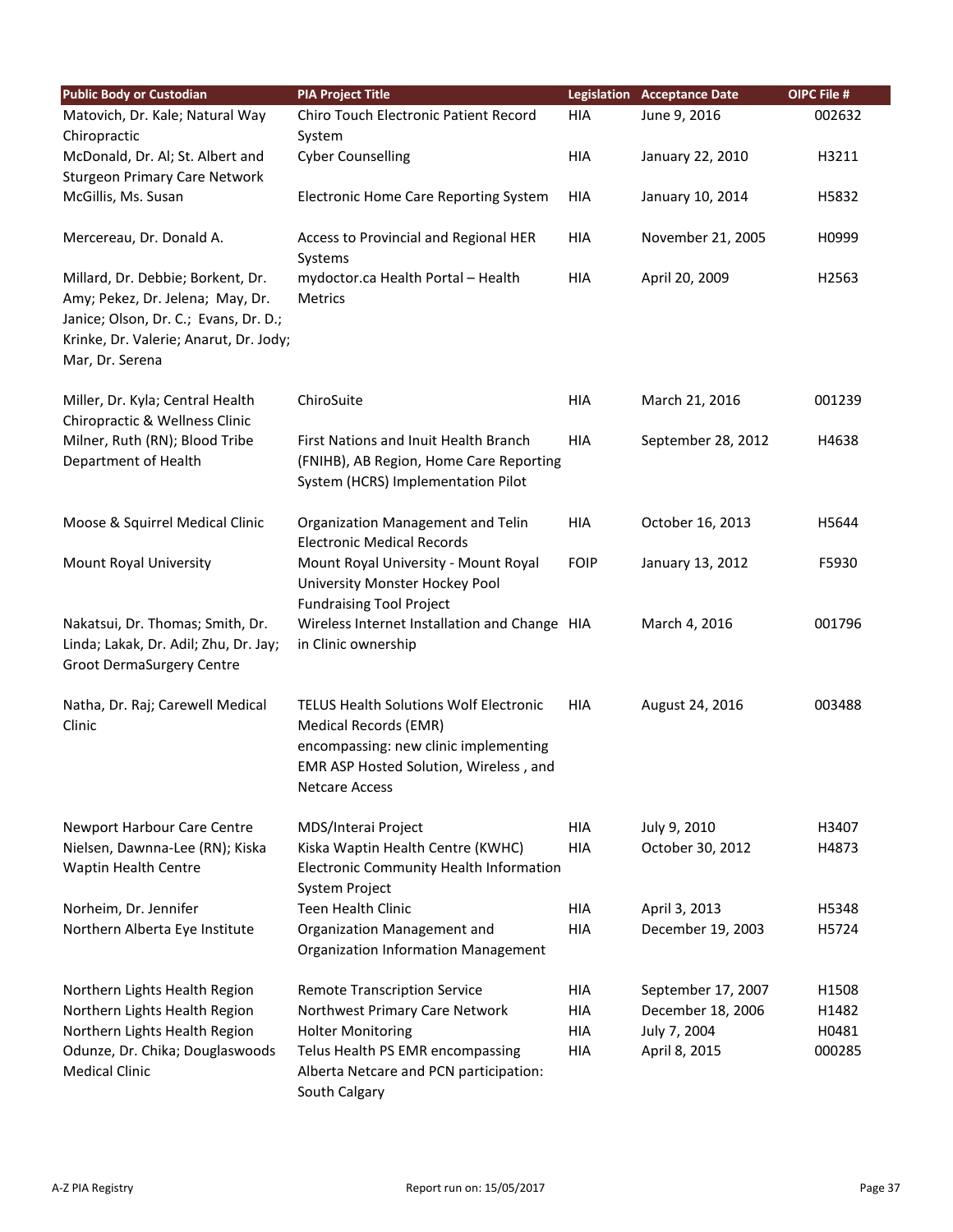| <b>Public Body or Custodian</b>                        | <b>PIA Project Title</b>                                                          |             | <b>Legislation Acceptance Date</b> | OIPC File # |
|--------------------------------------------------------|-----------------------------------------------------------------------------------|-------------|------------------------------------|-------------|
| Office of the Corporate Chief                          | Government of Alberta Information and                                             | <b>FOIP</b> | June 16, 2004                      | F2839       |
| <b>Information Officer</b>                             | <b>Communications Technology (ICT)</b>                                            |             |                                    |             |
|                                                        | Operations                                                                        |             |                                    |             |
| Office of the Ethics Commissioner                      | Lobbyists Registry                                                                | <b>FOIP</b> | September 14, 2009                 | F5098       |
| Office of the Ethics Commissioner                      | Lobbyists Registration System                                                     | <b>FOIP</b> | June 6, 2008                       | F4512       |
| Olds Value Drug Mart; Gustafson,                       | <b>WAN Project</b>                                                                | <b>HIA</b>  | May 23, 2007                       | H1261       |
| Mr. Joseph                                             |                                                                                   |             |                                    |             |
| Palliser Health Authority                              | Addendum for H0002 New Information<br><b>Systems Project</b>                      | HIA         | May 4, 2005                        | H0741       |
| Palliser Health Authority                              | Adverse Event Management Systems<br>(AEMS)                                        | <b>HIA</b>  | January 6, 2005                    | H0579       |
| Palliser Health Authority                              | Palliser Health Region's Continuum<br>Solutions Discharge Planning System         | <b>HIA</b>  | August 6, 2004                     | H0374       |
| Palliser Health Authority                              | New Information Systems Project                                                   | <b>HIA</b>  | September 16, 2002                 | H0003       |
|                                                        | (Medisolution)                                                                    |             |                                    |             |
| Palliser Health Region                                 | Pro-Risk Monitor Incident Reporting<br>System                                     | <b>HIA</b>  | May 18, 2007                       | H1632       |
| Palliser Health Region                                 | PCI Medical Transcription                                                         | <b>HIA</b>  | January 3, 2007                    | H1207       |
| Palliser Health Region                                 | Palliser Urban Primary Care Network                                               | HIA         | November 17, 2006                  | H1346       |
| Palliser Health Region                                 | Sensory Profile System (SPS)                                                      | HIA         | April 26, 2006                     | H0704       |
| Palliser Health Region                                 | Quadrant HR (QHR)                                                                 | <b>HIA</b>  | December 6, 2005                   | H0665       |
| Palliser Health Region                                 | <b>Electronic Patient Care Reporting System</b><br>(ePCR)                         | <b>HIA</b>  | December 6, 2005                   | H0766       |
| Palliser Health Region                                 | Picture Archival and Communication<br>System (PACS)                               | <b>HIA</b>  | December 23, 2004                  | H0607       |
| Palliser Health Region                                 | Palliser Health Region's Electronic<br>Distribution of Diagnostic Imaging Results | <b>HIA</b>  | November 28, 2003                  | H0263       |
| Palliser Health Region                                 | Palliser Health Region's Electronic<br>Distribution of Lab Results                | <b>HIA</b>  | November 28, 2003                  | H0262       |
| Parcels, Ms. Melissa; Solo, The                        | <b>IMA ABEDEMT</b>                                                                | HIA         | March 13, 2013                     | H4996       |
| Dental Hygiene Spa Inc.                                |                                                                                   |             |                                    |             |
| Patton, Dr. Marie                                      | National Home Care and Primary Health<br>Care Partnership                         | HIA         | August 22, 2005                    | H0864       |
| Peace Country Health                                   | <b>Grande Cache Primary Care Network</b><br>(PCN)                                 | <b>HIA</b>  | August 16, 2007                    | H1715       |
| Peace Country Health                                   | Sexsmith Primary Care Network (PCN)                                               | HIA         | August 16, 2007                    | H1711       |
| Peace Country Health                                   | West Peace Primary Care Network                                                   | HIA         | July 3, 2007                       | H1660       |
| Peace Country Health                                   | Peace River Primary Care Network                                                  | HIA         | July 3, 2007                       | H1677       |
| Peace Country Health                                   | Holter Monitoring System                                                          | <b>HIA</b>  | March 23, 2007                     | H1416       |
| Peace Country Health                                   | Transmission of Pay Statements by<br><b>Electronic Mail</b>                       | HIA         | December 11, 2006                  | H1129       |
| Peace Country Health                                   | Neurophysiology - Electoencephalograph<br>(EEG)                                   | HIA         | December 11, 2006                  | H1213       |
| Peace Country Health                                   | Organizational and Information<br>Management                                      | <b>HIA</b>  | February 3, 2006                   | H0977       |
| Peace River Value Drug Mart;<br>Kinshella, Mr. Michael | <b>WAN Project</b>                                                                | HIA         | May 24, 2007                       | H1345       |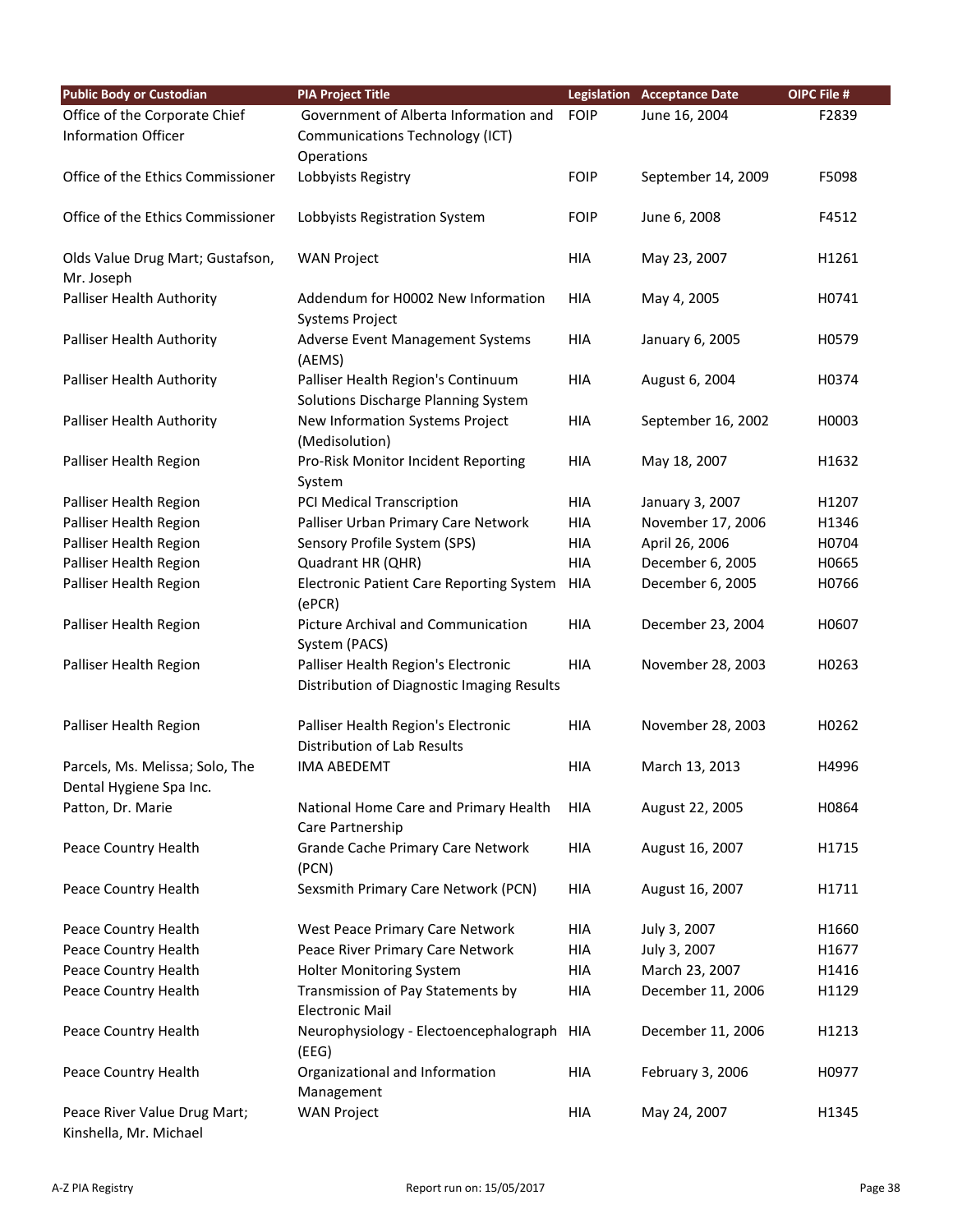| <b>Public Body or Custodian</b>                                                            | <b>PIA Project Title</b>                                                                                                   |             | <b>Legislation Acceptance Date</b> | OIPC File #   |
|--------------------------------------------------------------------------------------------|----------------------------------------------------------------------------------------------------------------------------|-------------|------------------------------------|---------------|
| <b>Personnel Administration Office</b>                                                     | <b>Security Screening Directive Update</b>                                                                                 | <b>FOIP</b> | July 17, 2009                      | F3743         |
| Personnel Administration Office                                                            | Long Term Disability Income Continuance FOIP<br>Plan                                                                       |             | March 10, 2008                     | F4408         |
| Personnel Administration Office                                                            | Supplementary Code to the Code of<br><b>Conduct and Ethics</b>                                                             | <b>FOIP</b> | November 17, 2003                  | F2821         |
| Personnel Administration Office                                                            | Alberta Security Screening Directive                                                                                       | <b>FOIP</b> | January 15, 2003                   | F2509         |
| Physician Office System Program                                                            | Physician Office System Program, Phase II HIA                                                                              |             | July 27, 2004                      | H0476         |
| Pineridge Medical Clinic                                                                   | Accuro Optimed Electronic Medical<br>Records                                                                               | <b>HIA</b>  | July 23, 2013                      | H5581         |
| Provost Value Drug Mart; Stempfle, WAN Project<br>Ms. Melissa                              |                                                                                                                            | <b>HIA</b>  | May 24, 2007                       | H1269         |
| Provost, Darcia (RN); AAKOM-KIYII<br><b>Health Services</b>                                | Aakom Kiyii Health Services Electronic<br>Health System(s) (CHIP & CARE)                                                   | <b>HIA</b>  | September 26, 2012                 | H4762 / H4763 |
| <b>Public Affairs Bureau</b>                                                               | <b>Consultant Information Registry</b>                                                                                     | <b>FOIP</b> | November 25, 2005                  | F3469         |
| <b>Qualicare Health Services</b><br>Corporation                                            | Continuing Care Systems Project<br>MDS/Capital Health                                                                      | HIA         | January 14, 2009                   | H1517         |
| Rafiq, Dr. Zahid; Calgary Mosaic<br>Primary Care Network (PCN)                             | <b>Calgary Mosaic Primary Care Network</b><br>After-Hours Clinic                                                           | <b>HIA</b>  | March 17, 2010                     | H3400         |
| Ramji, Dr. Moiz; Sherwood Park -<br><b>Strathcona County PCN</b>                           | Change of Business Location for PCN and<br>IT Infrastructure                                                               | HIA         | December 1, 2016                   | H6307         |
| Ramji, Dr. Moiz; Sherwood Park -<br><b>Strathcona County Primary Care</b><br>Network (PCN) | Sherwood Park Remote Patient<br>Monitoring Pilot Project                                                                   | <b>HIA</b>  | October 12, 2013                   | H5306         |
| Ramlall, Dr. Kumar, PulseAir: The<br>Heart and Lung Center                                 | <b>Outsourced Transcription Services</b>                                                                                   | <b>HIA</b>  | February 27, 2013                  | H5338         |
| Rao, Dr. Jaggi                                                                             | Telederm Canada (ConsultDERM)                                                                                              | <b>HIA</b>  | October 29, 2012                   | H4808         |
|                                                                                            | Raslan, Dr. Tark, Medicineland Clinic Healthquest EMR, Netcare Portal and<br>Edmonton North PCN Participation PIA          | <b>HIA</b>  | February 28, 2013                  | H5161         |
| Raza, Dr. Muhammad; Rainbow<br><b>Falls Medical Clinic</b>                                 | Accuro Electronic Medical Record,<br>Organization and Information<br>Management, Alberta Netcare, and<br>Calgary Rural PCN | <b>HIA</b>  | January 3, 2017                    | 004414        |
| Red Deer Primary Care Network                                                              | <b>Information and Security Policies</b>                                                                                   | HIA         | July 30, 2013                      | H5461         |
| Reedyk; Dr. Martin; Savage, Dr.                                                            | TELUS Health Services Med Access ASP                                                                                       | <b>HIA</b>  | March 3, 2016                      | 001665        |
| Luke Calvin; Three Hills Medical                                                           | hosted Electronic Medical Records (EMR)                                                                                    |             |                                    |               |
| Clinci and Calhoun, Dr. Erin; Chari,                                                       |                                                                                                                            |             |                                    |               |
| Dr. Anish; Jaiyesimi, Dr. Olufemi                                                          |                                                                                                                            |             |                                    |               |
| Bankole; McBain, Dr. Adina May;                                                            |                                                                                                                            |             |                                    |               |
| <b>Trochu Family Medical Associates</b>                                                    |                                                                                                                            |             |                                    |               |
| Region 6 Child and Family Service<br>Authority                                             | <b>Mediation Database</b>                                                                                                  | <b>FOIP</b> | August 10, 2011                    | F5836         |
| Program                                                                                    | Regional Shared Health Information Regional Shared Health Information<br>(RSHIP)'s Phase 1 Meditech Application            | HIA         | December 4, 2008                   | H1495         |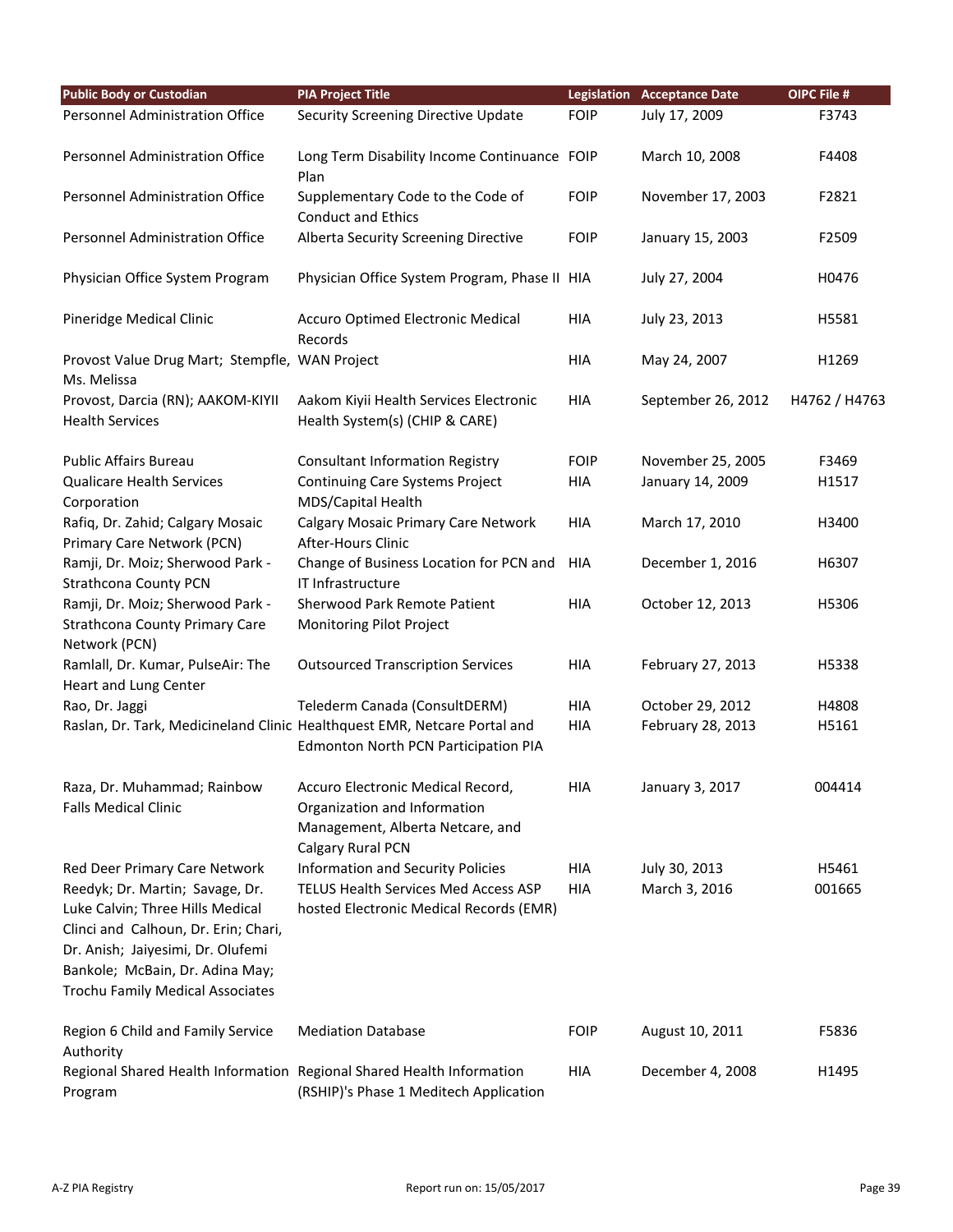| <b>Public Body or Custodian</b>                   | <b>PIA Project Title</b>                                                     |             | <b>Legislation Acceptance Date</b> | <b>OIPC File #</b> |
|---------------------------------------------------|------------------------------------------------------------------------------|-------------|------------------------------------|--------------------|
|                                                   | Regional Shared Health Information Regional Shared Health Information        | <b>HIA</b>  | December 4, 2008                   | H1559              |
| Program                                           | Program (RSHIP)'s Program Phase 1                                            |             |                                    |                    |
|                                                   | <b>Meditech Application</b>                                                  |             |                                    |                    |
|                                                   | Regional Shared Health Information Addendum to the RSHIP Phase 1 PIA Use HIA |             | December 4, 2008                   | H1874, H1640,      |
| Program                                           | of ULI in e-mail; Electronic Claims -                                        |             |                                    | H1641, H1728       |
|                                                   | Reciprocal Billing module of Meditech;                                       |             |                                    |                    |
|                                                   | Quality Management/Risk Management"                                          |             |                                    |                    |
|                                                   | module of Meditech; Nutrition and Food                                       |             |                                    |                    |
|                                                   | Services (NFS) Systems (CBORD &                                              |             |                                    |                    |
|                                                   | Computrition) / Meditech Interface                                           |             |                                    |                    |
| Rimbey Value Drug Mart; Rurka,<br>Mr. Patrick     | <b>WAN Project</b>                                                           | <b>HIA</b>  | May 24, 2007                       | H1329              |
| Riverside Value Drug Mart;<br>Ainscough, Mr. Paul | <b>WAN Project</b>                                                           | <b>HIA</b>  | May 23, 2007                       | H1255              |
| Ross, Dr. Danie; Kiwi Pediatrics                  | Organizational and Information                                               | HIA         | May 8, 2017                        | 005293             |
|                                                   | Management, Brightsquid Secure-Mail,                                         |             |                                    |                    |
|                                                   | PS Suite EMR; PCN Participation: South                                       |             |                                    |                    |
|                                                   | Calgary                                                                      |             |                                    |                    |
| Ruiter, Dr. James                                 | Bonnyville/Aspen Local Primary Care                                          | HIA         | June 7, 2005                       | H0789              |
|                                                   | Initiative                                                                   |             |                                    |                    |
| Said, Mr. Akram; Beverly Towne                    | PharmaClick                                                                  | <b>HIA</b>  | November 23, 2015                  | 001519             |
| Pharmacy                                          |                                                                              |             |                                    |                    |
| <b>Salem Manor Society</b>                        | Continuing Care Systems Project                                              | HIA         | January 9, 2009                    | H1512              |
|                                                   | MDS/Capital Health                                                           |             |                                    |                    |
| Scharfenberger, Dr. Angela                        | University Orthopedic Consultants                                            | <b>HIA</b>  | March 29, 2016                     | 000181             |
|                                                   | Healthquest EMR and Alberta Netcare                                          |             |                                    |                    |
| Schulte, Dr. Conrad; King Street                  | <b>Optimed Accuro Electronic Medical</b>                                     | HIA         | March 3, 2016                      | 001829             |
| Clinic                                            | <b>Records and Alberta Netcare</b>                                           |             |                                    |                    |
| Sebastian, Dr. Justin C.                          | <b>Edmonton Respiratory Consultants</b>                                      | HIA         | November 14, 2008                  | H2298              |
|                                                   | <b>Outsources Transcription Services</b>                                     |             |                                    |                    |
| Sengar, Dr. Sarit Kumar; Bowglen                  | Wireless Access to Clinic EMR                                                | HIA         | February 25, 2008                  | H1956              |
| <b>Medical Clinic</b>                             |                                                                              |             |                                    |                    |
| Service Alberta                                   | Land Titles Security Cameras                                                 | <b>FOIP</b> | August 9, 2011                     | F5812              |
| Service Alberta                                   | <b>National Routing System</b>                                               | <b>FOIP</b> | August 9, 2011                     | F5791              |
| Service Alberta                                   | National Routing System (NRS)                                                | <b>FOIP</b> | January 29, 2009                   | F4753              |
| Shepherd's Care Foundation                        | Implementation of RAI MDS 2.0 (RAI MDS HIA                                   |             | May 19, 2010                       | H3455              |
|                                                   | 2.0) Continuing Care information System                                      |             |                                    |                    |
|                                                   | Project                                                                      |             |                                    |                    |
| Sherwood Park - Strathcona                        | Virtual Care Management Pilot                                                | HIA         | February 8, 2013                   | H5235              |
| <b>Country Primary Care Network</b>               |                                                                              |             |                                    |                    |
|                                                   | Sherwood Park - Strathcona County Sherwood Park Hypertensive Remote          | HIA         | December 10, 2013                  | H5306              |
| <b>Primary Care Network</b>                       | Patient Monitoring Pilot Project                                             |             |                                    |                    |
| <b>Shoppers Drug Mart</b>                         | <b>Shoppers Drug Mart's Prescription</b>                                     | HIA         | August 16, 2010                    | H3633              |
|                                                   | Transfer Program                                                             |             |                                    |                    |
| Shoppers Drug Mart Inc.                           | <b>HealthWatch Next Generation</b>                                           | HIA         | December 16, 2005                  | H0793              |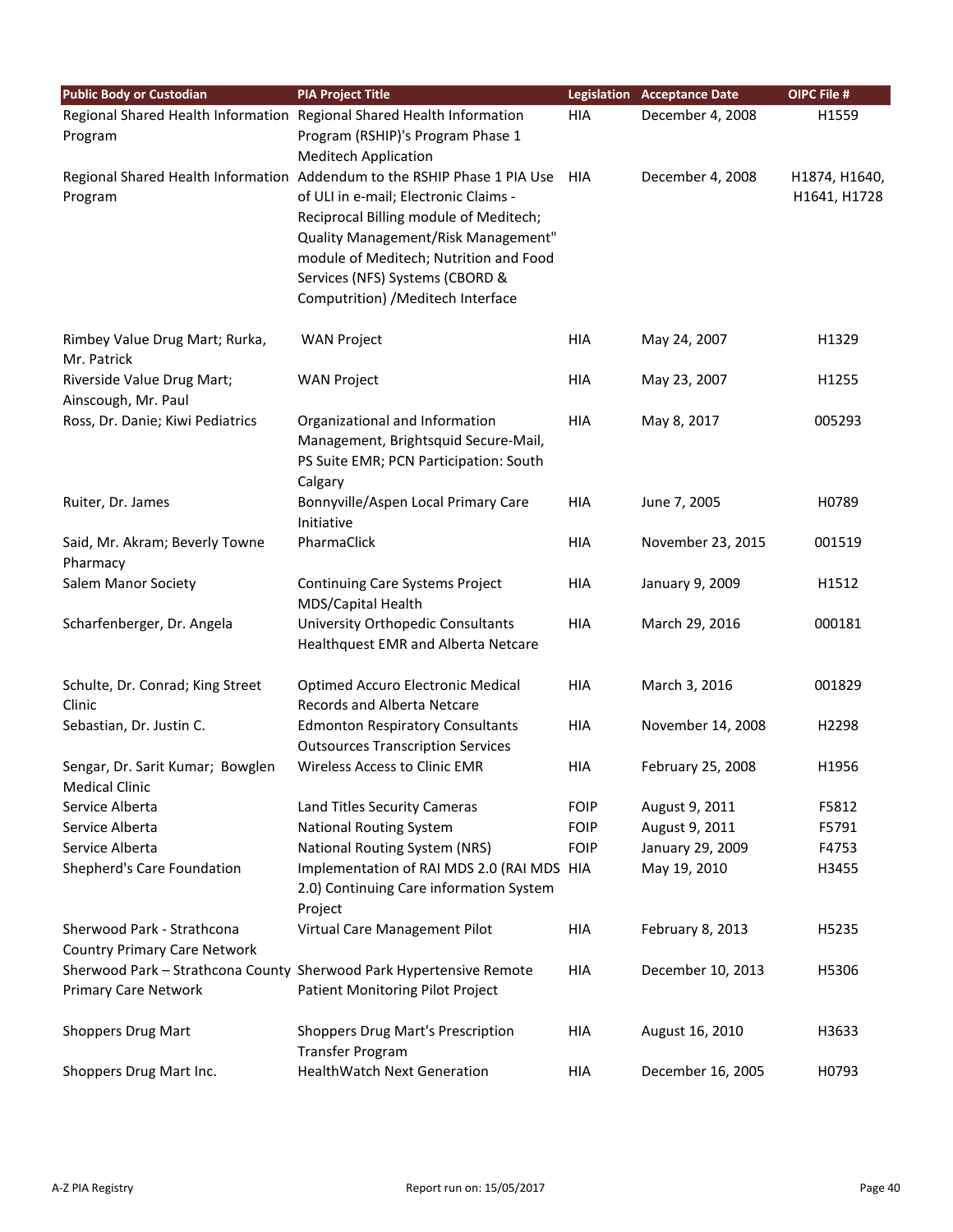| <b>Public Body or Custodian</b>                                                                    | <b>PIA Project Title</b>                                                                                        |             | <b>Legislation Acceptance Date</b> | OIPC File # |
|----------------------------------------------------------------------------------------------------|-----------------------------------------------------------------------------------------------------------------|-------------|------------------------------------|-------------|
| Sideri, Dr. Kyriaki; Sideri Allergy<br>Treatment Centre; Sideri Allergy<br><b>Treatment Centre</b> | TELUS Health Solutions Med Access EMR, HIA<br>Organizational and Information<br>Management, and Alberta Netcare |             | April 26, 2017                     | 004490      |
|                                                                                                    |                                                                                                                 |             |                                    |             |
| Siksika Health Services-Community<br><b>Health Nursing</b>                                         | Community Health Immunization<br>Program (CHIP)                                                                 | HIA         | November 1, 2011                   | H4437       |
| Siwak, Dr. Chris, Central Alberta<br>Medical Imaging Services Ltd.                                 | Transmission of Diagnostic Imaging Test<br>Reports to Alberta Health Services                                   | HIA         | May 6, 2013                        | H3430       |
| Skjodt, Dr. Neil                                                                                   | <b>Outsourced Transcription Services</b>                                                                        | HIA         | February 5, 2013                   | H5268       |
| Slomp, Ms. Sandra (RN); Stoney<br><b>Trail Wellness Centre</b>                                     | Stoney Trail Wellness Centre (STWC)<br><b>Immunization Project</b>                                              | <b>HIA</b>  | June 7, 2012                       | H4676       |
| Smith, Dr. Valerie                                                                                 | Healthquest EMR (Local Installation)                                                                            | HIA         | February 14, 2013                  | H5278       |
| Social Care Facilities Review<br>Committee                                                         | Social Care Facilities Review Committee<br>Application Enhancement Project                                      | <b>FOIP</b> | May 12, 2003                       | F2684       |
| Solicitor General                                                                                  | High-Risk Offender Web Site Posting                                                                             | <b>FOIP</b> | April 10, 2002                     | F2417       |
| South Calgary Primary Care<br>Network                                                              | Participation in CFPCN Unattached<br>Patient Web Registry                                                       | <b>HIA</b>  | February 9, 2011                   | H3924       |
| South Shore Medical Clinic                                                                         | Jonoke Electronic Medical Record                                                                                | <b>HIA</b>  | August 30, 2013                    | H5434       |
| Southeast Alberta Child and Family<br>Services Authority                                           | HOMES-Muttart Research Project                                                                                  | <b>FOIP</b> | March 5, 2001                      | F2029       |
| Spak, Dr. Andrew; Dominion<br>Medical Centres Ltd.                                                 | Satellite Location & Vendor Changes                                                                             | HIA         | February 21, 2013                  | H5279       |
| Sreenivasan, Dr. Bobby                                                                             | Non-POSP Participating Physician Telus<br><b>Physician Solutions</b>                                            | HIA         | February 11, 2013                  | H5246       |
| St. Joseph's Auxiliary Hospital                                                                    | Continuing Care Systems Project<br>MDS/Capital Health                                                           | <b>HIA</b>  | January 13, 2009                   | H1514       |
| St. Mary's Hospital                                                                                | Organizational Privacy Management (Part HIA<br>A)                                                               |             | July 14, 2006                      | H1197       |
| St. Paul Value Drug Mart; Porozni,<br>Mr. Robert                                                   | <b>WAN Project</b>                                                                                              | <b>HIA</b>  | May 24, 2007                       | H1359       |
| Stander, Dr. Joe; Lakeland Medical                                                                 | <b>TELUS Health Solutions Wolf Electronic</b>                                                                   | HIA         | January 13, 2017                   | 004226      |
| Clinic                                                                                             | Medical Records, dr2dr Secure                                                                                   |             |                                    |             |
|                                                                                                    | Messaging System, Organization and<br>Information Management, Alberta                                           |             |                                    |             |
|                                                                                                    | Netcare, and Participation: Cold Lake                                                                           |             |                                    |             |
| Stevens-Samue, Dr. Bronwen;<br>Revive Whole Body Health                                            | Sunbaked Software Inc. - ChiroSUITE                                                                             | <b>HIA</b>  | January 9, 2017                    | 003978      |
| Stewart, Dr. David C.                                                                              | <b>Wireless Networking</b>                                                                                      | HIA         | October 2, 2007                    | H1815       |
| Stoley, Dr. Ron                                                                                    | Healthquest Chiropractic System<br><b>Electronic Medical Records</b>                                            | <b>HIA</b>  | March 17, 2016                     | 001060      |
| Strathcona County                                                                                  | <b>Electronic Patient Care Reporting System</b><br>(EPCR)                                                       | <b>FOIP</b> | January 26, 2009                   | F4669       |
| <b>Strathcona County Facility Services</b>                                                         | Surveillance Usage Guidelines -<br>Strathcona County                                                            | <b>FOIP</b> | August 2, 2012                     | F6298       |
| Strathcona County Family &<br><b>Community Services</b>                                            | NewOrg Management System                                                                                        | <b>FOIP</b> | March 17, 2011                     | F5670       |
| Strathcona County Recreation,<br>Parks & Culture                                                   | When To Work Software                                                                                           | <b>FOIP</b> | January 15, 2014                   | F7545       |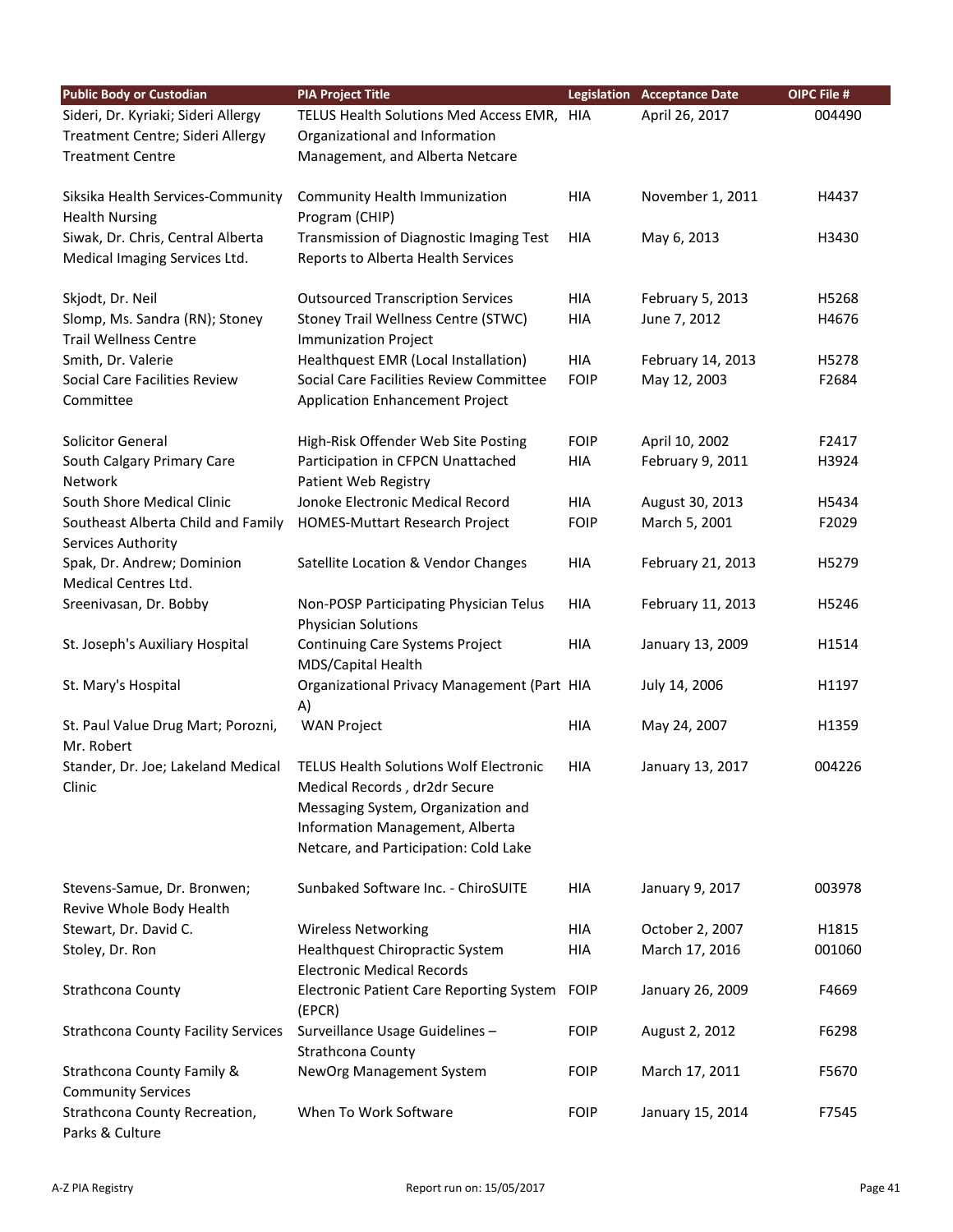| <b>Public Body or Custodian</b>                   | <b>PIA Project Title</b>                                                           |            | <b>Legislation Acceptance Date</b> | OIPC File # |
|---------------------------------------------------|------------------------------------------------------------------------------------|------------|------------------------------------|-------------|
| Strathmore Value Drug Mart;                       | <b>WAN Project</b>                                                                 | HIA        | May 24, 2007                       | H1288       |
| Morck, Mr. Gordon                                 |                                                                                    |            |                                    |             |
| Stubbs, Dr. Robert L.; Stubbs &                   | Amendment - Radiology Information                                                  | HIA        | September 10, 2010                 | H3661       |
| Associates Radiology Inc.                         | System (RIS) Upgrade and Picture                                                   |            |                                    |             |
|                                                   | Archiving Communications System (PACS)                                             |            |                                    |             |
|                                                   |                                                                                    |            |                                    |             |
| Stubbs, Dr. Robert L.; Stubbs &                   | Radiology Information System (RIS)                                                 | <b>HIA</b> | July 3, 2007                       | H1675       |
| Associates Radiology Inc.                         | <b>Upgrade and Picture Archiving</b>                                               |            |                                    |             |
|                                                   | <b>Communications System (PACS)</b>                                                |            |                                    |             |
|                                                   | Installation                                                                       |            |                                    |             |
| Symons, Dr. Bruce P.; Sundance                    | ChiroSuite                                                                         | HIA        | March 29, 2016                     | 001717      |
| Chiropractic & Wellness                           |                                                                                    |            |                                    |             |
| Syrnyk, Dr. Jeffery                               | Transition from RISE to Wolf                                                       | HIA        | March 27, 2008                     | H2007       |
|                                                   | Szabo, Dr. Thomas; Szabo, Dr. Mary; TELUS Health Solutions Wolf Electronic         | <b>HIA</b> | February 11, 2016                  | 002182      |
| Huang, Dr. Brian; Tran, Dr. Mai;                  | <b>Medical Records</b>                                                             |            |                                    |             |
| <b>Advanced Primary Care</b>                      |                                                                                    |            |                                    |             |
| Tamas, Dr. Attila; Tamas EyeCare                  | Alberta Netcare                                                                    | <b>HIA</b> | April 27, 2017                     | 004974      |
|                                                   |                                                                                    |            |                                    | H2032       |
| Taylor, Dr. Bruce; Medical Imaging<br>Consultants | Transmission of Images to the DI Central<br>Repository (includes conversion to new | HIA        | May 22, 2008                       |             |
|                                                   | PACS compatible EMR/RIS)                                                           |            |                                    |             |
|                                                   |                                                                                    |            |                                    |             |
| Taylor, Dr. Bruce; Medical Imaging                | Wireless Access to Internet                                                        | <b>HIA</b> | May 22, 2008                       | H2033       |
| Consultants                                       |                                                                                    |            |                                    |             |
| Taylor, Dr. Shawna; Taylor Family                 | <b>MedAccess ASP EMR Solution</b>                                                  | <b>HIA</b> | February 26, 2016                  | 002184      |
| <b>Medical Clinic</b>                             |                                                                                    |            |                                    |             |
| Tellier's Value Drug Mart                         | Dispensary System Implementation                                                   | HIA        | November 14, 2006                  | H1372       |
| Tellier's Value Drug Mart; Tellier,               | <b>WAN Project</b>                                                                 | HIA        | May 23, 2007                       | H1260       |
| Mr. Paul                                          |                                                                                    |            |                                    |             |
| Tennant, Dr. Matthew T.S.; Alberta                | <b>Teleophthalmology Services</b>                                                  | HIA        | October 18, 2004                   | H0411       |
| Retina Consultants                                |                                                                                    |            |                                    |             |
| The CAPITAL CARE Group                            | MDS-2 Pilot Project - PointClickCare                                               | HIA        | July 5, 2002                       | H0065       |
|                                                   | <b>Enterprise Subscription</b>                                                     |            |                                    |             |
| Todd, Dr. Ashely                                  | Performance Chiropractic & Sports Rehab HIA                                        |            | May 18, 2016                       | 000661      |
|                                                   |                                                                                    |            |                                    |             |
| Tompkins, Laura (RN)                              | Community Health and Immunization                                                  | <b>HIA</b> | February 20, 2014                  | H5852       |
|                                                   | Program                                                                            |            |                                    |             |
| Touchmark at Wedgewood                            | Continuing Care Systems Project                                                    | HIA        | January 9, 2009                    | H1817       |
|                                                   | MDS/Capital Health                                                                 |            |                                    |             |
| Trew, Dr. Michael                                 | dr2dr Secure Messaging System                                                      | HIA        | January 9, 2017                    | 004616      |
| Tri City Value Drug Mart; Mattice,                | <b>WAN Project</b>                                                                 | HIA        | May 24, 2007                       | H1303       |
| Mr. Robert<br>Turzanski, Ms. Lillian (RN); Cold   | Cold Lake First Nations Health Centre                                              | <b>HIA</b> | April 27, 2012                     | H4633       |
| Lake First Nations                                | Cold Lake First Nations Health Centre                                              |            |                                    |             |
|                                                   | Immunization Electronic System                                                     |            |                                    |             |
|                                                   |                                                                                    |            |                                    |             |
| Turzanski, Ms. Lillian, (RN)                      | Cold Lake First Nation Health Centre                                               | HIA        | June 27, 2016                      | 002628      |
|                                                   | Electronic Health System                                                           |            |                                    |             |
| University of Calgary Medical                     | Regional Accounts Receivable System                                                | HIA        | March 7, 2002                      | H0021       |
| Clinic/Calgary Region Patient                     |                                                                                    |            |                                    |             |
| <b>Scheduling System</b>                          |                                                                                    |            |                                    |             |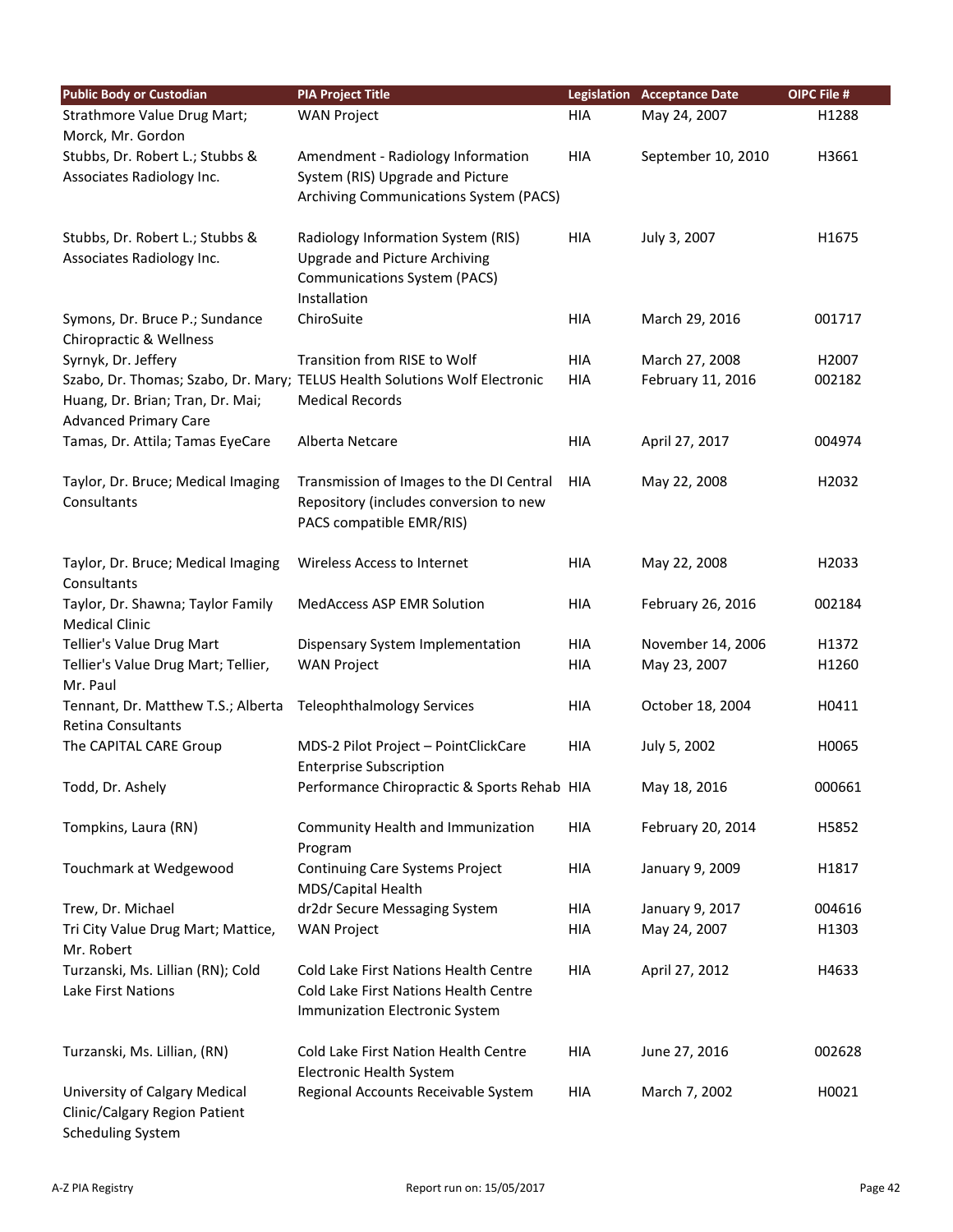| <b>Public Body or Custodian</b>       | <b>PIA Project Title</b>                                                        |            | <b>Legislation Acceptance Date</b> | OIPC File # |
|---------------------------------------|---------------------------------------------------------------------------------|------------|------------------------------------|-------------|
| Valentine, Dr. Ogoke; High River      | <b>OSCAR Electronic Medical Records,</b>                                        | HIA        | November 23, 2016                  | 003092      |
| <b>Medical Clinic</b>                 | Organization and Information                                                    |            |                                    |             |
|                                       | Management, Alberta Netcare, and PCN                                            |            |                                    |             |
|                                       | Participation: Calgary Rural                                                    |            |                                    |             |
| Value Drug Mart; Mr. Colin            | <b>WAN Project</b>                                                              | <b>HIA</b> | May 23, 2007                       | H1257       |
| Stratichuk                            |                                                                                 |            |                                    |             |
| Van Zyl, Dr. Stephanus Andreas;       | Amendment: Evaluation Data Collection                                           | <b>HIA</b> | April 24, 2017                     | 000265      |
| Rocky Medical Clinic                  | Methods - Data matching with AHS and<br>Health Quality Council of Alberta       |            |                                    |             |
|                                       |                                                                                 |            |                                    |             |
| Vegreville Value Drug Mart;           | <b>WAN Project</b>                                                              | <b>HIA</b> | May 24, 2007                       | H1259       |
| Dobush, Ms. Patricia                  |                                                                                 |            |                                    |             |
| Venta Care Centre                     | Continuing Care Systems Project                                                 | HIA        | January 9, 2009                    | H1518       |
|                                       | MDS/Capital Health                                                              |            |                                    |             |
| Vincent, Dr. Denis R. J.              | ezReferral Application encompassing PCN HIA                                     |            | April 14, 2015                     | 000204      |
|                                       | Participation: Edmonton Southside                                               |            |                                    |             |
|                                       |                                                                                 |            |                                    |             |
| Vincent, Dr. Denis; Saint-Thomas      | <b>EMR Installation and Organizational</b>                                      | HIA        | October 25, 2006                   | H1369       |
| <b>Community Health Centre</b>        | <b>Privacy Management</b>                                                       |            |                                    |             |
| Wagemakers, Dr. Ryan                  | <b>EMR Implementation</b>                                                       | HIA        | December 20, 2013                  | H5825       |
| Wainwright Value Drug Mart;           | <b>WAN Project</b>                                                              | <b>HIA</b> | May 24, 2007                       | H1270       |
| Boyenko, Mr. Bryan                    |                                                                                 |            |                                    |             |
| Wandler, Dr. Shannon; Wandler         | ChiroSUITE                                                                      | <b>HIA</b> | May 18, 2016                       | 000649      |
| Chiropractic Clinic                   |                                                                                 |            |                                    |             |
| Wat, Dr. Stephen; Hope Medical        | Microquest Healthquest local install EMR HIA                                    |            | August 24, 2016                    | 003506      |
| Clinic                                | implementation, Netcare Access, dr2dr                                           |            |                                    |             |
|                                       | <b>Secure Messaging</b>                                                         |            |                                    |             |
| Westfair Foods Ltd.                   | Prescription Claims Adjudication through HIA                                    |            | November 16, 2004                  | H0557       |
|                                       | the BCE Emergis Electronic Business                                             |            |                                    |             |
| <b>Westgate Family Medical Clinic</b> | Network (BEBN)<br>Clinic Electronic Medical Record                              | HIA        | August 28, 2013                    | H5387       |
| Westview Physician Collaborative      | Westview Physician Collaborative Primary HIA                                    |            | February 27, 2013                  | H5234       |
|                                       | Care Data Management/Measurement                                                |            |                                    |             |
|                                       | Reporting (PC-DMMR) System                                                      |            |                                    |             |
|                                       |                                                                                 |            |                                    |             |
| Wetaskiwin and Area Primary Care      | Wetaskiwin and Area Primary Care                                                | HIA        | December 14, 2011                  | H4561       |
| Network                               | Network (PCN)'s Netcare Portal 2006,                                            |            |                                    |             |
|                                       | <b>WOLF EMR (ASP Installation)</b>                                              |            |                                    |             |
| Wetaskiwin Value Drug Mart            | <b>WAN Project</b>                                                              | <b>HIA</b> | February 2, 2009                   | H2388       |
| Whittaker, Dr. Brianne; Rockyview     | Accuro Electronic Medical Records - QHR                                         | HIA        | November 30, 2016                  | 003507      |
| Maternity & Family Practice           | Technologies, Organization and                                                  |            |                                    |             |
|                                       | Information Management, and PCN                                                 |            |                                    |             |
|                                       | participation: Calgary West Central<br><b>Optimed Accuro Electronic Medical</b> | <b>HIA</b> |                                    | 000082      |
| Whtiford, Dr. Amber                   | Record                                                                          |            | April 8, 2015                      |             |
| Wiley, Dr. Preston, University of     | Patient Self Data Entry - Web Based                                             | HIA        | March 19, 2008                     | H1949       |
| <b>Calgary Sport</b>                  | Project                                                                         |            |                                    |             |
| Williamson, Dr. Judy; Back to         | <b>Electronic Medical Records</b>                                               | HIA        | October 18, 2011                   | H4307       |
| <b>Motion Chiropractic</b>            |                                                                                 |            |                                    |             |